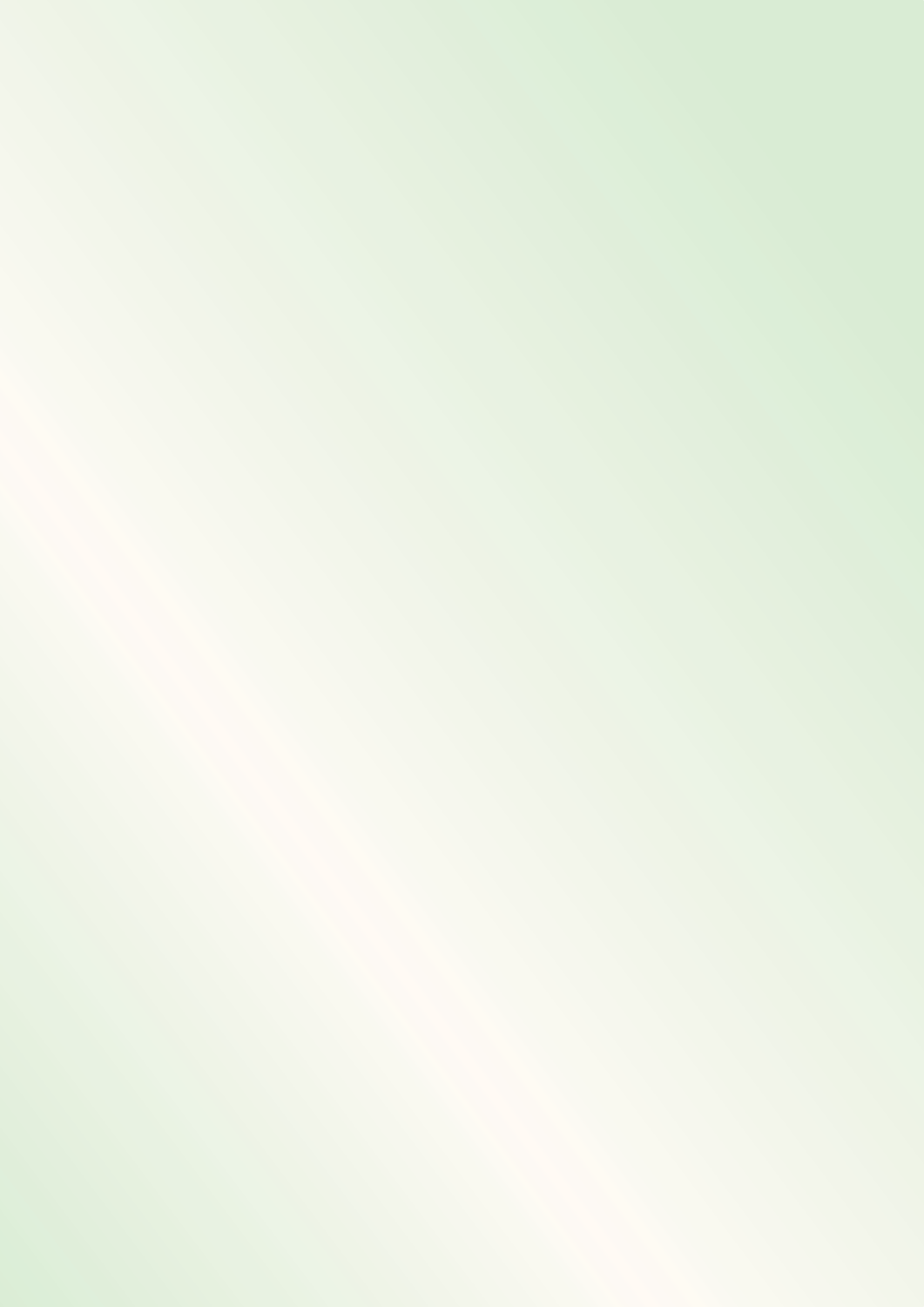# National Environment Policy, 2013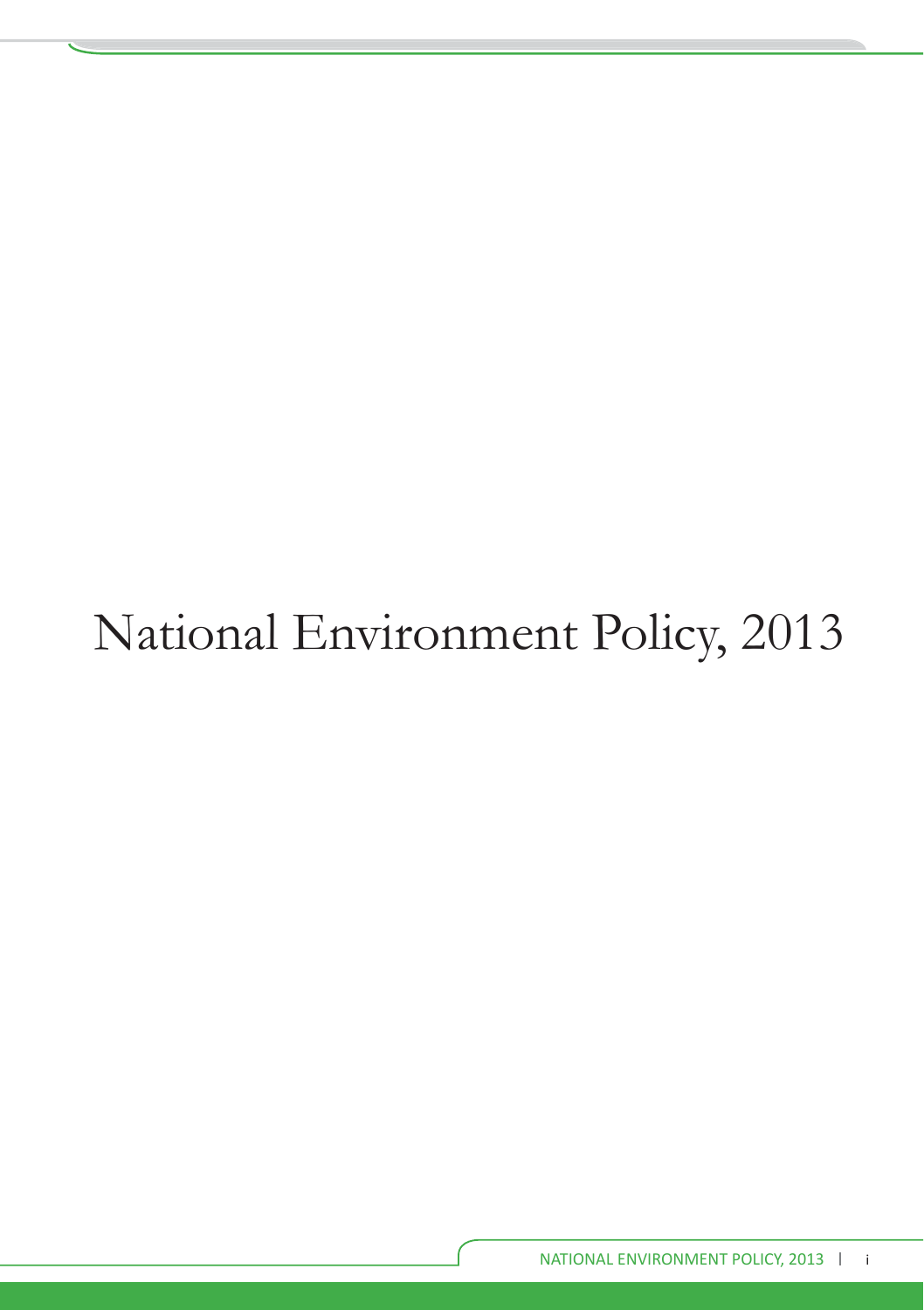## **MINISTRY OF ENVIRONMENT, WATER AND NATURAL RESOURCES**

## **NHIF BUILDING, RAGATI ROAD, UPPER HILL**

**P.O. BOX 30126 - 00100**

**NAIROBI**

*Email: Policydirector@environment.go.ke*

*Website: www.environment.go.ke*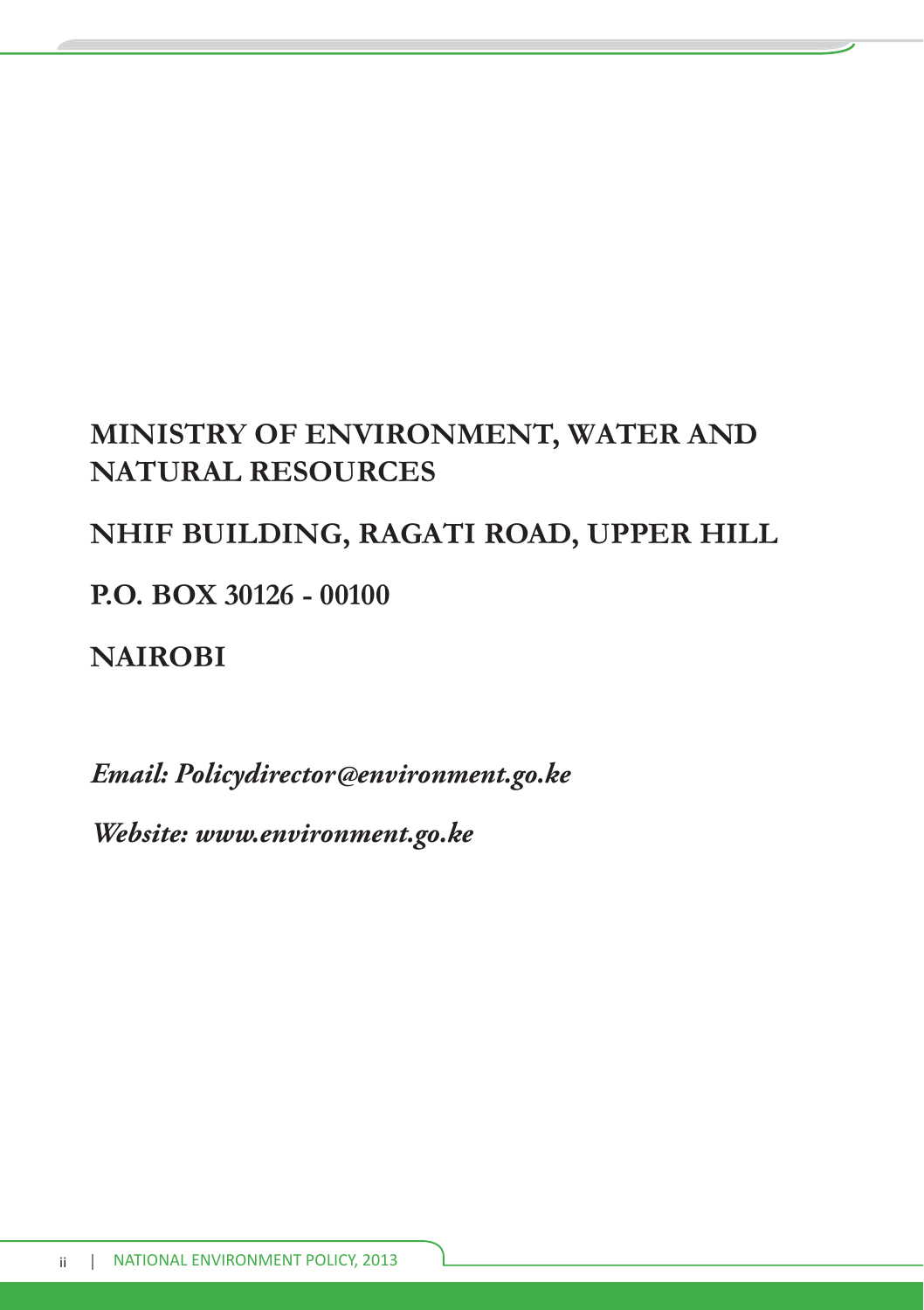#### **TABLE OF CONTENTS**

| <b>CONTENTS</b>                        |                                             |    |  |  |
|----------------------------------------|---------------------------------------------|----|--|--|
| <b>FORWARD</b>                         |                                             |    |  |  |
| <b>ACKNOWLEDGEMENT</b><br><b>VIII</b>  |                                             |    |  |  |
| <b>ACRONYMS AND ABBREVIATIONS</b><br>X |                                             |    |  |  |
|                                        | 1.0. INTRODUCTION                           | 1  |  |  |
|                                        | 2.0 SITUATIONAL ANALYSIS                    | 4  |  |  |
|                                        | 3.0 GOAL, OBJECTIVES AND GUIDING PRINCIPLES | 8  |  |  |
|                                        | 3.1 Goal                                    | 8  |  |  |
|                                        | 3.2 Objectives                              | 8  |  |  |
| 3.3                                    | <b>Guiding Principles</b>                   | 9  |  |  |
| 4.0                                    | <b>MANAGEMENT OF ECOSYSTEMS AND</b>         | 11 |  |  |
|                                        | <b>SUSTAINABLE USE OF NATURAL RESOURCES</b> |    |  |  |
| 4.1                                    | <b>Forest Ecosystems</b>                    | 11 |  |  |
| 4.2                                    | <b>Freshwater and Wetland Ecosystems</b>    | 12 |  |  |
| 4.3.                                   | <b>Coastal and Marine Ecosystems</b>        | 13 |  |  |
| 4.4.                                   | <b>Mountain Ecosystems</b>                  | 14 |  |  |
| 4.5                                    | Arid and Semi-Arid Lands Ecosystems         | 15 |  |  |
| 4.6                                    | Land                                        | 16 |  |  |
|                                        | 4.7 Soils                                   | 17 |  |  |
|                                        | 4.8 Minerals                                | 18 |  |  |
| 4.9                                    | <b>Biodiversity</b>                         | 19 |  |  |
|                                        | 4.10 Wildlife Resources                     | 20 |  |  |
|                                        | 4.11 Livestock                              | 21 |  |  |
|                                        | 4.12 Fisheries                              | 22 |  |  |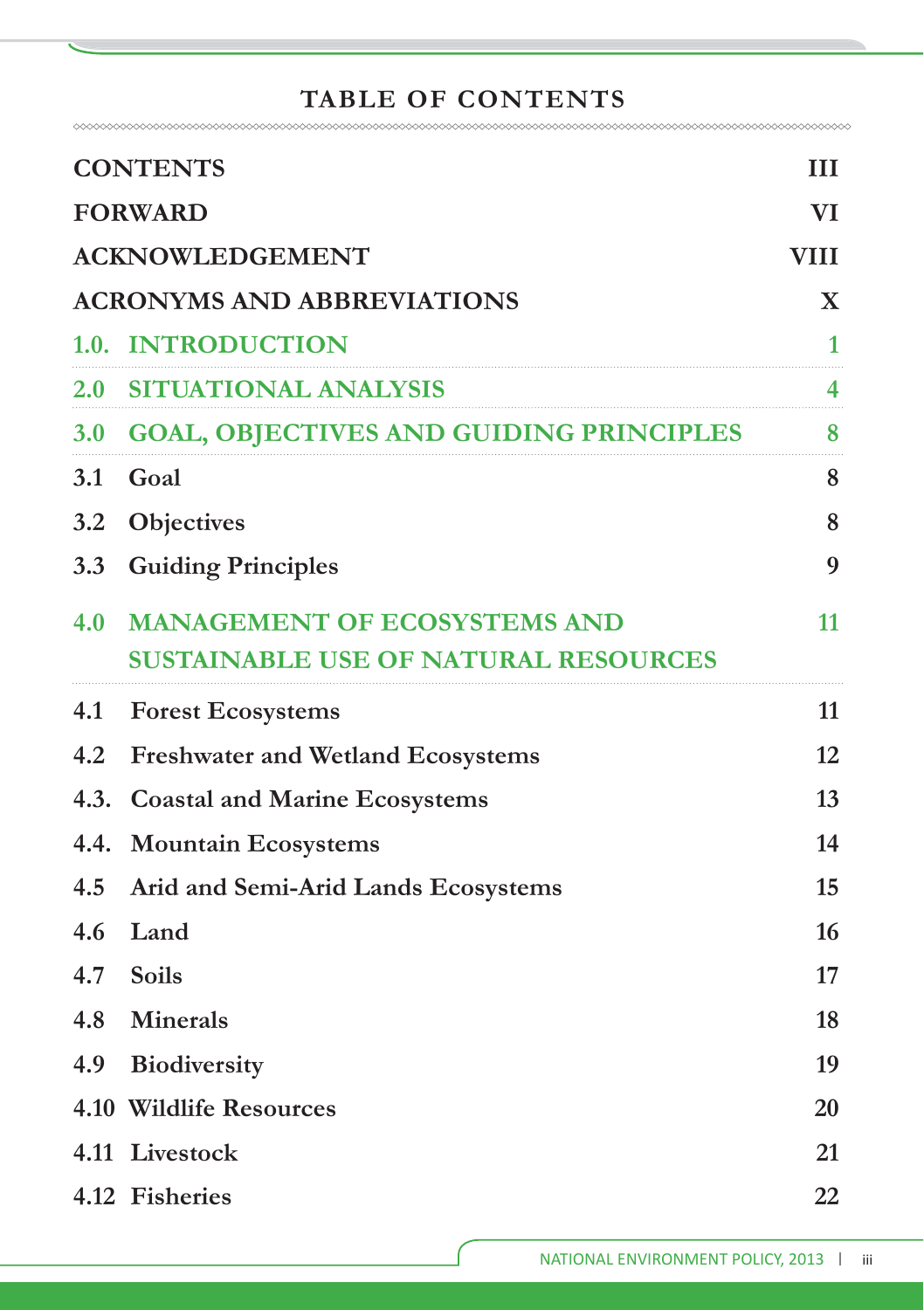| 5.0  | <b>ENVIRONMENTAL STEWARDSHIP</b>                      | 24 |
|------|-------------------------------------------------------|----|
| 5.1  | <b>Natural Capital and Valuation</b>                  | 24 |
| 5.2  | <b>Trade and Environment</b>                          | 25 |
| 5.3  | Tourism                                               | 26 |
| 5.4  | <b>Consumption and Production Patterns</b>            | 27 |
| 5.5  | <b>Industrialisation and Environment</b>              | 28 |
| 5.6  | <b>Infrastructural Development and Environment</b>    | 29 |
| 5.7  | <b>Management of Chemicals</b>                        | 30 |
| 5.8  | <b>Human Settlements</b>                              | 30 |
| 5.9  | <b>Energy Use, Efficiency and Conservation</b>        | 31 |
| 5.10 | <b>Climate Change</b>                                 | 32 |
| 5.11 | <b>Emergency Preparedness and Disaster Management</b> | 34 |
| 5.12 | Gender, Vulnerability and Environment                 | 35 |
| 5.13 | Invasive and alien species                            | 36 |
| 6.0. | ENVIRONMENTAL QUALITY AND HEALTH                      | 37 |
| 6.1  | <b>Air Quality</b>                                    | 37 |
| 6.2  | <b>Water and Sanitation</b>                           | 38 |
| 6.3  | <b>Waste Management</b>                               | 39 |
| 6.4  | Radiation                                             | 39 |
| 6.5  | <b>Toxic and Hazardous Substances</b>                 | 40 |
| 6.6  | <b>Noise</b>                                          | 40 |
| 6.7  | HIV and AIDS and the Environment                      | 41 |
| 6.8  | <b>Environmental Diseases</b>                         | 41 |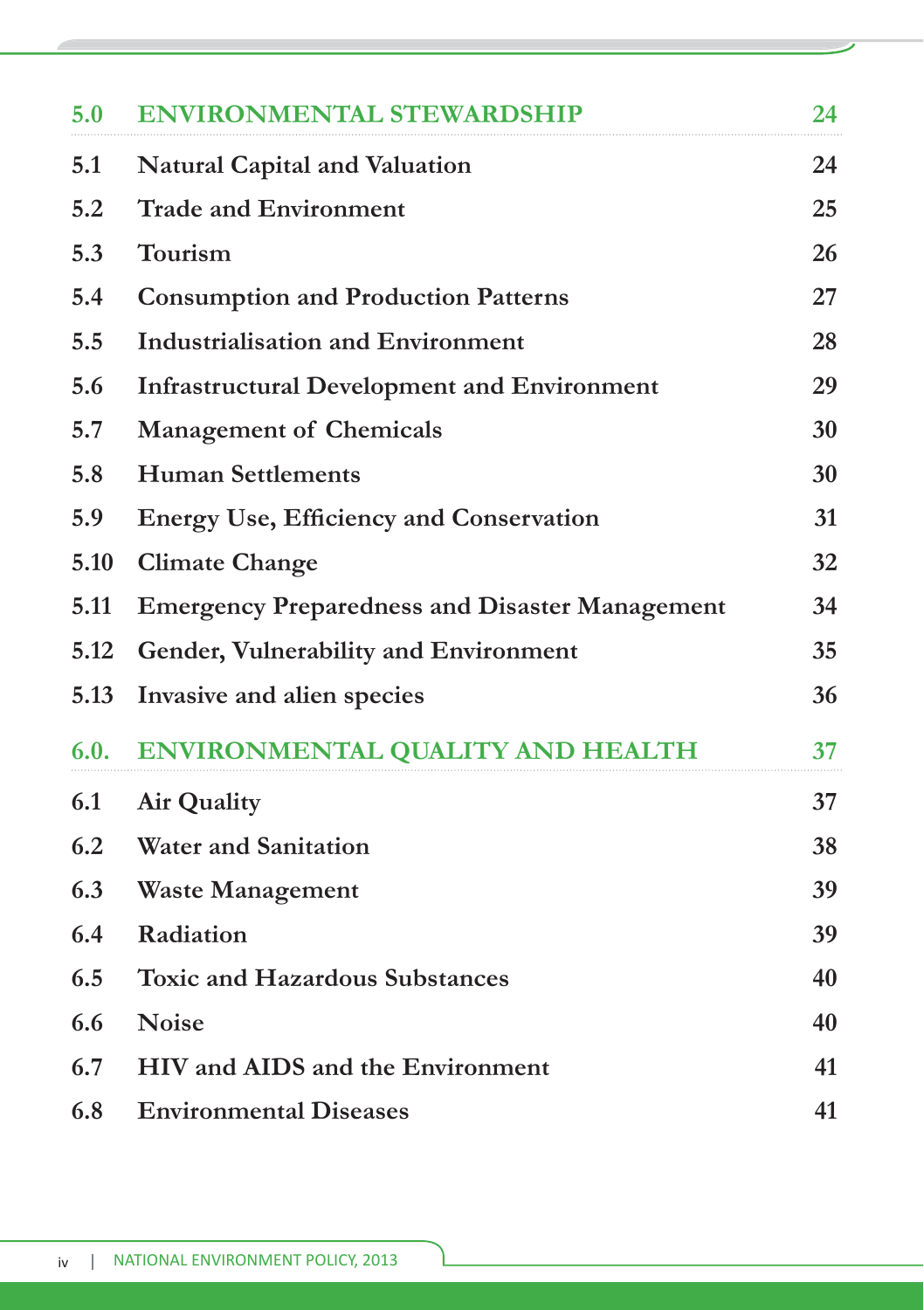| 7.0 | <b>RESEARCH, EDUCATION AND MONITORING</b>                                                  | 43 |
|-----|--------------------------------------------------------------------------------------------|----|
| 7.1 | <b>Scientific Research and Information Management</b>                                      | 43 |
| 7.2 | <b>Education, Communication and Awareness</b>                                              | 43 |
| 7.3 | <b>Environmental Monitoring and Assessment</b>                                             | 44 |
| 8.0 | <b>ENVIRONMENTAL GOVERNANCE</b>                                                            | 45 |
| 8.1 | <b>Environmental Legal Reforms</b>                                                         | 45 |
| 8.2 | <b>Institutional Arrangements</b>                                                          | 45 |
| 8.3 | Human Resources Development and Capacity Building                                          | 46 |
| 8.4 | Partnerships and Stakeholder Involvement                                                   | 47 |
| 8.5 | <b>Funding Mechanisms</b>                                                                  | 48 |
| 8.6 | <b>Regional and International Cooperation</b>                                              | 48 |
| 9.0 | <b>IMPLEMENTATION STRATEGIES AND ACTIONS</b>                                               | 50 |
| 9.1 | Integration of Environmental Concerns in all Policy, Planning<br>and Development Processes | 50 |
| 9.2 | <b>Clarifying Roles and Responsibilities</b>                                               | 51 |
| 9.3 | <b>Environmental Compliance</b>                                                            | 51 |
| 10. | <b>GLOSSARY</b>                                                                            | 53 |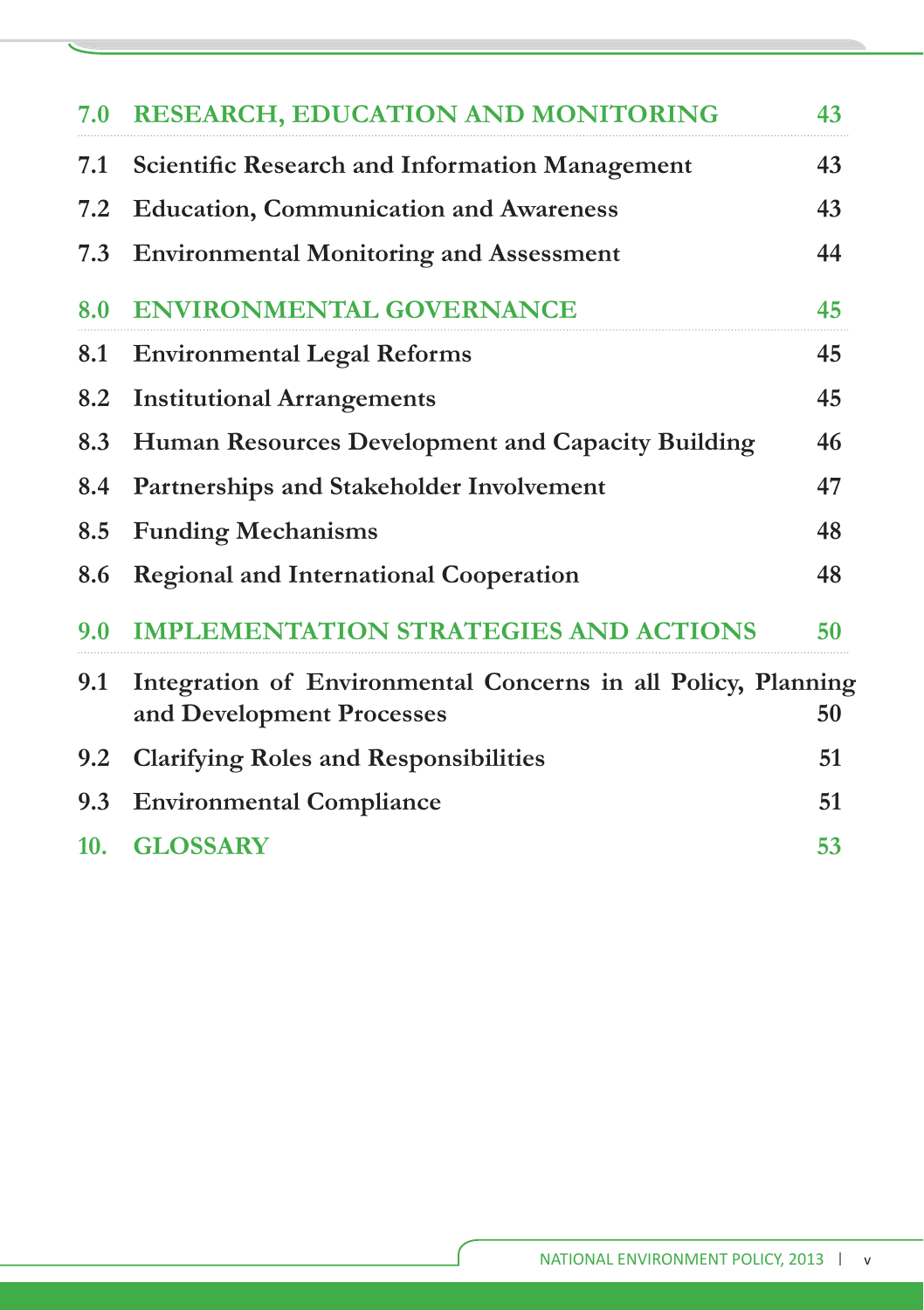#### **FOREWORD**

Environment and natural resources in Kenya are valuable national assets that must be sustainably managed for present and future generations. They offer a range of benefits and opportunities for local and national economic development, improved livelihoods and provision of environmental goods and services.

Despite being the foundation on which sustainable development is anchored, there are many environmental degradation issues and challenges facing the country. Notable drivers of environmental degradation are high rates of population growth, inappropriate technology, unsustainable consumption and production patterns, increased incidences of poverty and climate change.

Further, urban environmental degradation, through lack of appropriate waste management and sanitation systems, industry and transportrelated pollution, adversely impact on air, water, soil quality and human health and well being. Another major set of challenges arises from emerging global environmental concerns such as stratospheric ozone depletion and biodiversity loss. These have led to changes in the relationship between people and ecosystems.

If this trend is left unchecked it will lead to further serious environmental degradation that may perpetuate deprivation and poverty.

Against this background, this Policy proposes a broad range of measures and actions responding to key environmental issues and challenges. It seeks to provide the framework for an integrated approach to planning and sustainable management of natural resources in the country. It recognises the various vulnerable ecosystems and proposes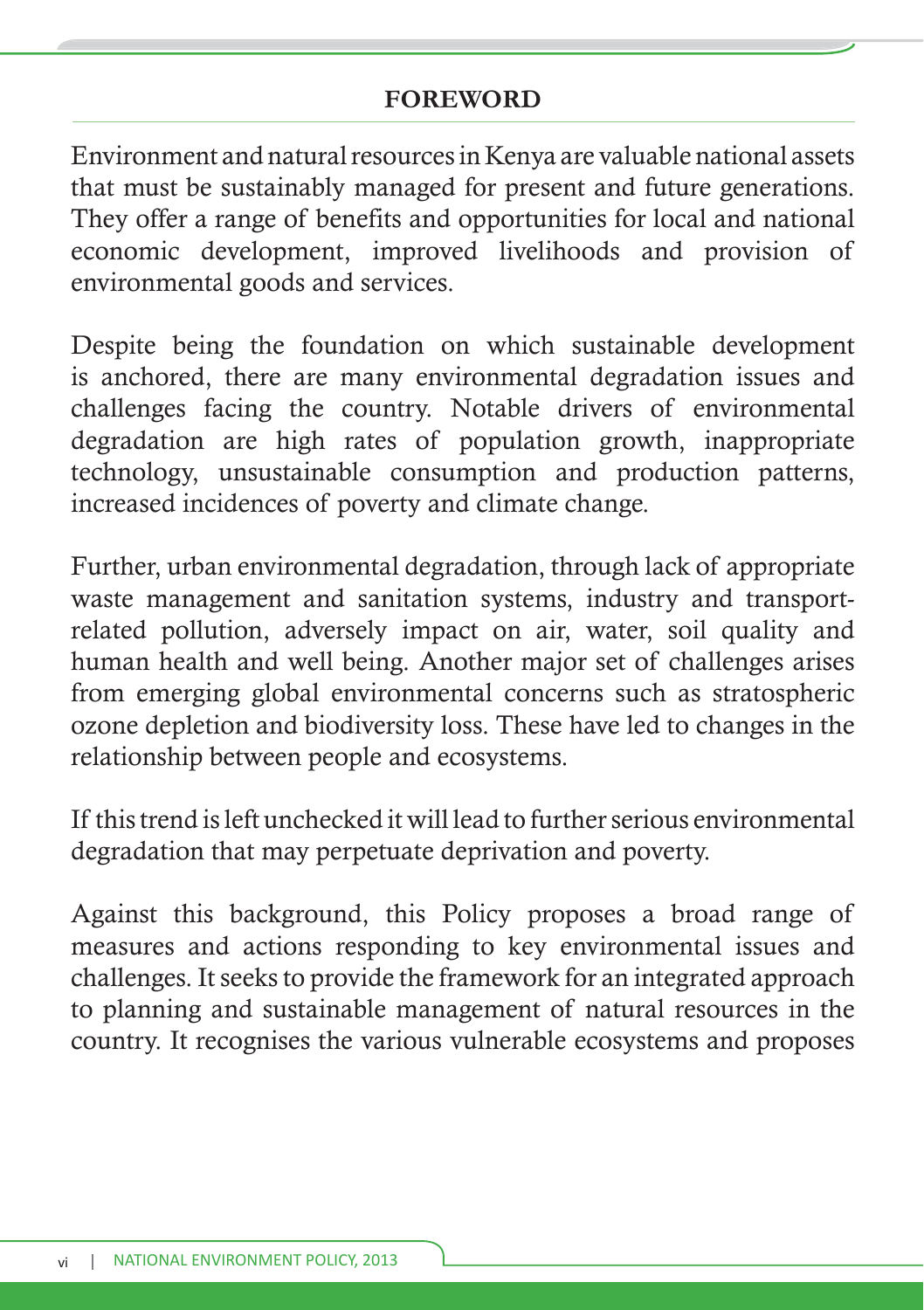various policy measures not only to mainstream sound environmental management practices in all sectors of society throughout the country but also recommends strong institutional and governance measures to support the achievement of the desired objectives and goal .

## PROF. JUDI W. WAKHUNGU, OGW

CABINET SECRETARY, MINISTRY OF ENVIRONMENT, WATER AND NATURAL RESOURCES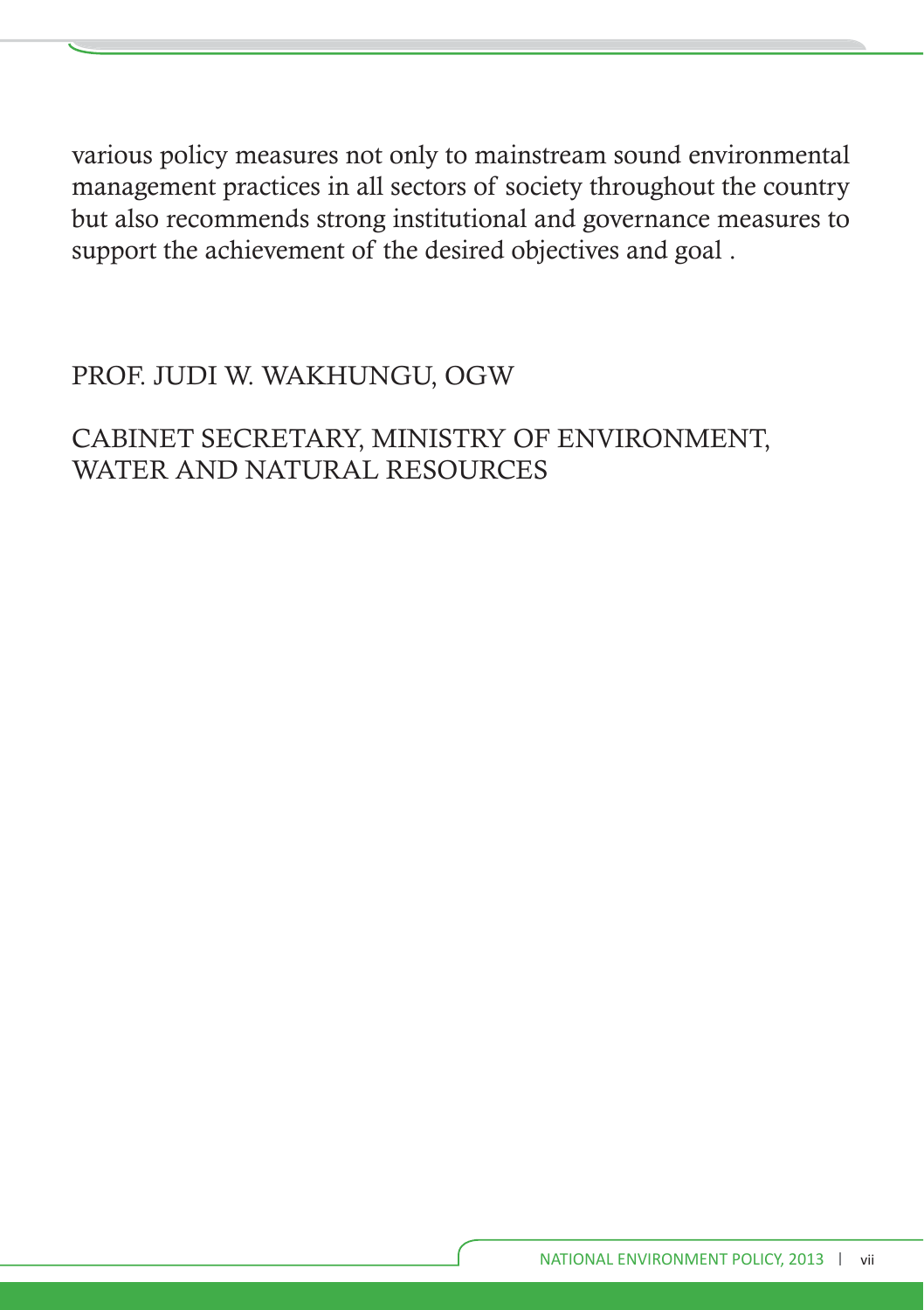The environment has been an essential feature of Kenya's development trajectory. Yet, the country lacks a comprehensive environment policy and most of the environmental imperatives are captured in various development plans. This document presents the most participatory information gathering approach in policy formulation in the environmental sector, one of the main pillars of economic growth.

The policy formulation process started in 2007 but slowed down towards the end of 2008 after thorough stakeholder consultations. The promulgation of The Constitution of Kenya 2010 and the emergence of issues like climate change brought a new impetus not only to align the policy with the Constitution but also to address such emerging issues.

A wide range of individuals and institutions in the private sector, academia, civil society and government agencies have participated in the process. We appreciate and recognise their efforts and contributions to realise the important goal.

The document has Nine (9) chapters as follows;

Chapter One underscores the importance and contribution of environment and natural resources to the local and national economy, people's livelihoods and the provision of environmental services such as watershed protection and carbon sequestration. This section also highlights the existing policy instruments and the reasons that have necessitated the formulation of a new National Environment Policy.

Chapter Two reviews the status of environment in Kenya and highlights the key environmental issues and challenges.

Chapter Three spells out the goal, objectives and guiding principles of this Policy.

Chapter Four identifies Kenya's critical ecosystems and natural resources. It proposes measures to enhance conservation and management of ecosystems and sustainable use of natural resources.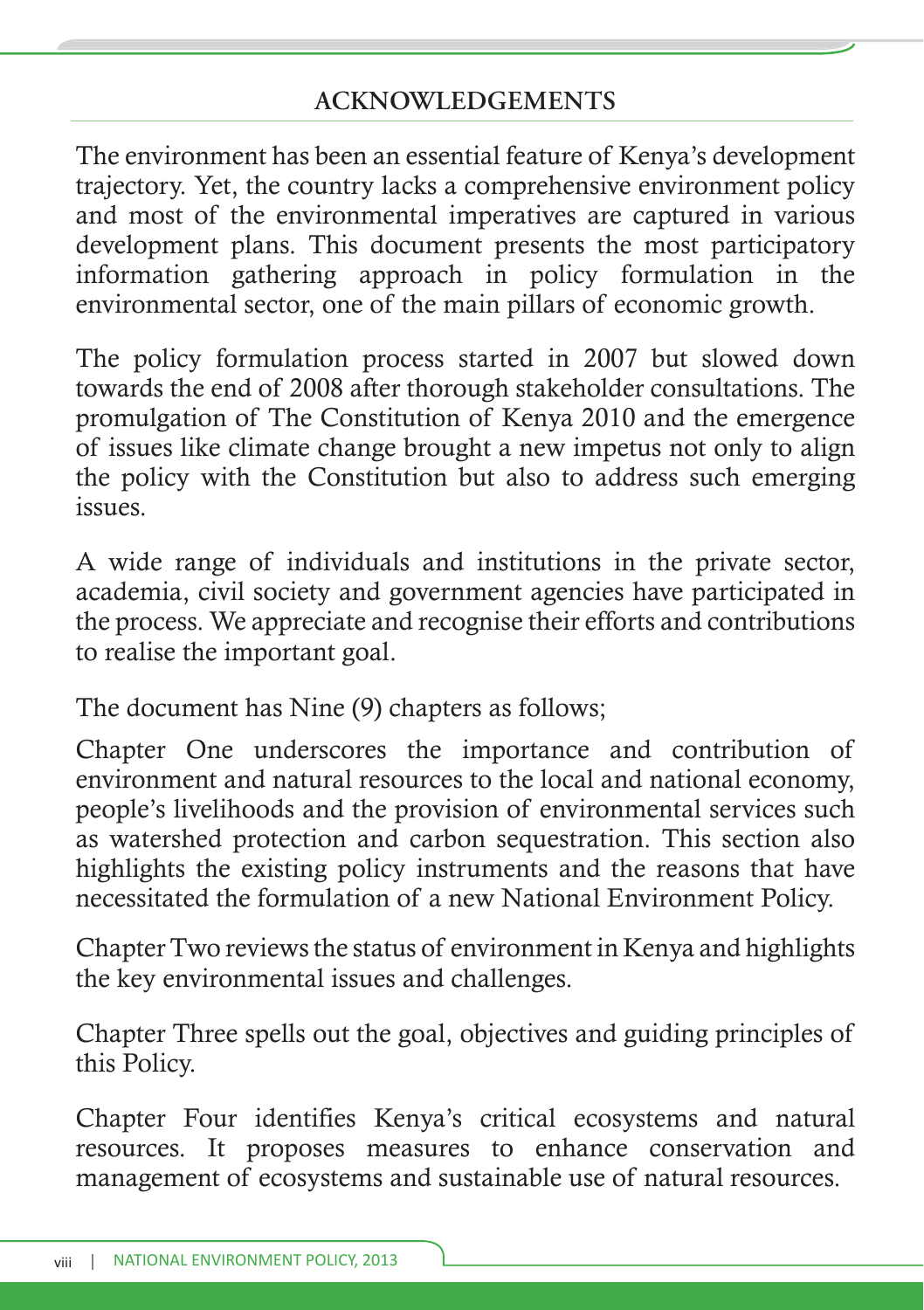Chapter Five deals with emerging issues that require environmental stewardship. The issues covered include natural capital and valuation, trade and environment, tourism, consumption and production patterns, industrialisation, infrastructural development, management of chemicals, human settlements, energy use, climate change, emergency preparedness and disaster management, gender, invasive alien species.

Chapter Six addresses a wide range of issues relating to environmental quality and health. The areas covered include air quality, water and sanitation, waste management, radiation, toxic and hazardous substances, noise, HIV and AIDS and environmental diseases.

Chapter Seven provides a framework for environmental research, education and monitoring.

Chapter Eight deals with environmental governance and underscores the importance of legal reforms, institutional linkages including partnerships, regional and international cooperation, human resource development and capacity building and funding mechanism for the sector.

Chapter Nine outlines strategies and actions that will ensure effective implementation of this Policy and the Environmental Management and Coordination Act.

Finally it is our hope that this policy will provide the guide line required for legislation work and the framework in the planning and implementation of environmental undertakings.

## DR. RICHARD L.LESIYAMPE (PHD), MBS

PRINCIPAL SECRETARY, STATE DEPARTMENT FOR ENVIRONMENT AND NATURAL RESOURCES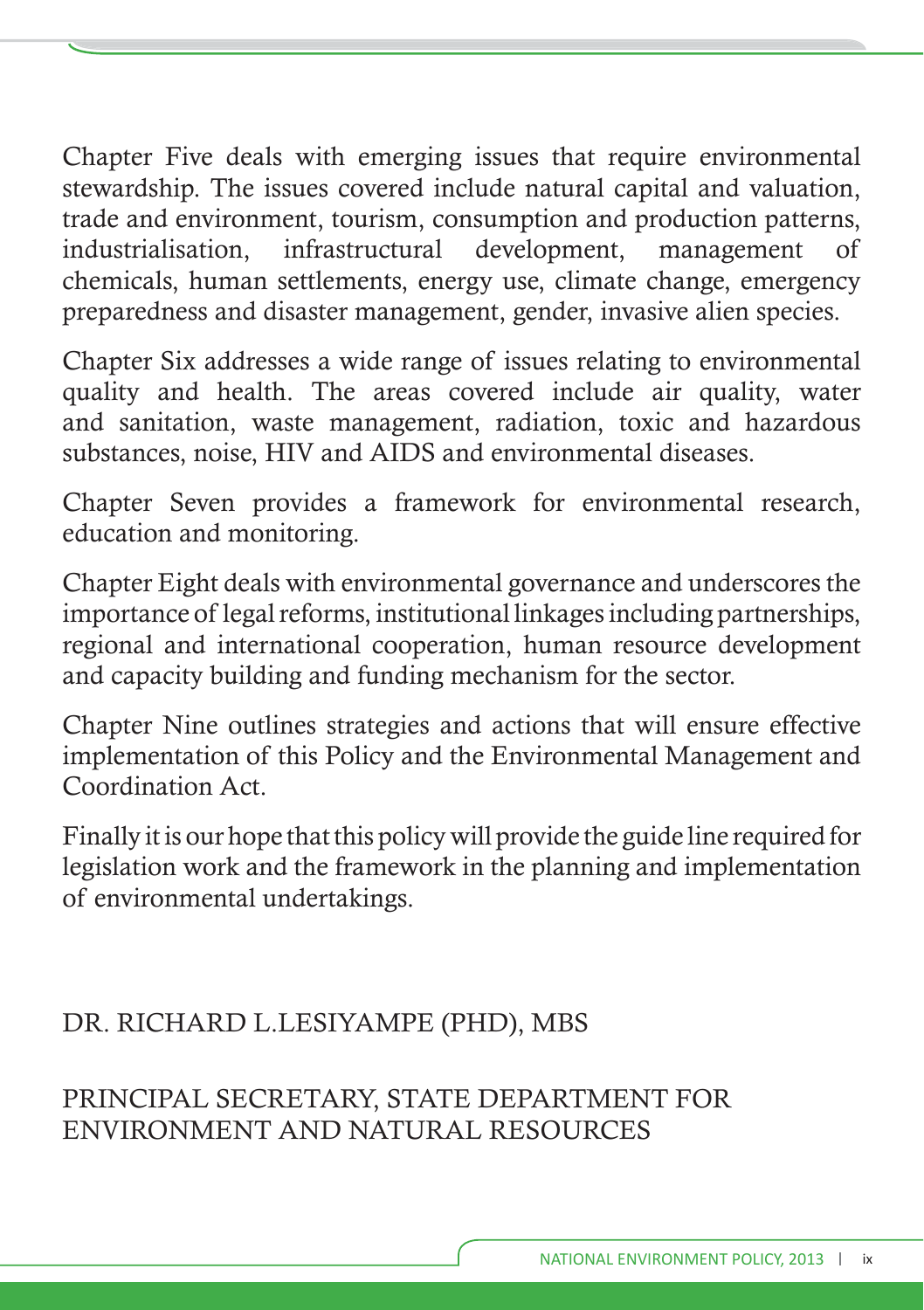## **ACRONYMS AND ABBREVIATIONS**

| <b>ASALs</b> | Arid and Semi-Arid Lands                       |
|--------------|------------------------------------------------|
| <b>EHIA</b>  | Environmental Health Impact Analysis           |
| EIA          | <b>Environmental Impact Assessment</b>         |
| <b>EMCA</b>  | Environmental Management and Coordination Act  |
| GDP          | <b>Gross Domestic Product</b>                  |
| <b>GIS</b>   | Geographical Information Systems               |
| <b>ICZM</b>  | <b>Integrated Coastal Zone Management</b>      |
| <b>IWRM</b>  | <b>Integrated Water Resources Management</b>   |
| <b>MDGs</b>  | Millennium Development Goals                   |
| <b>MEAs</b>  | Multilateral Environmental Agreements          |
| <b>NBSAP</b> | National Biodiversity Strategy and Action Plan |
| <b>NEC</b>   | National Environment Council                   |
| <b>EIMS</b>  | Environmental Information Management System    |
| <b>NEMA</b>  | National Environment Management Authority      |
| <b>PES</b>   | Payment for Environmental Services             |
| <b>SEA</b>   | Strategic Environmental Assessment             |
| <b>UNEP</b>  | United Nations Environment Program             |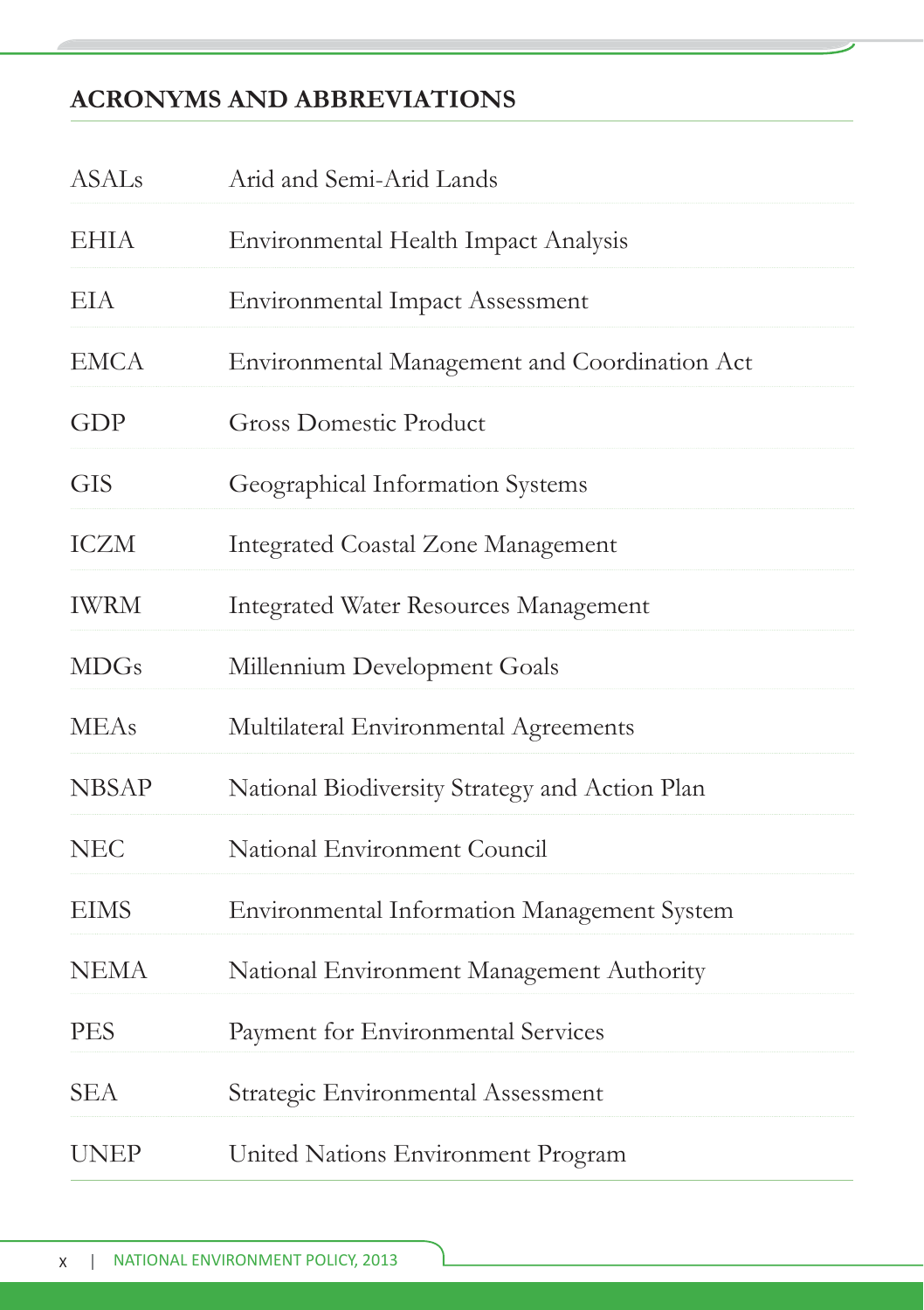## **1.0. INTRODUCTION**

- 1.1 Environment is a broad term representing the totality of the surrounding such as plants, animals microorganisms, socio economic and cultural factors. It includes the physical factors of the surroundings of human beings such as land, water, atmosphere, sound, odour, taste, the biological factors of animals and plants and the social factors of aesthetics and includes both the natural and the built environment.
- 1.2 Kenya is blessed with mega biodiversity and enjoys a unique tropical climate with varying weather patterns due to differing topographical dimensions. The country has a wide variety of ecosystems namely mountains, forests, arid and semi-arid areas (ASALs), freshwater, wetlands, coastal and marine all offering many opportunities for sustainable human, social and economic development. These ecosystems are natural capitals which provide important regulatory services (such as forests and mountains serving to regulate water flow, sustain biodiversity), provision services (such as forests providing timber and fuel wood), cultural services (such as aesthetic, recreational or spiritual values and uses) and supporting services (such as soil formation, nutrient cycling and primary production).
- 1.3 The survival and socio-economic wellbeing of Kenyans is ultimately intertwined with the environment. Most Kenyan citizens depend directly or indirectly on environmental goods and services. In addition, Kenya's environmental resources contribute directly and indirectly to the local and national economy through revenue generation and wealth creation in such productive sectors as agriculture, fisheries, livestock, water, energy, forestry, trade, tourism and industry.
- 1.4 That is why the environment has been an essential feature of Kenya's development policy. Environmental imperatives were initially captured through periodic development planning cycles. Whole sections or chapters of successive National Development Plans have dealt with the environment since independence. But modern day environment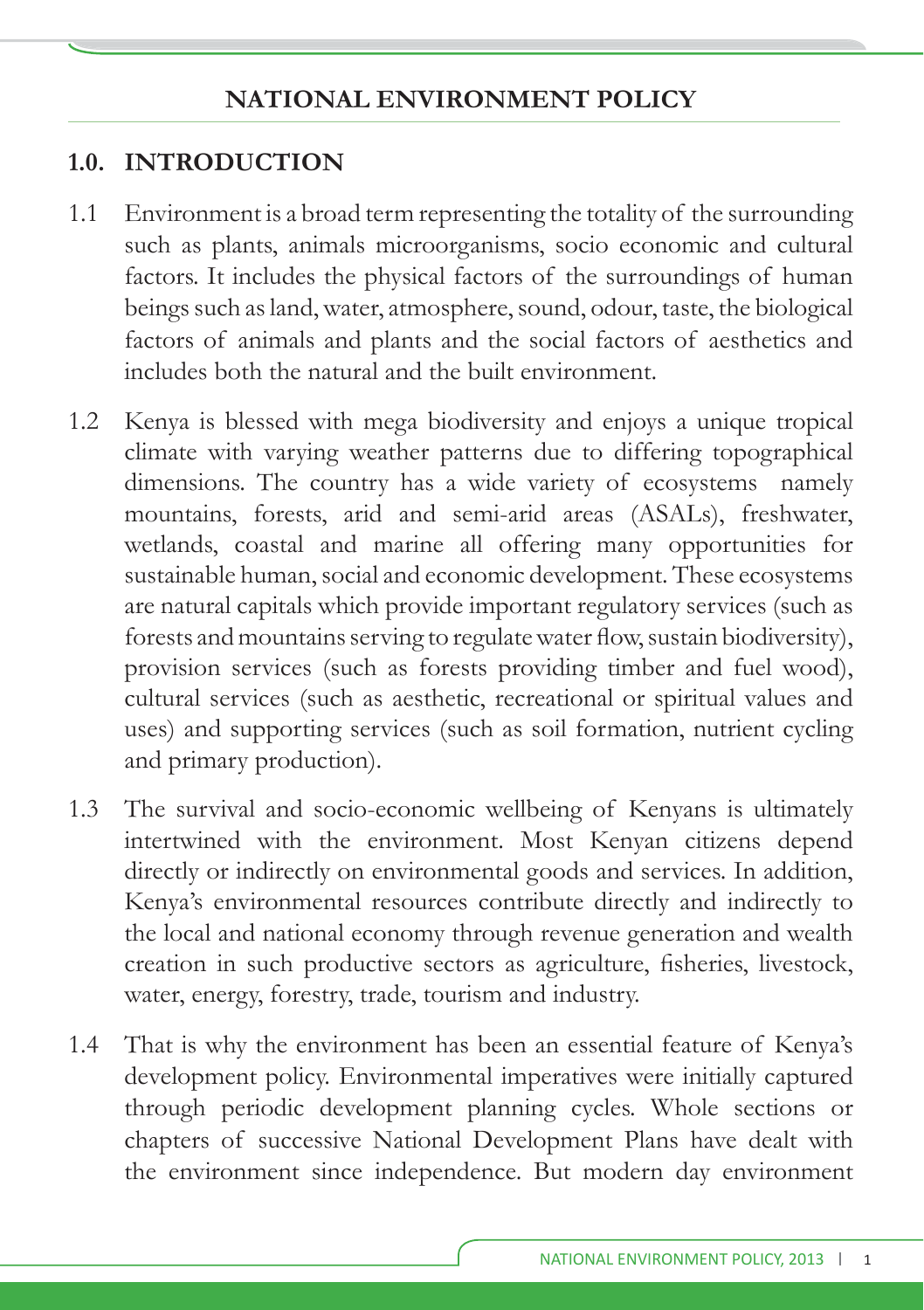management and planning in Kenya can be traced to the Rio Earth Summit of 1992, which helped a great deal in raising the understanding of the link between environment and development. Following the Summit, Kenya initiated the National Environment Action Plan (NEAP) process. This was completed in 1994. It recommended the need for a national policy and law on the environment. It is significant therefore that the global environment body UNEP is located in Nairobi.

- 1.5 The policy making process culminated into the Sessional Paper No. 6 of 1999 entitled *Environment and Development.* The legislative process gave forth the Environmental Management and Coordination Act (EMCA) No. 8 of 1999 as Kenya's first framework environmental law. Both the Sessional Paper and the Act added to a large number of existing sectoral laws and policies on various facets of the environment such as water, forest and minerals. This has created a diffuse system of environmental laws and policies, some of whose provisions are not in harmony making them ill-suited to aid the pursuit of sustainable development objectives as set out in the Vision 2030.
- 1.6 The promulgation of The Constitution of Kenya 2010 and other new developments like climate change marked an important chapter in Kenya's environmental policy development. Hailed as a 'Green' Constitution, it embodies elaborate provisions with considerable implications for sustainable development. These range from environmental principles and implications of Multilateral Environmental Agreements (MEAs) to the right to a clean and healthy environment as enshrined in the Bill of Rights. Chapter V is entirely dedicated to land and environment. It also embodies a host of social and economic rights which are of environmental character such as the right to water, food and shelter, among others.
- 1.7. It is the responsibility of the government through the ministry responsible for environmental issues to ensure that policies are reviewed and formulated to meet the aspirations of the Constitution and emerging issues in the management of the environment for prosperity. Such a policy should aim at providing a holistic framework to guide the management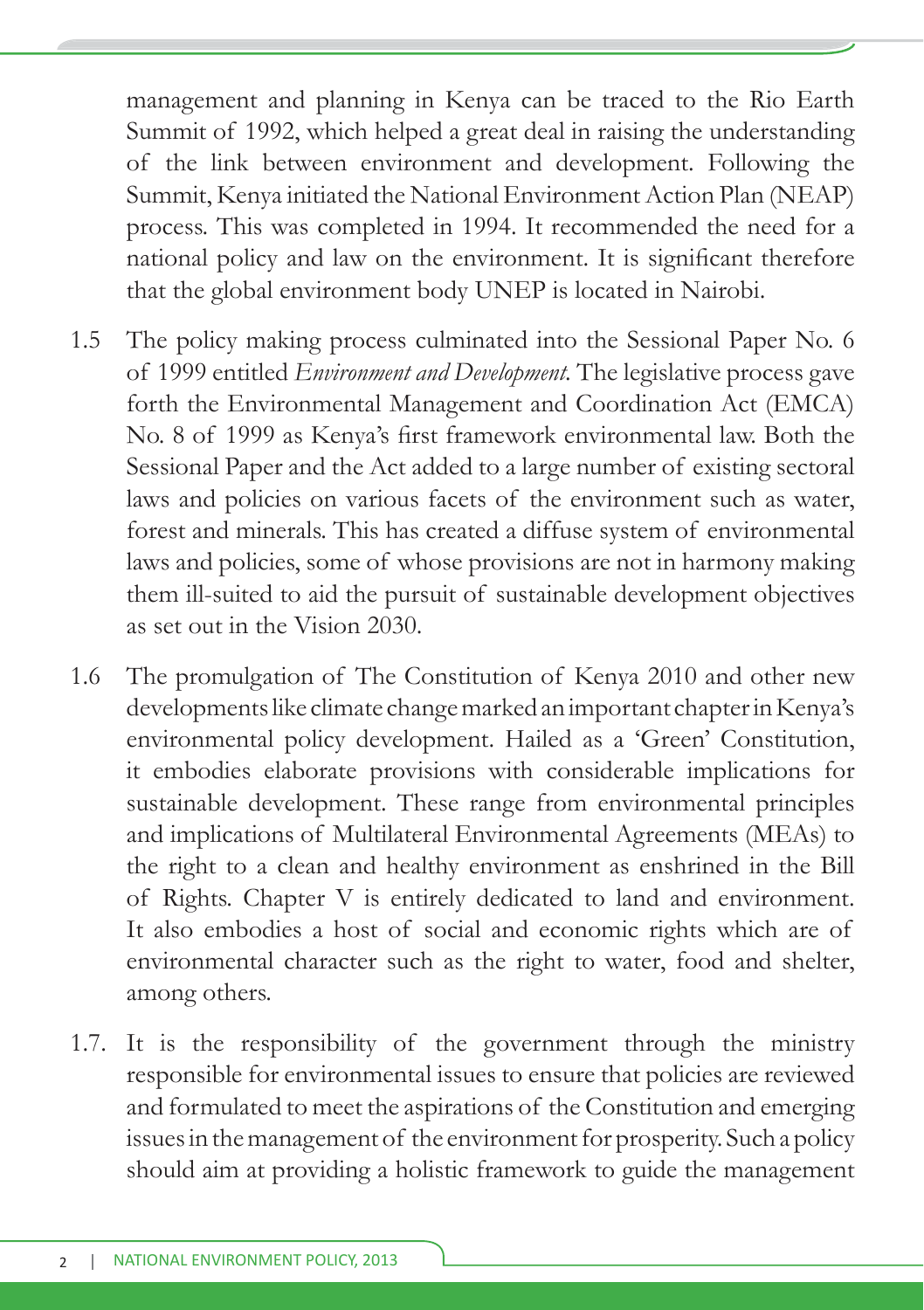of the environment and natural resources in Kenya. It should further ensure that environment is integrated in all government policies in order to facilitate and realise sustainable development at all levels. This would help promote green economy, enhance social inclusion, improve human welfare and create opportunities for employment and maintenance of a healthy ecosystem.

1.8. The process of formulating this policy was initiated in 2006 by the then Ministry of Environment and Mineral Resources through a participatory and a consultative process that involved public and key institutions engagement with taskforces from various stakeholders. This culminated in the production of the Draft National Environment Policy, 2008 which was however not finalised. Upon the promulgation of Constitution of Kenya 2010, it was found necessary to review the draft policy of 2008 to accommodate any new developments due to time lapse and to align it to the Constitution. This policy is therefore a product of a wide participation and consultation with various stakeholders within the academia, non-governmental organisations, interest groups, government ministries, chief executives and officers from the relevant public and private sector organisations from September 2011 to February 2013.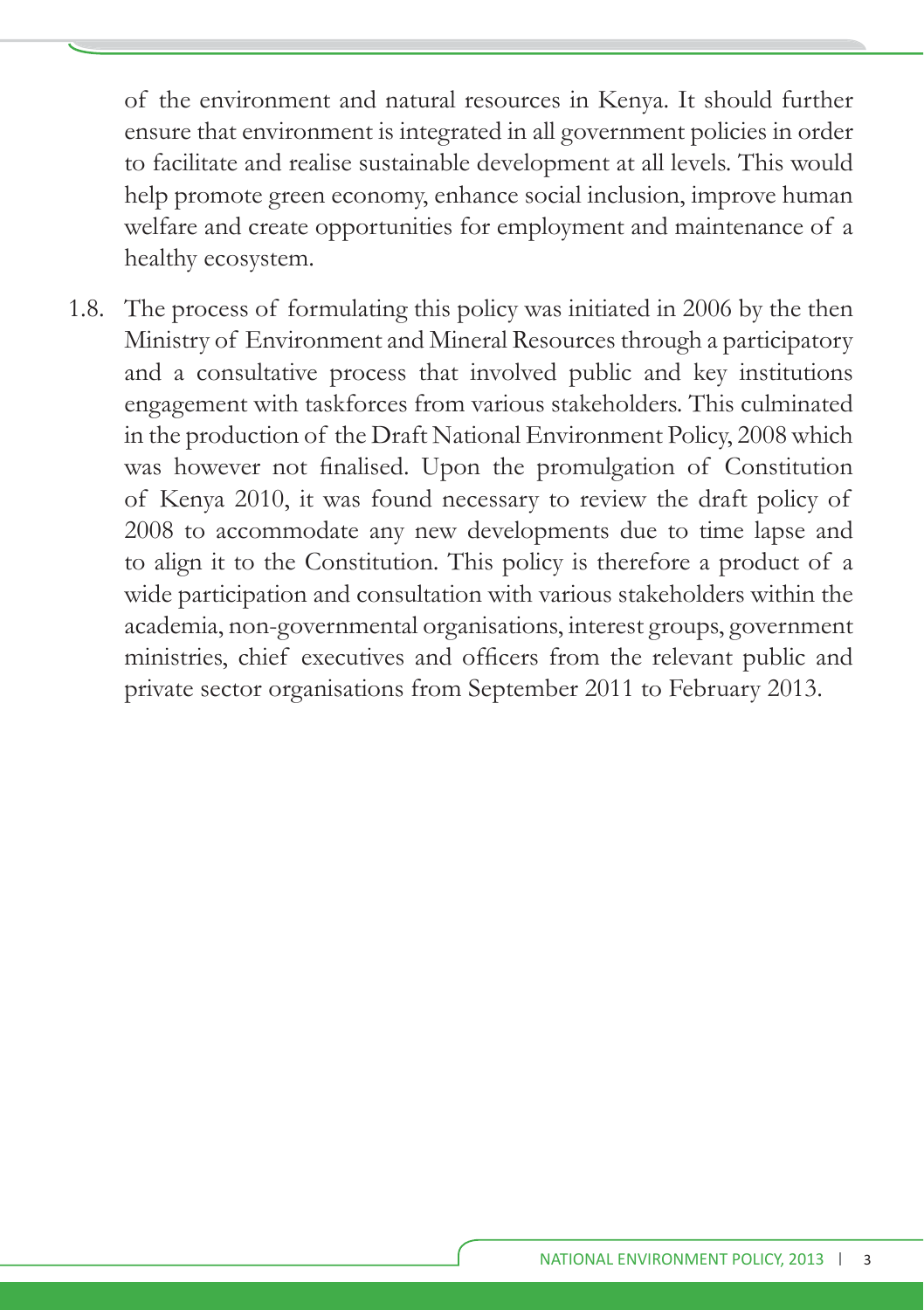#### **2.0 SITUATIONAL ANALYSIS**

- 2.1 Kenya has witnessed unprecedented political and socio-economic transformation since independence. High population growth, shrinking productive land and technological changes are some of the significant changes. These interlinked components provide the backdrop against which to view changes in the state of the country's environment. This is because they serve a dual purpose as some of the most forceful drivers of environmental change. The main human activities contributing to environmental degradation in Kenya include unsustainable land use practices, poor soil and water management practices, deforestation, overgrazing and pollution.
- 2.2. These activities contribute a great deal to degradation of the country's scarce natural resources such as land, fresh and marine waters and biodiversity thereby threatening the livelihoods of many people. They also undermine the sink function of the environment which operates through such processes as nutrient recycling, decomposition and the natural purification and filtering of air and water.
- 2.3 Environmental degradation in Kenya directly contributes to impacts of climate change as is witnessed in the rising costs of water treatment, food imports and health services. These are not only increasing human vulnerability and health insecurity but also draining the country's economic resources. The expansion of human activities into marginal areas leading to clearance of natural habitats such as forests and wetlands has been a major driving force behind land degradation throughout the country. The continuous loss of biological resources translates into loss of economic potential and options for commercial development.
- 2.4 This backdrop provides the justification for this Environment Policy. It gives the framework to guide the country's efforts in addressing the ever-growing environmental issues and challenges such as: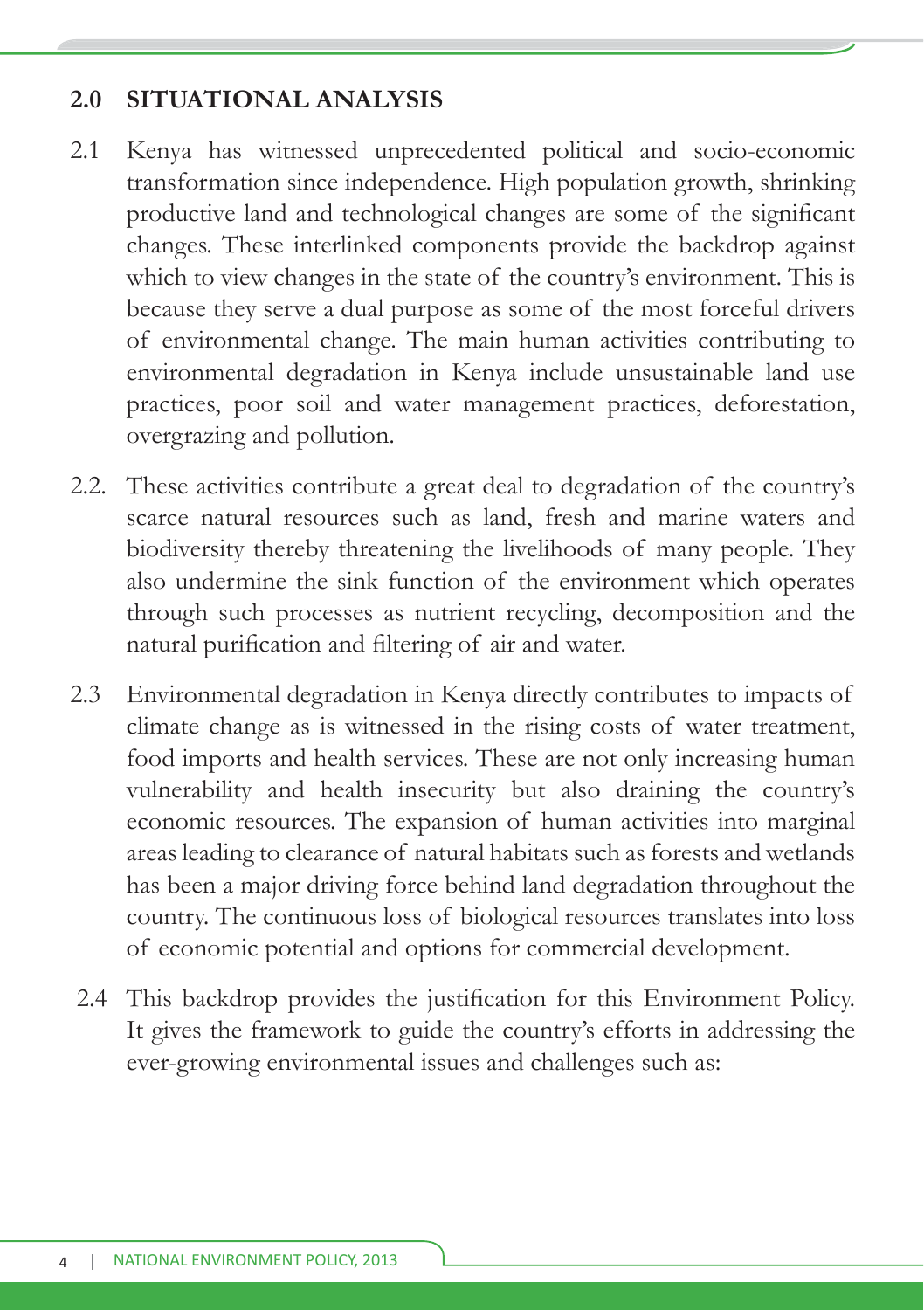- (a) *Environmental governance:* Many sectoral policies and laws are not harmonised with each other and with the Constitution. These include policies and laws concerning agriculture, land, water, forests, trade and industry, which have significant implications on the environment. The sectoral rather than integrated and ecosystem approach to management of natural resources has proved inadequate in addressing environmental challenges. In addition, weak enforcement of laws and weak implementation of policies remain a major issue of concern in Kenya's environment sector.
- (b) *Loss of biodiversity:* Kenya continues to lose her biodiversity due to habitat destruction, overgrazing, deforestation, pollution, unsustainable harvesting of natural resources, biopiracy and introduction of invasive and alien species, among others. Invasive and alien species are a major threat to the environment. They threaten indigenous species through the effects of predation, alteration of habitat or disruption of ecosystem processes. The challenge of dealing with loss of biodiversity becomes even more complicated when one is dealing with shared resources where laws and policies of respective countries are not harmonised.
- (c) *Valuation of environmental and natural resources*: The value of environmental resources is hardly reflected in pricing of marketed goods and services. Environmental and natural resources are largely considered as public goods. This is symptomatic of market failure. Integrating environmental considerations into the behaviour of enterprises and consumers would reflect a change in consumption and production patterns. Prioritisation of environment and natural resources remains low among policy makers partly due to inadequate appreciation of the total economic value of the sector. Thus there is less public investment in the sector.
- (d) *Rehabilitation and restoration of environmentally degraded areas*: There are several degraded areas in Kenya which require rehabilitation and restoration. These include wetlands, riverbanks, deforested areas, eroded shoreline, hilltops and disused quarries and mines.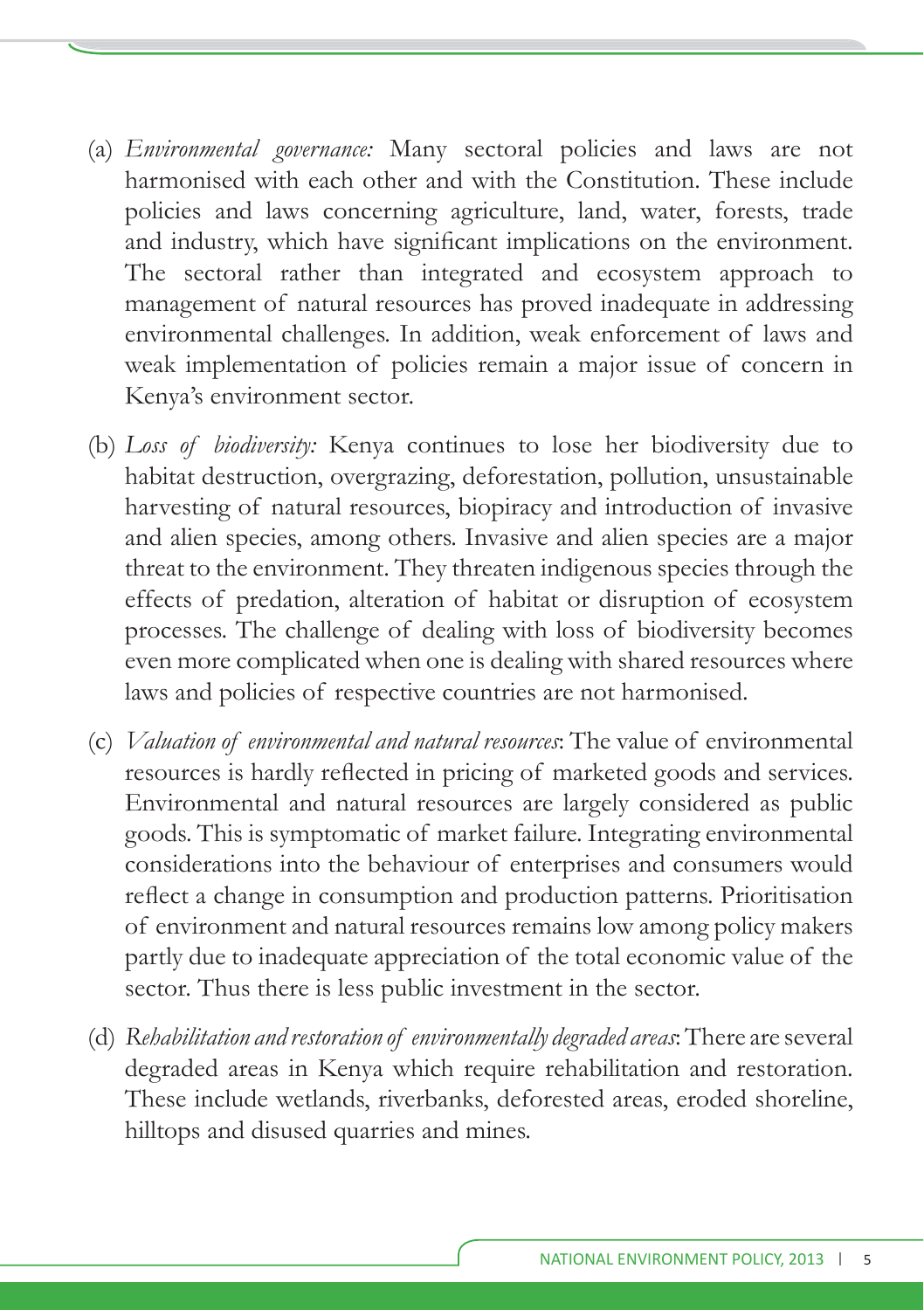- (e) *Urbanisation, waste management and pollution*: Increasing rates of urbanisation is caused by natural growth of the urban population and rural-urban migration. Urbanisation often leads to destruction of sensitive ecosystems. Poor waste management causes urban pollution and poor health. Thus many urban environmental problems are the result of poor management, planning and absence of coherent urban policies.
- (f) *Climate change, energy, security and disaster management:* Climate change poses significant environmental challenges for Kenya as evidenced by the frequent droughts and water shortages that even affect power supplies. This is happening at a time when power demand is on the rise and utilisation of renewable energy sources exclusive of hydro remains relatively low. Other adverse impacts of climate change can be seen in the form of frequent and severe natural disasters such as floods, landslides and prolonged droughts. Increased frequency and intensity of extreme climatic conditions continue to undermine the country's sustainable development. Managing climate-related disasters remains a significant challenge.
- (g) *Public participation, environmental education and awarenes*s: Broad public participation in decision making processes is one of the fundamental preconditions for sustainable development. This presupposes access to timely and accurate information on the environment. Sound environmental management has to be based on openness and participation at all levels. Therefore, it is imperative that environmental education and public awareness is promoted at all levels.
- (h) *Data and information:* Inadequate and disaggregated data is a challenge for integrated planning and management of the environment and undertaking total economic valuation.
- (i) *Poverty:* Rising poverty levels have impacted negatively on the environment. Poverty is a major cause and consequence of environmental degradation and resources depletion because of lack of alternatives. The poor rely heavily on the environment and natural resources for their livelihoods.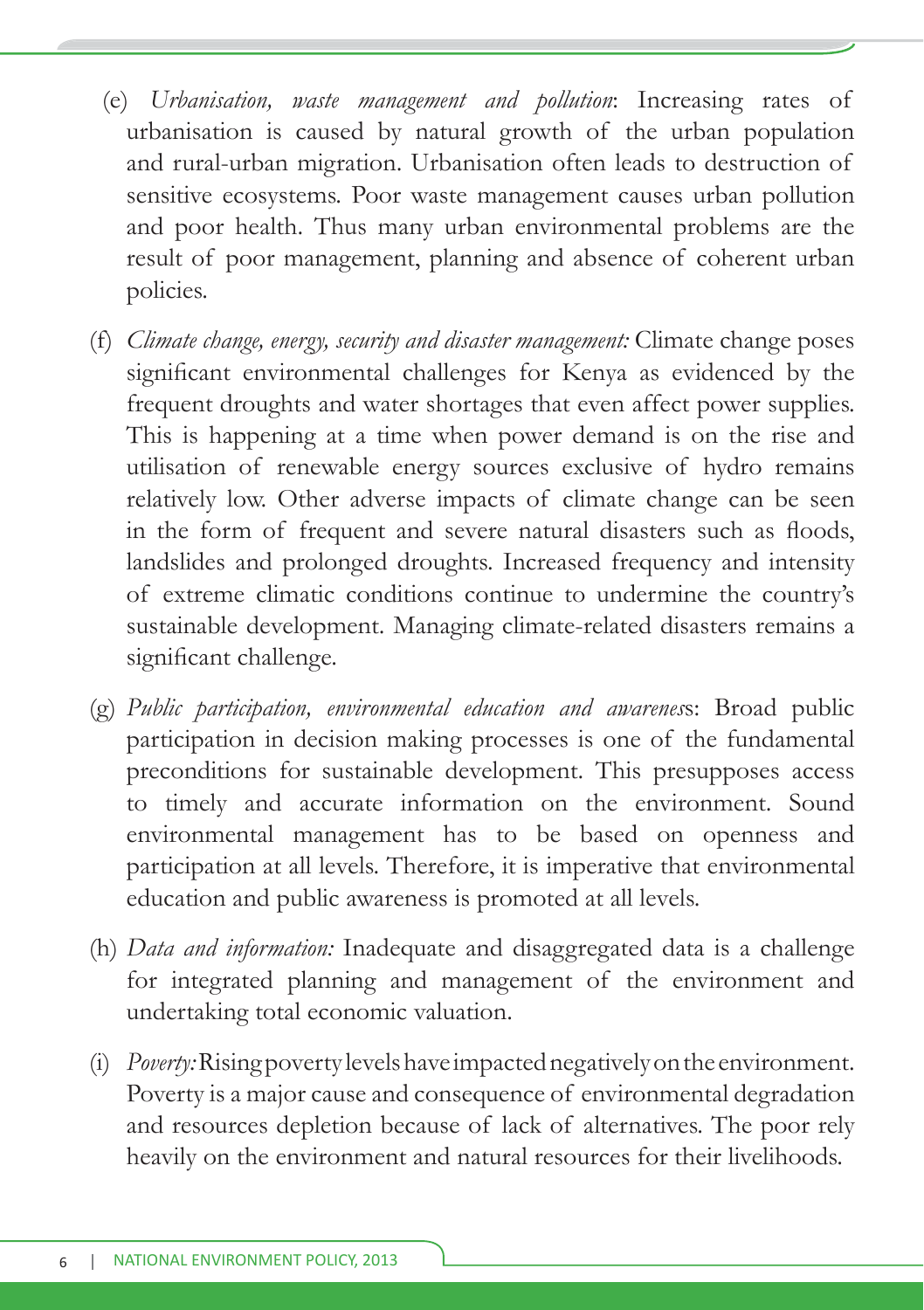(j) *Chemicals Management:* Chemicals are an important contributor to national development across all sectors. They form an important input to agriculture, manufacturing, energy, leisure and as ingredients to commonly used materials such as plastics, electronics, refrigerators and air conditioning. They improve the quality of life as medicines, cosmetics, foods, leisure etc. Unfortunately they can also be dangerous because of their toxic and hazardous nature. Chemicals can be flammable, explosive and carcinogenic directly or through air, water, food and materials. These inherent risks need to be managed at production, use, transport and when it turns to waste disposed in an environmentally sound manner.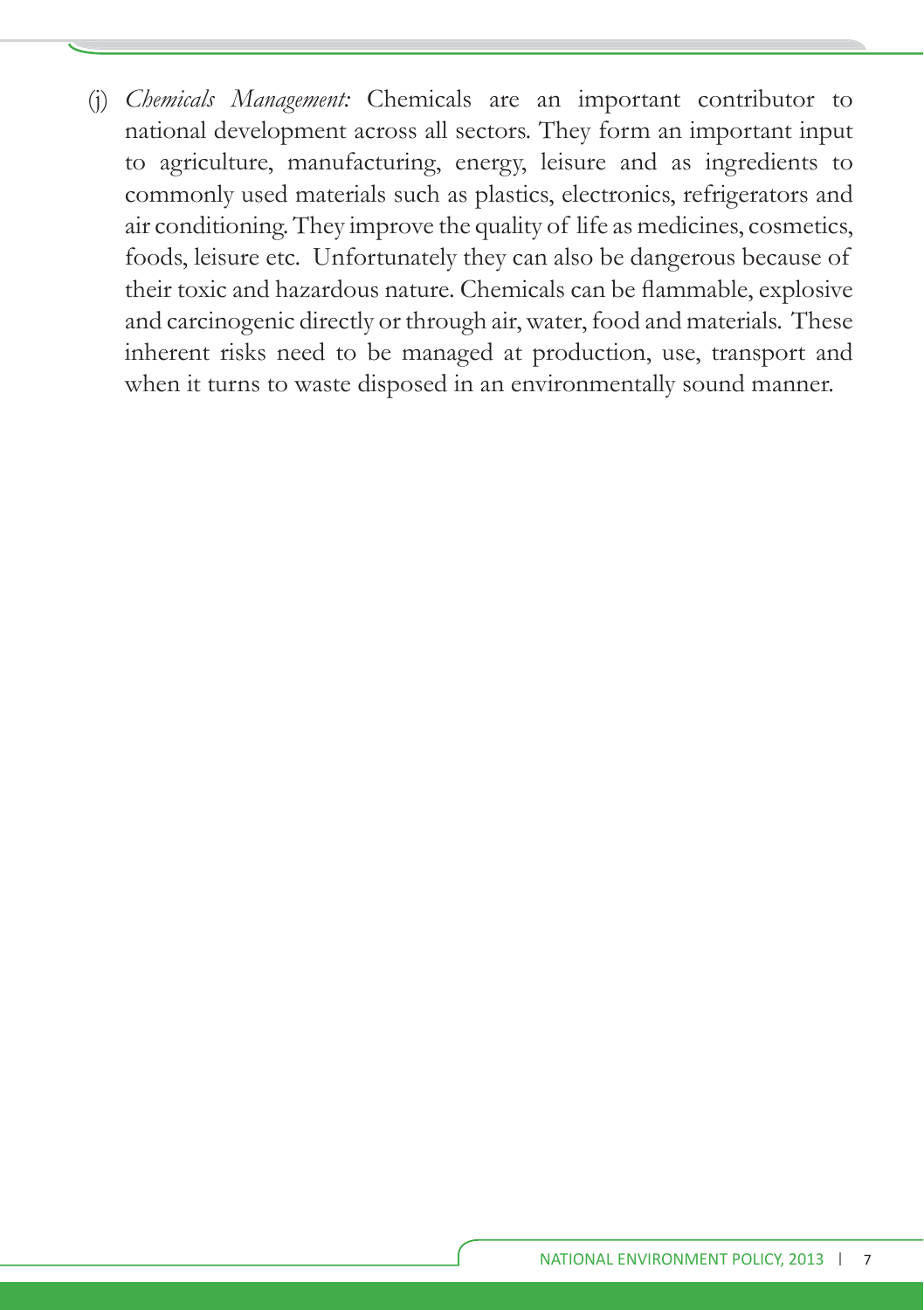## **3.0 GOAL, OBJECTIVES AND GUIDING PRINCIPLES**

The goal of this Policy is:

Better quality of life for present and future generations through sustainable management and use of the environment and natural resources.

#### **3.1 OBJECTIVES**

The objectives of this Policy are to:

- (a) Provide a framework for an integrated approach to planning and sustainable management of Kenya's environment and natural resources.
- (b) Strengthen the legal and institutional framework for good governance, effective coordination and management of the environment and natural resources.
- (c) Ensure sustainable management of the environment and natural resources, such as unique terrestrial and aquatic ecosystems, for national economic growth and improved livelihoods.
- (d) Promote and support research and capacity development as well as use of innovative environmental management tools such as incentives, disincentives, total economic valuation, indicators of sustainable development, Strategic Environmental Assessments (SEAs), Environmental Impact Assessments (EIAs), Environmental Audits (EA) and Payment for Environmental Services (PES).
- (e) Promote and enhance cooperation, collaboration, synergy, partnerships and participation in the protection, conservation, sustainable management of the environment and natural resources.
- (f) Ensure inclusion of cross-cutting and emerging issues such as poverty reduction, gender, disability, HIV&AIDS and other diseases in the management of the environment and natural resources.
- (g) Promote domestication, coordination and maximisation of benefi t from Strategic Multilateral Environmental Agreements (MEAs).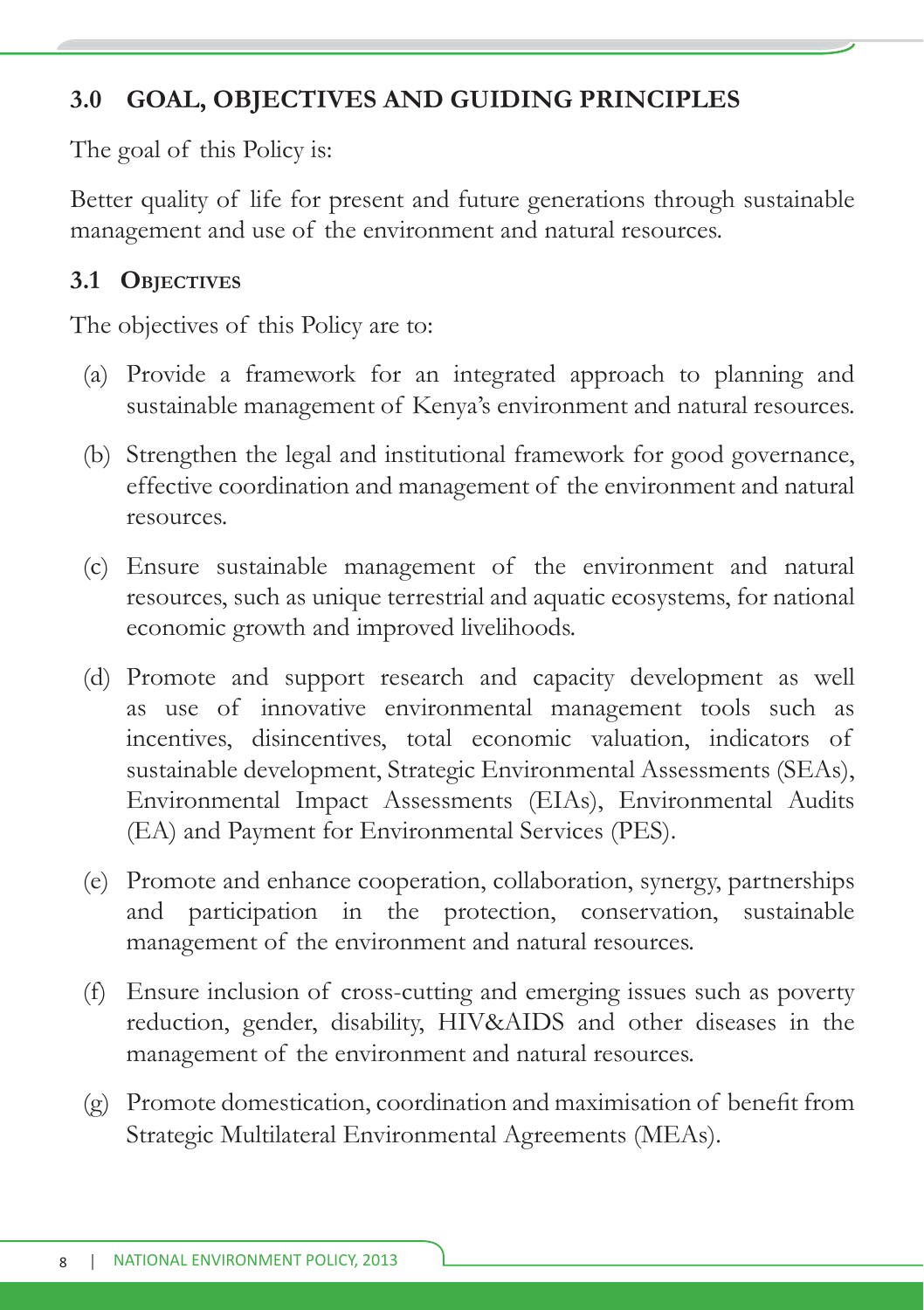#### **3.2 GUIDING PRINCIPLES**

Implementation of this Policy will be guided by the following principles:

- *(a) Environmental Right:* Every person in Kenya has a right to a clean and healthy environment and a duty to safeguard and enhance the environment.
- *(b) Right to Development:* The right to development will be exercised taking into consideration sustainability, resource efficiency and economic, social and environmental needs.
- *(c) Ecosystem Approach:* An integrated ecosystem approach to conserving environmental resources will be adopted and enhanced to ensure that all ecosystems are managed in an integrated manner while also providing a range of benefits to the citizenry.
- *(d)* Total Economic Value: The benefits that ecosystems generate will be integrated into the national accounting system, programmes and projects.
- *(e) Sustainable Resource Use:* Environmental resources will be utilised in a manner that does not compromise the quality and value of the resource or decrease the carrying capacity of supporting ecosystems.
- *(f) Equity:* The management of the environment and natural resources will ensure equitable access to resources for present and future generations.
- *(g) Public Participation:* A coordinated and participatory approach to environmental protection and management will be enhanced to ensure that the relevant government agencies, county governments, private sector, civil society and communities are involved in planning, implementation and decision making processes.
- *(h) Subsidiarity:* The management of the environment and natural resources will be through decentralisation and devolution of authority and responsibilities to the lowest level possible.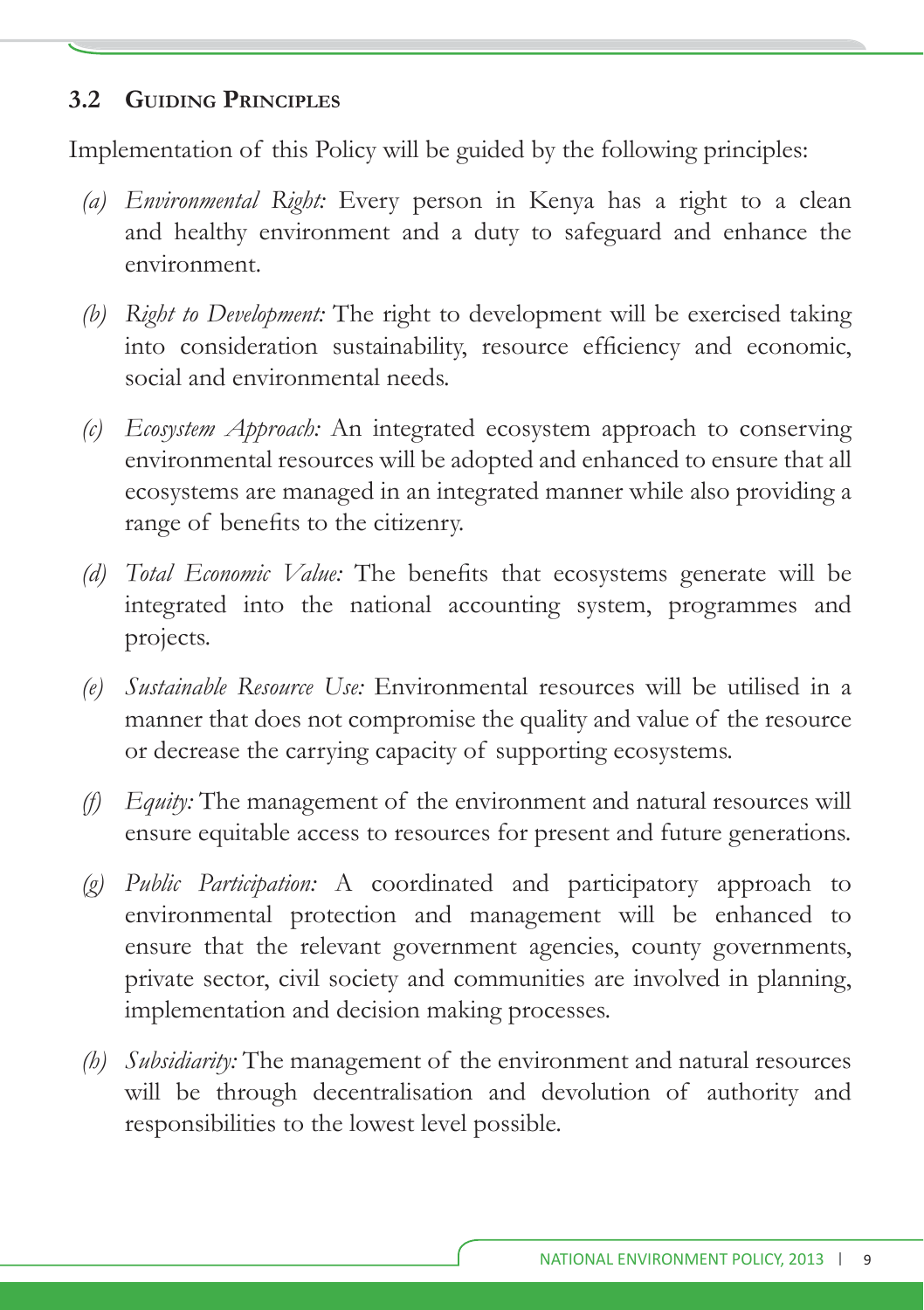- *(i) Precautionary Principle:* Where there are credible threats of serious or irreversible damage to key environmental resources, lack of full scientific certainty will not be used as a reason for postponing cost-effective measures to prevent environmental degradation**.**
- *(j) Polluter Pays Principle:* The polluter and users of environmental and natural resources shall bear the full environmental and social costs of their activities.
- *(k) International Cooperation:* MEAs and regional instruments will be domesticated and implemented cooperatively for better environmental management of shared resources.
- *(l) Good Governance:* Rule of law, effective institutions, transparency and accountability, respect for human rights and the meaningful participation of citizens will be integrated in environmental management.
- *(m)* Benefit sharing: Where benefits will accrue from utilisation of biodiversity, these will be shared in order to promote conservation and sustainable use of biodiversity.
- *(n) Community Empowerment:* Communities will be involved in decision making and empowered in the implementation of such decisions.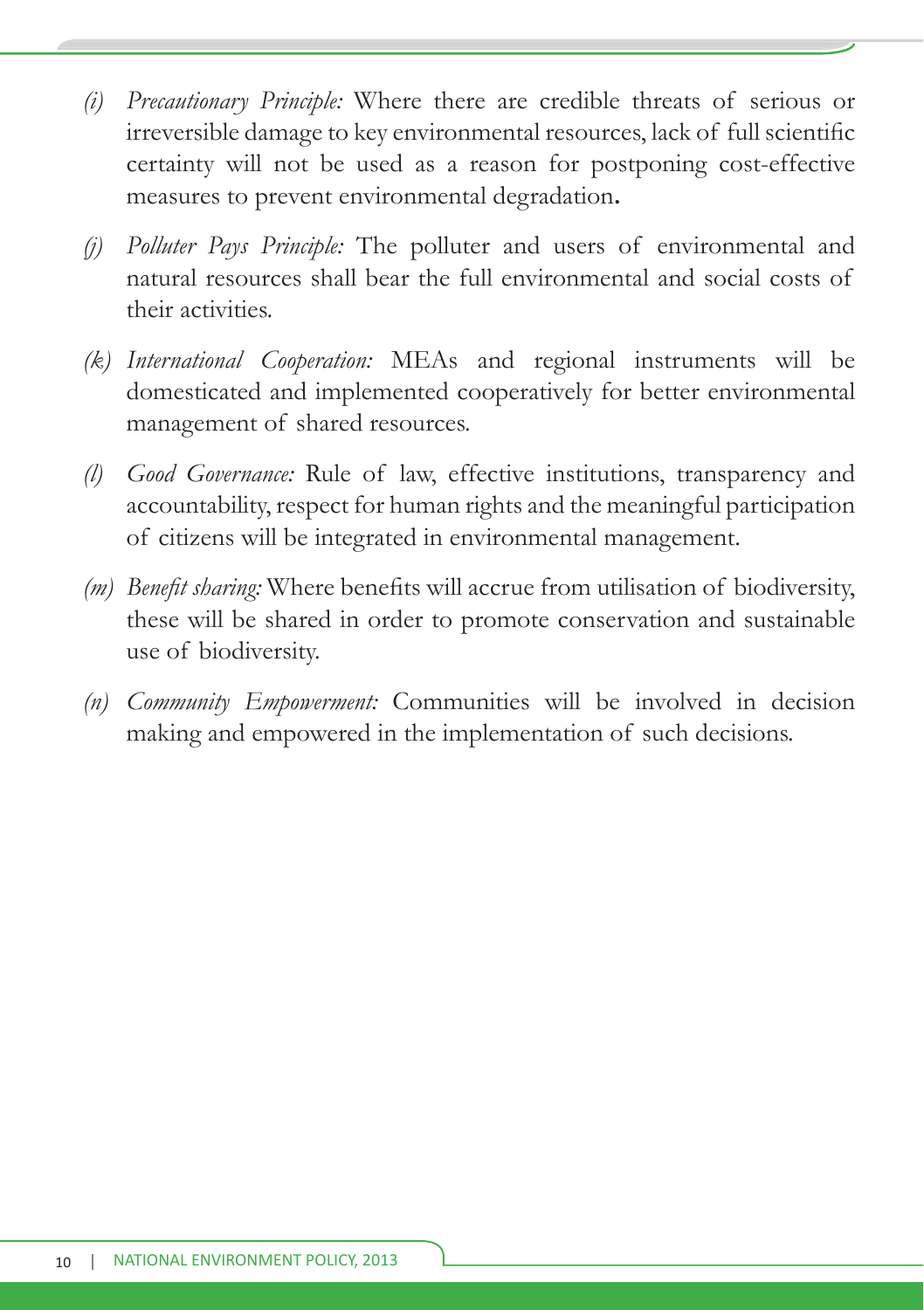## **4.0 MANAGEMENT OF ECOSYSTEMS AND SUSTAINABLE USE OF NATURAL RESOURCES**

Ecosystems provide a wide range of goods and services. These include provisioning, regulating, cultural and supporting services. Despite the services they provide, ecosystems are under pressure from human activities. The most critical ecosystems in Kenya include forests, freshwaters, wetlands, coastal and marine, mountains, arid, semi arid and spectacularly diverse wildlife populations. Within these ecosystems are key natural and cultural heritage resources which support diverse biodiversity and provide natural capital for economic development and support livelihoods.

#### **4.1 FOREST ECOSYSTEMS**

- 4.1.1 The conservation and sustainable development of forest ecosystems and their associated resources is essential for sustainable poverty reduction and sustainable development. Forest ecosystems are important in conservation of soil, water and biodiversity as well as in moderation of climate. They are the richest terrestrial habitats for biodiversity. Maintaining forest biodiversity safeguards the economic potential of future opportunities for new non-timber products such as food and medicine as well as social sustainability by offering aesthetic, spiritual and recreational settings for people.
- 4.1.2 Kenya's forest resources are being subjected to overwhelming pressure from competing land uses like agriculture, industry, human settlement and development of infrastructure. In addition, extraction of forest products, illegal logging, cutting trees for fuel wood and charcoal and grazing of livestock have also contributed to the degradation of forests. These competing land uses have adverse environmental effects on long term sustainability of forest ecosystems.
- 4.1.3 Large scale loss of forests would lead to catastrophic, permanent change in the country's ecology with consequent loss of agricultural productivity, industrial potential development, living conditions and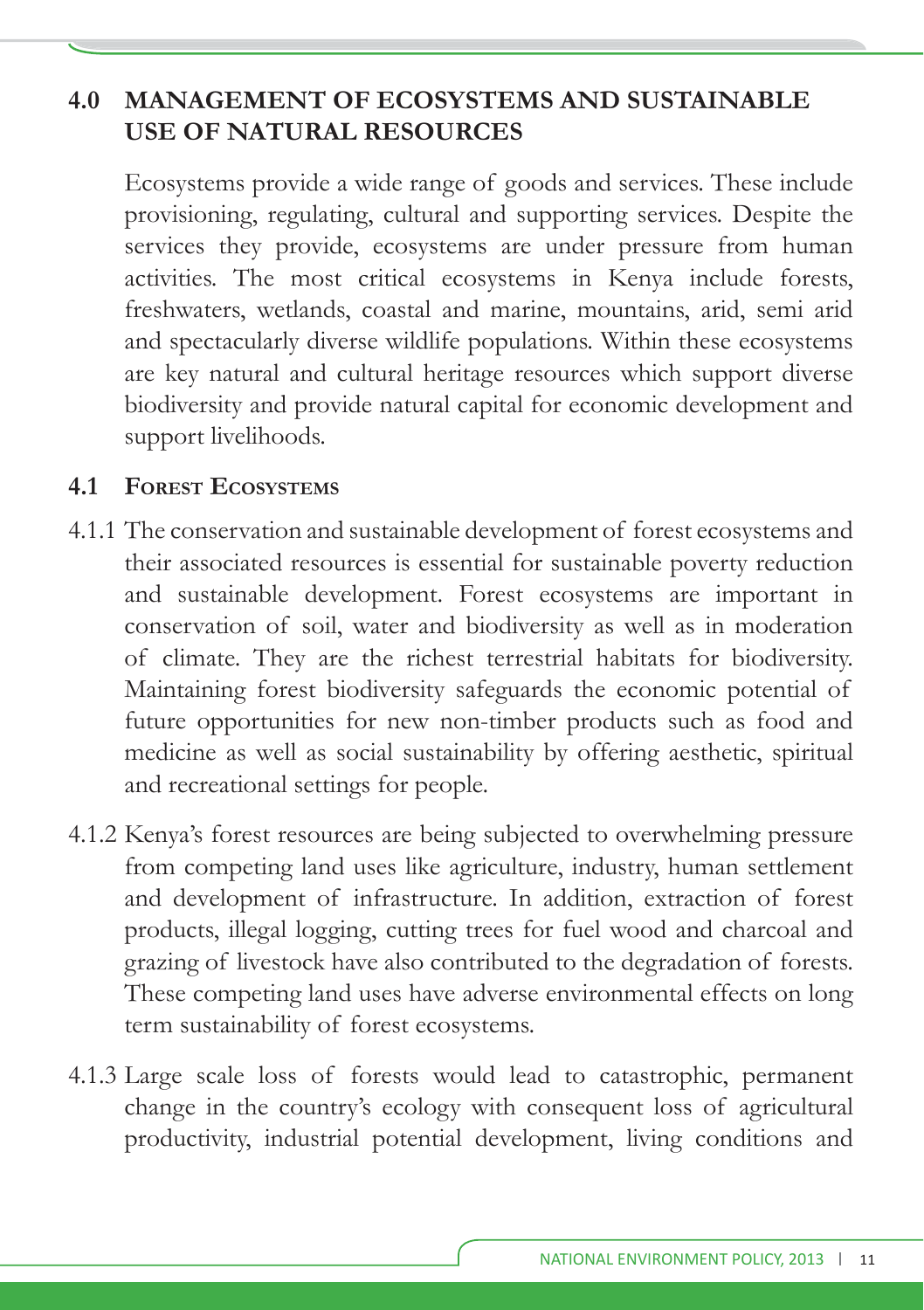aggravated natural disasters such as floods and drought. It would also endanger the country's water supplies since the five major water towers are located in forested lands.

## *Policy Statements*

#### *The Government will*

- 1. *Formulate strategies to increase tree cover.*
- 2. *Develop and implement a national strategy for rehabilitation and restoration of degraded forest ecosystems and water catchment areas with active community involvement/participation.*
- 3. *Support eff ective implementation of the forest and other related policies and laws.*
- 4. *Develop and implement national standards, principles and criteria of sustainable forest management.*
- 5. *Encourage development and implementation of appropriate forestry-based investment programmes and projects.*
- 6. *Involve and empower communities in the management of forest ecosystems.*

#### **4.2 FRESHWATER AND WETLAND ECOSYSTEMS**

- 4.2.1 Freshwater resources and wetlands form an important part of Kenya's natural resources with considerable provisioning, regulatory and supporting services. Their provisioning services include the storage and retention of water for domestic, agricultural and industrial use. Their regulating services include modifying water flows, recharging and discharging groundwater resources and diluting or removing pollutants. Their supporting services are important for soil formation and retention as well as nutrient cycling. These ecosystems also provide habitats for a great number of plant and animal species.
- 4.2.2 The ecosystems face numerous threats from human population pressure and land use changes. Some of them have been converted for agricultural use, settlements and commercial developments. Other threats include pollution, sedimentation and over-exploitation of wetland resources,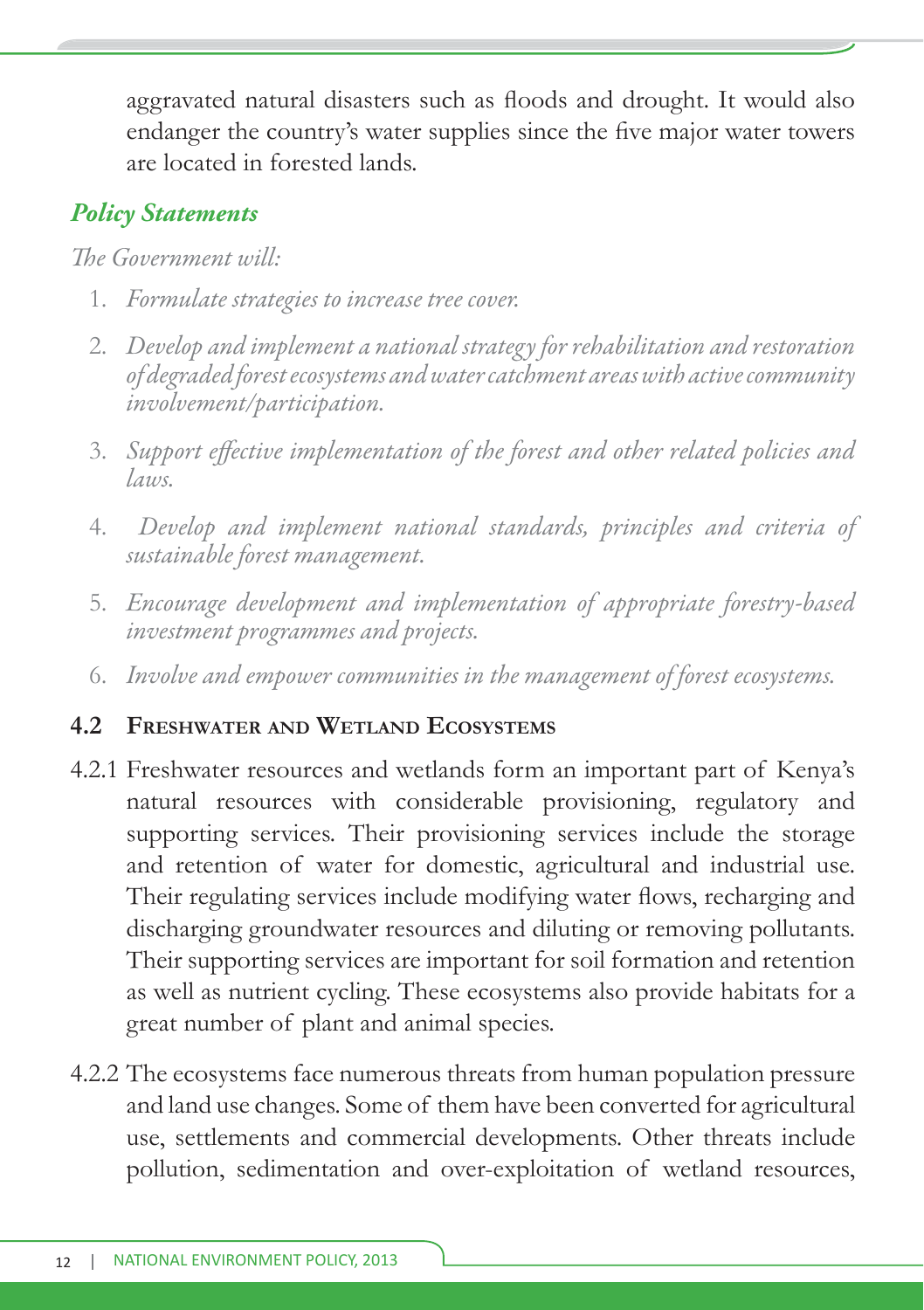introduction of alien species and encroachment of riparian reserves and adverse effects of climate variability. These have caused extensive degradation, reduction in water quality and quantity and loss of freshwater and wetland ecosystem goods and services.

## *Policy Statements*

*The Government will*.

- 1. Develop and implement integrated freshwater and wetland resources *management strategies and action plans.*
- *2. Promote and institutionalise payment for environmental services schemes to support catchment protection and conservation.*
- 3. Promote sustainable use of freshwater and wetland resources and the *conservation of river and lake ecosystems through development and implementation of river basin management plans.*
- *4. Develop and implement a national wetland policy and regulations.*
- *5. Develop and implement catchment-based wetland management plans for all Ramsar sites through a participatory process.*
- *6. Ensure rehabilitation and restoration of degraded wetlands, riverbanks and lakeshores and, as appropriate, promote and support establishment of constructed wetlands.*
- *7. Harmonise and coordinate the roles of various regulatory agencies charged*  with the management of freshwater and wetland ecosystems.
- *8. Involve and empower communities in the management of fr esh water and wetland ecosystems.*

## **4.3. COASTAL AND MARINE ECOSYSTEMS**

4.3.1 Coastal and marine ecosystems are composed of multiple interacting systems – maritime, terrestrial and aquatic and include the islands and the 200 nautical miles exclusive economic zone (EEZ). Coastal and marine ecosystems provide a wide range of important goods and services. The services include storing and cycling nutrients, regulating water balances, buffering land and protecting it against erosion from storms and waves, and filtering pollutants. On a larger scale, the oceans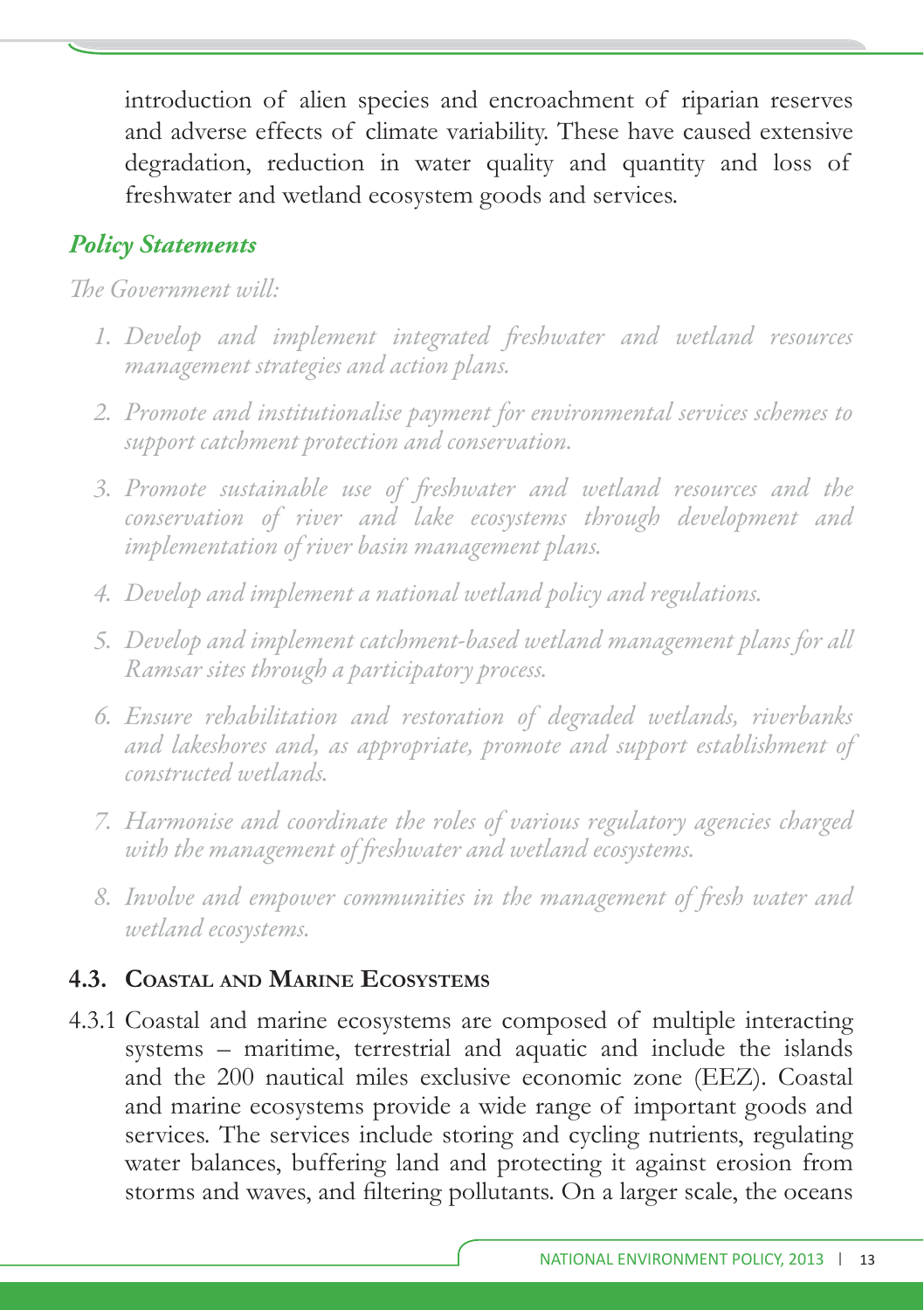also play an important role in regulating planetary balances in hydrology and climate.

4.3.2 Coastal and marine ecosystems are under increasing pressure. The major direct threats to these ecosystems include urbanization, poor waste management, shoreline modification, pollution from land-based activities and other sources, over-exploitation and destruction of marine living resources such as mangroves, oil and gas exploration, use of unsustainable fishing methods, invasive and alien species and adverse effects of climate change.

## *Policy Statements*

*The Government will:*

- *1. Promote sustainable use of marine resources and the conservation of vulnerable coastal ecosystems.*
- *2. Ensure the development and implementation of a harmonised Integrated Coastal Zone Management (ICZM) Policy and Integrated Ocean Management Policy, Strategy and Action Plan.*
- *3. Undertake and support research and training in the conservation and management of coastal and marine ecosystems and resources.*
- *4. Promote closer regional and international cooperation in the conservation and management of marine migratory species.*
- *5. Harmonise and coordinate the roles of various regulatory agencies charged with the management of coastal and marine resources.*
- *6. Involve and empower communities in the management of coastal and marine ecosystems.*

## **4.4. MOUNTAIN ECOSYSTEMS**

4.4.1 Mountainous ecosystems exist in both lowlands and highlands and are particularly fragile and highly susceptible to erosion and landslides. They are especially important for biodiversity conservation since many harbour unique assemblages of plants and animals, including high levels of endemic species. Mountains are an important source of water. For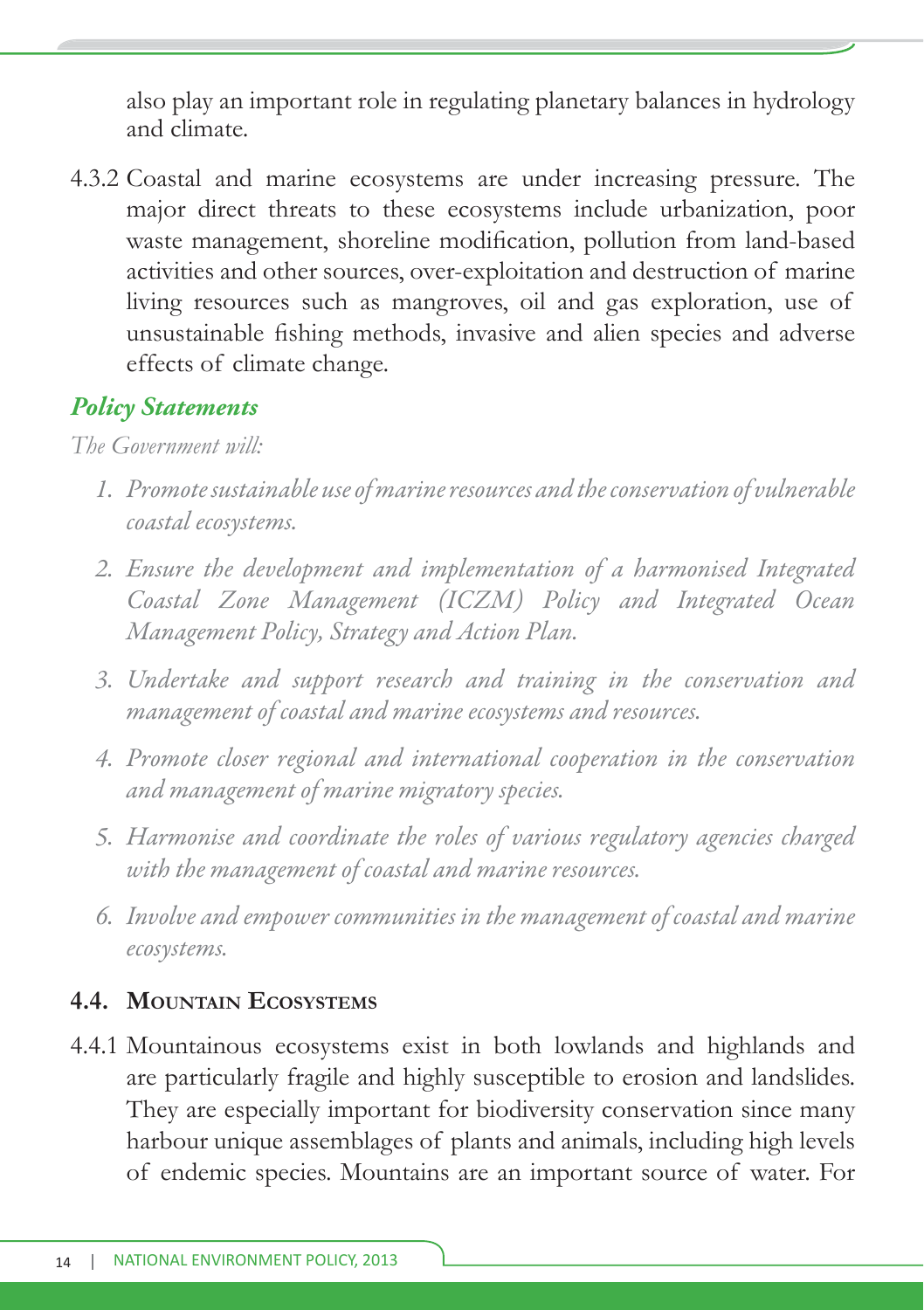example, Mt Kenya, Mt Elgon, Aberdare Ranges, Mau Complex and Cherangani Hills are Kenya's major water towers.

4.4.2 Mountain ecosystems have been subjected to a variety of uses and in the process have been exposed to degradation. The main drivers of mountain ecosystems degradation are deforestation, illegal logging, poaching of wild plants and animals, fires and mining, uncontrolled grazing, encroachment and the effects of climate change.

#### *Policy Statements*

*The Government will:*

- *1. Generate and strengthen knowledge about the ecology and sustainable management of mountain ecosystems.*
- *2. Develop and implement strategies and action plans for sustainable management of mountain ecosystems.*
- 3. *Promote integrated watershed management and alternative livelihood opportunities to enhance community participation and empowerment in the conservation and management of mountain ecosystems.*
- 4. *Adopt appropriate land use planning and watershed management practices for sustainable development of mountain ecosystems.*
- 5. *Ensure all water catchment areas are zoned and managed as protected areas and free from excision.*
- *6. Involve and empower communities in the management of mountain ecosystems.*

#### **4.5 ARID AND SEMI-ARID LANDS ECOSYSTEMS (ASALS)**

4.5.1. In Kenya all the grasslands are in the ASALs. The ASALs therefore provide critical habitats for wildlife and ecosystem diversity, including grasslands and wetlands for migratory species. Grasslands are well known as the habitats of the greatest assemblages of large wild mammals in the world and support a rich bird fauna. Consequently, grasslands are important for nature-based tourism, extensive livestock production and recreation activities as well as for water conservation and erosion control.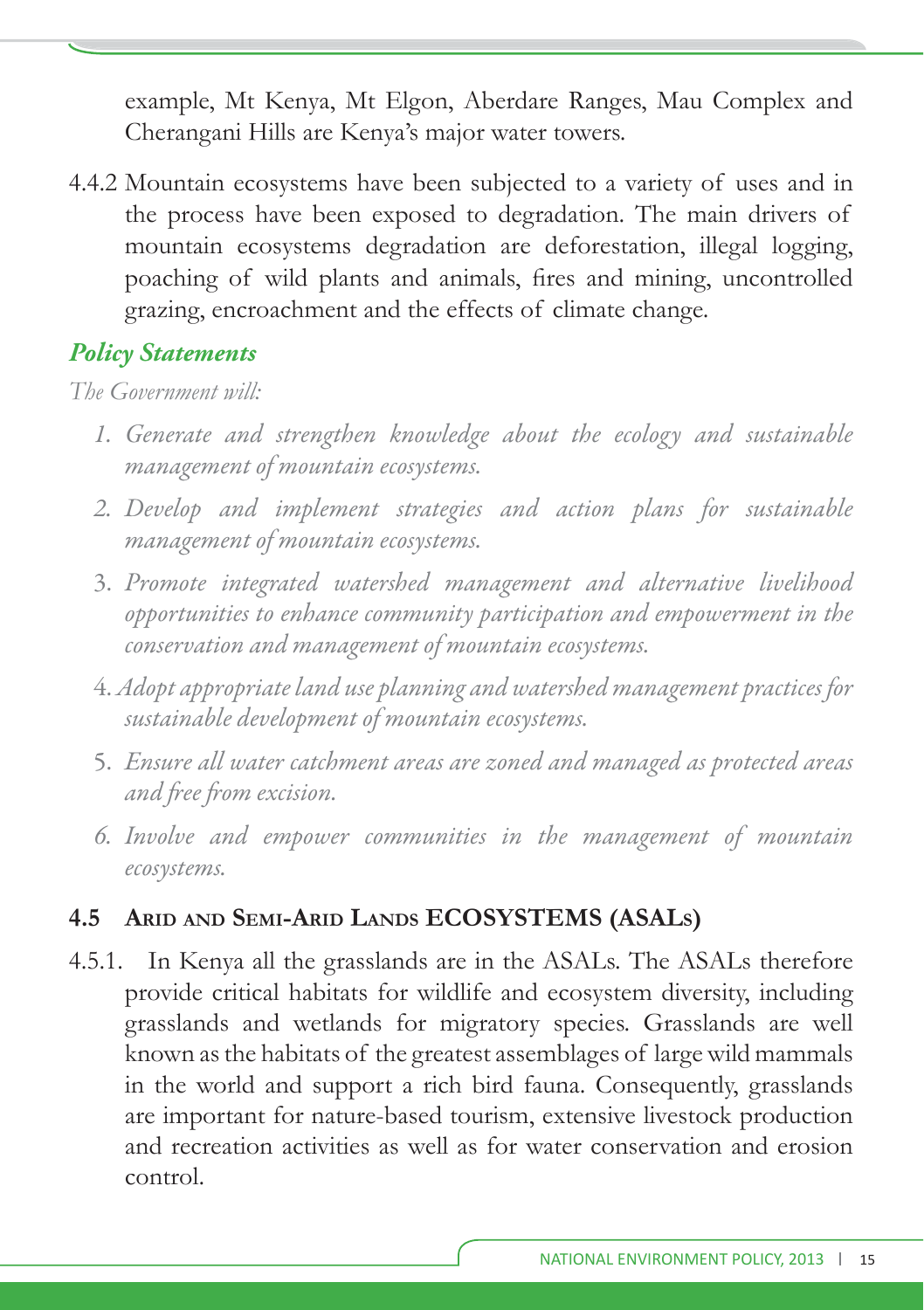- 4.5.2 ASALs are fragile but very resilient ecosystems that receive very low and unreliable rainfall. The main form of land use in ASALs is livestock grazing mainly camels, cattle, goats and sheep accounting for a large proportion of the total livestock population in the country. Pastoralism involves considerable mobility to capitalise on spatially and temporally dispersed commonly-owned natural resources which are regulated collectively rather than by separate landowners.
- 4.5.3. The main threats to ASALs include expanding agriculture, charcoal burning and fuel wood collection, uncontrolled fires, human settlements, land degradation, deforestation and overgrazing. Climate change influences the ability of ASALs to cope with these challenges.

*The Government will:* 

- *1. Develop and implement an Integrated Land Use Master (Development) Plan for the ASALs.*
- *2. Promote integrated natural resource management in ASALs.*
- *3. Ensure application of Integrated Water Resources Management (IWRM) in*  ASALs with a view to harvesting flood and river water.
- *4. Promote effi cient adaptation measures for productive and sustainable resource management in the ASALs.*
- 5. Implement the National Action Plan (NAP) to combat desertification and revitalise the Desertification Trust Fund.
- *6. Mainstream dryland issues into all national development plans and policies.*
- *7. Involve and empower communities in the management of ASAL ecosystems.*

## **4.6 LAND**

4.6.1 Land is a key resource in Kenya and is the basis of livelihood for vast majority and a foundation of economic development. Land resources are finite, fragile and non-renewable and are considered a capital and asset that provides the essential services for development and human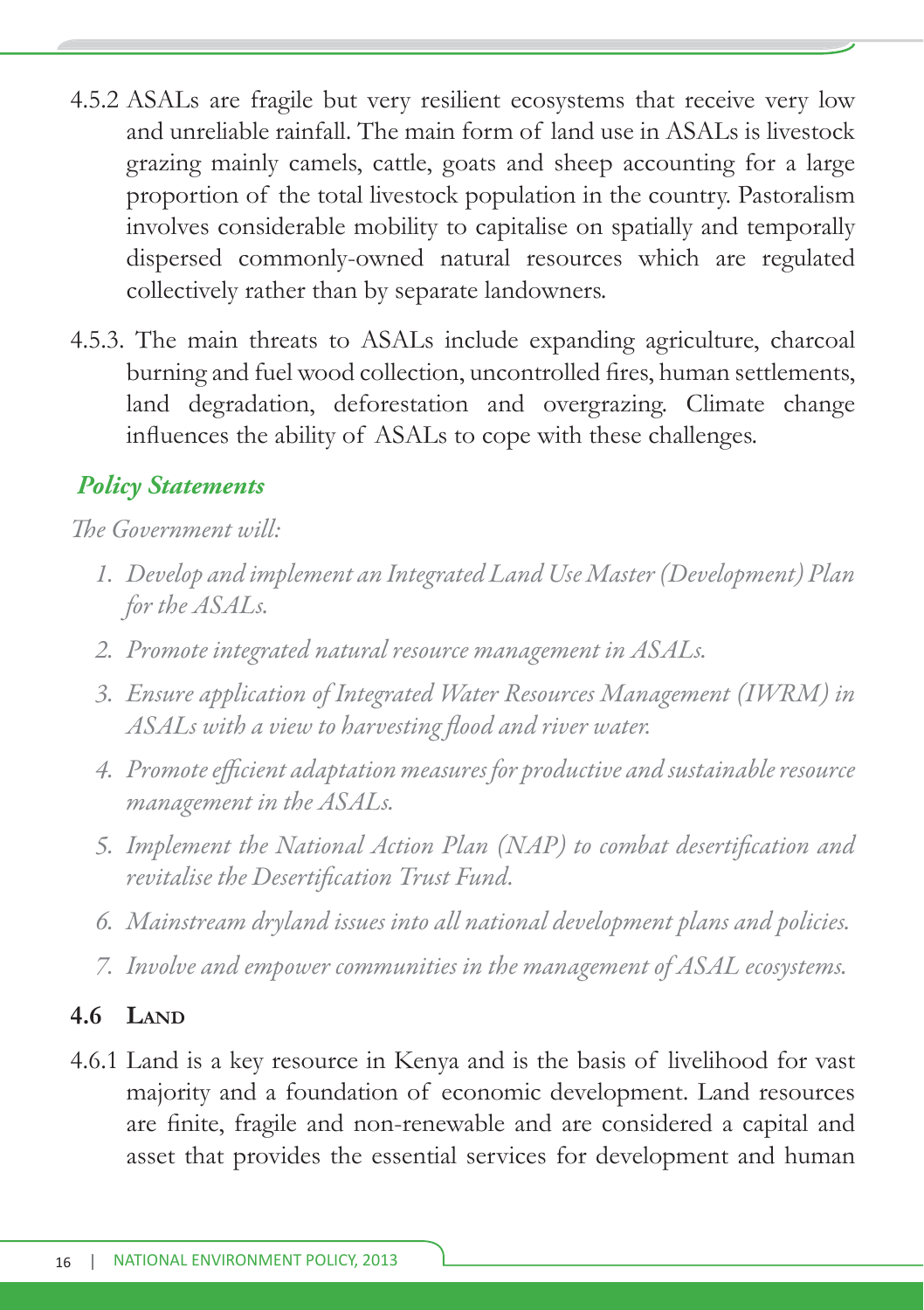well being. Consequently, the demand and pressure on land is ever increasing. The main driving force leading to pressure on land resources is the increasing rate of population growth, hence demand for more food and shelter.

4.6.2 The unsustainable use of land in urban and rural areas remains a major challenge to all Kenyans due to the serious impact on the environment. Activities contributing to land degradation include unsuitable agricultural land use, poor soil and water management practices, deforestation and overgrazing. Natural disasters, including droughts, floods and landslides, also contribute to land degradation.

## *Policy Statements*

#### *The Government will:*

- *1. Ensure implementation of the Constitution and the National Land Policy in a way that will take into account sustainable conservation and management of the environment and land resources.*
- *2. Promote and enhance best practices for optimal and sustainable land use.*
- *3. Promote sustainable urban and peri-urban land uses.*
- *4. Promote land restoration policies.*
- *5. Promote high rise building as an effi cient land utilisation practice.*
- *6. Promote research on land use in relation to the built environment.*
- *7. Involve and empower communities in land utilisation and management.*

#### **4.7 SOILS**

4.7.1 Quality fertile soils are a foundation of sustainable agriculture. Soils are also essential in the hydrological cycle. Soil degradation processes of particular concern throughout the country include erosion, compaction and soil fertility depletion. Loss of natural habitats has reduced vegetation cover and exposed soils to extensive wind and soil erosion in many parts of the country.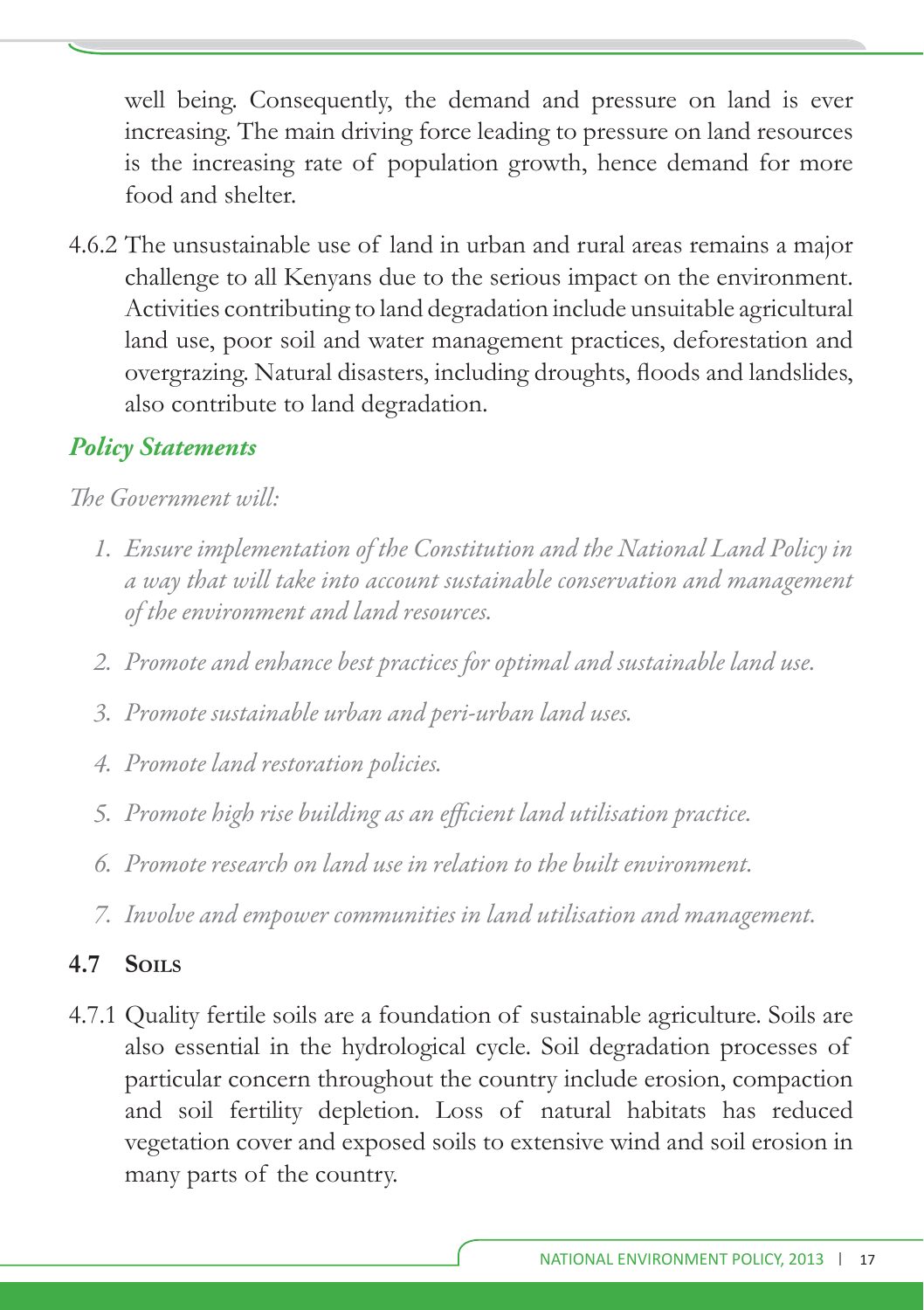4.7.2 Soil erosion is a major factor in land degradation and has severe effects on soil functions, such as the soil's ability to act as a buffer and filter for pollutants, its role in the hydrological and nitrogen cycle and its ability to provide habitat and support to biodiversity. Soil erosion also causes increased rates of siltation of dams and rivers and increased risk of flooding in rivers and estuaries. Thus, soil erosion reduces the productivity of land, requiring farmers to apply more and more fertilizers and other chemicals that help check declining productivity. The resultant excessive use of fertilizers and other chemicals contributes to soil degradation and water pollution.

## *Policy Statements*

*The Government will:* 

- *1. Develop and implement a National Soil Conservation Policy.*
- *2. Promote and support eco and organic farming so as to maintain soil fertility.*
- 3. Ensure the protection of wetlands, riverbanks, hilltops and slopes from *unsustainable practices to prevent soil erosion and environmental degradation.*
- *4. Promote good soil management practices to avert landslides, mudslides, fl oods and other disasters that are preventable.*
- *5. Involve and empower communities in soil conservation.*

#### **4.8 MINERALS**

4.8.1 Kenya's mineral potential is yet to be fully exploited due to lack of adequate geological information on deposits occurrence. With countrywide coverage of geological surveys and mineral exploration, it is possible to fully exploit the mineral potential. Increased mining activity, including quarrying and harvesting of sand, may result in environmental degradation unless measures are taken to guide and control operations in the mining sub-sector.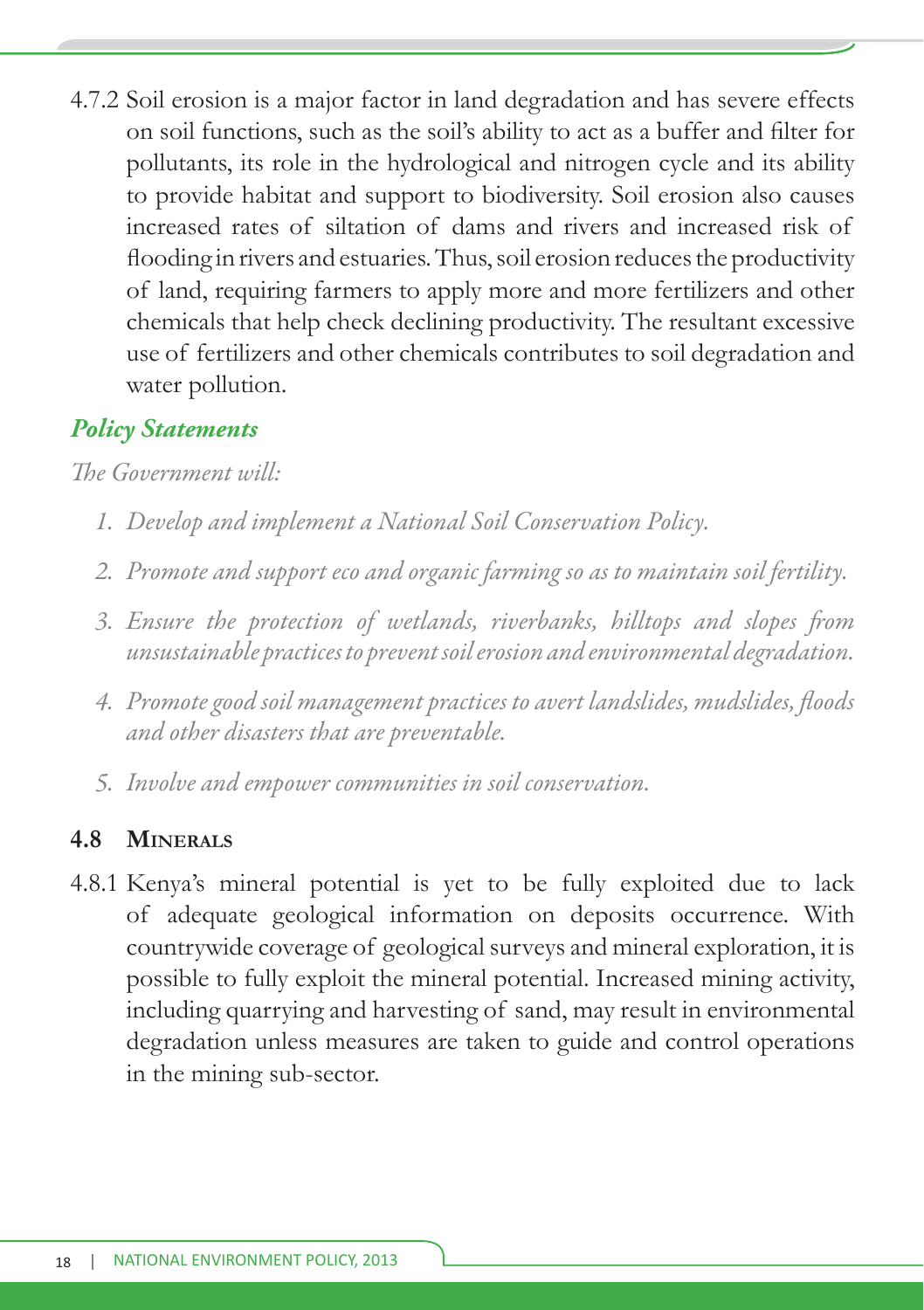*The Government will*.

- *1. Ensure formulation and implementation of the mineral resources development and exploitation policy.*
- *2. Promote and implement mechanisms for sustainable harvesting of sand and mining activities.*
- *3. Ensure rehabilitation and restoration of all mining sites including quarries.*
- *4. Encourage equitable exploitation and sound management of mineral resources while ensuring local participation and involvement of indigenous enterprises for investment in mining sector.*

## **4.9 BIODIVERSITY**

- 4.9.1 Kenya is internationally recognized as a mega diverse country in terms of richness in biodiversity. Biodiversity contributes to a wide variety of environmental services, such as regulation of the gaseous composition of the atmosphere, protection of coastal zone, regulation of the hydrological cycle and climate, generation and conservation of fertile soils, dispersal and breakdown of wastes, pollination of many crops and absorption of pollutants. Human health and well-being are directly dependent on biodiversity. Biodiversity also provides genetic resources for food and agriculture and therefore constitutes the biological basis for food security and support for human livelihoods.
- 4.9.2 Loss of biodiversity is going on at unprecedented rate. The most important drivers for biodiversity loss are land degradation, climate change, pollution, unsustainable harvesting of natural resources, unsustainable patterns of consumption and production and introduction of invasive and alien species. Such invasive alien species as *Prosopis juliflora (Mathenge)*, *Eichornia crassipes (water hyacinth)*, and *Lantana camara* constitute major threats to biodiversity in Kenya.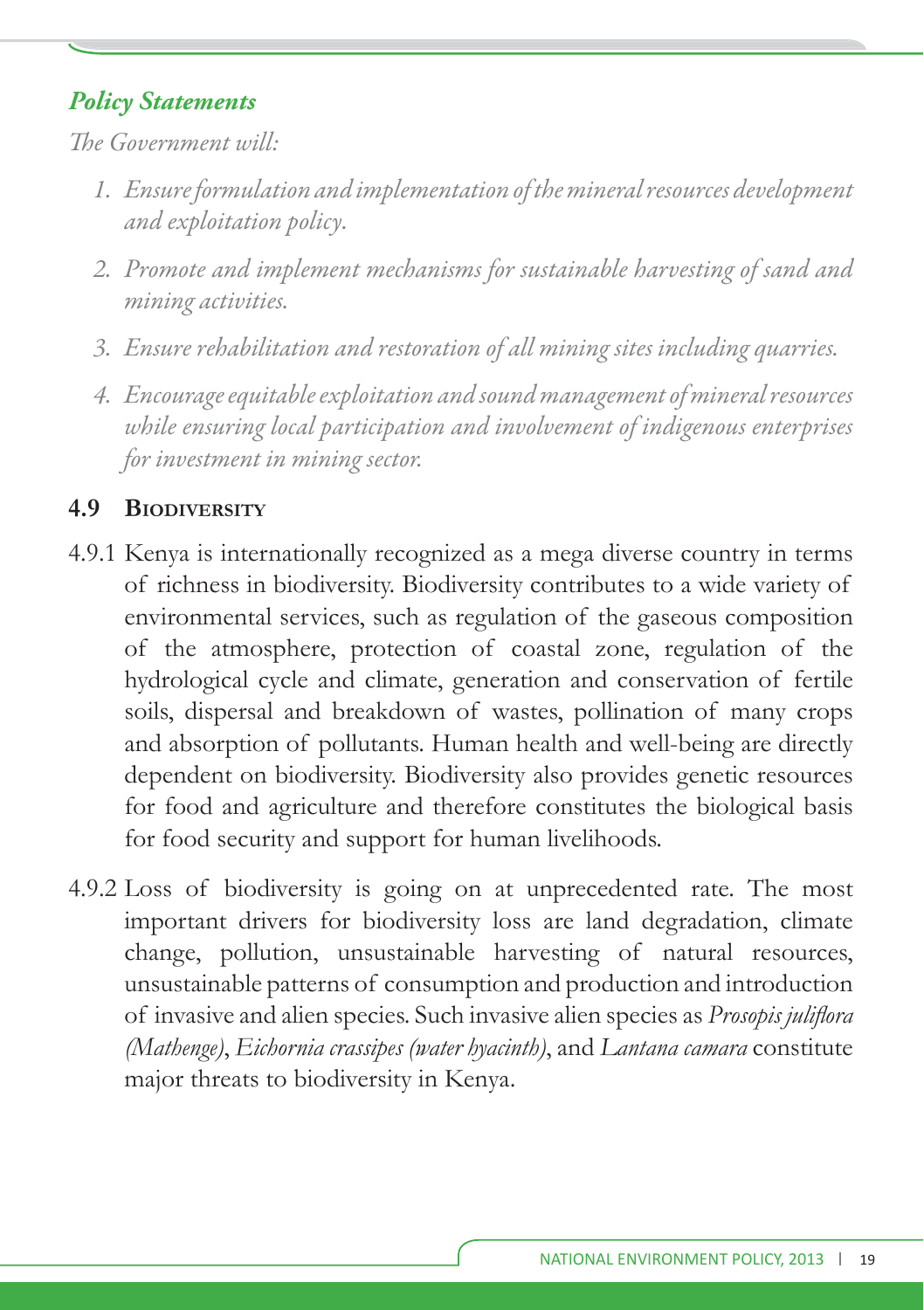*The Government will* 

- *1. Develop and implement the National Biodiversity Strategy and Action Plan (NBSAP).*
- *2. Regulate and encourage sustainable utilisation and bioprospecting of biological resources in accordance with international law.*
- 3. Develop mechanisms to ensure that the benefits arising from access to genetic *resources, including intellectual property rights, traditional knowledge and technology are shared equitably with communities living in areas where the genetic material originated.*
- *4. Develop and implement a strategy to contain, control and mitigate alien and invasive species.*

#### **4.10 WILDLIFE RESOURCES**

- 4.10.1 Wildlife resources contribute directly and indirectly to the local and national economy through employment, revenue generation and wealth creation. The increasing population, growing numbers of refugees, human–wildlife conflicts, widespread pollution, climate change and the transformation of vast wildlife areas into other land-uses threaten the continued existence of wildlife in the country. Kenya is a global conservation hotspot for wildlife especially the large mammals.
- 4.10.2 Human–wildlife conflict is a growing concern and provides a major challenge to wildlife conservation in Kenya. Conflicts are prevalent as human population increases, development expands, the global climate change and other human and environmental factors put people and wildlife in greater direct competition for a shrinking resource base especially living space and food. The impacts are often huge. People lose their crops, livestock, property and sometimes their lives. The animals, many of which are threatened or endangered, are often killed in retaliation or to 'prevent' future conflicts. Despite the efforts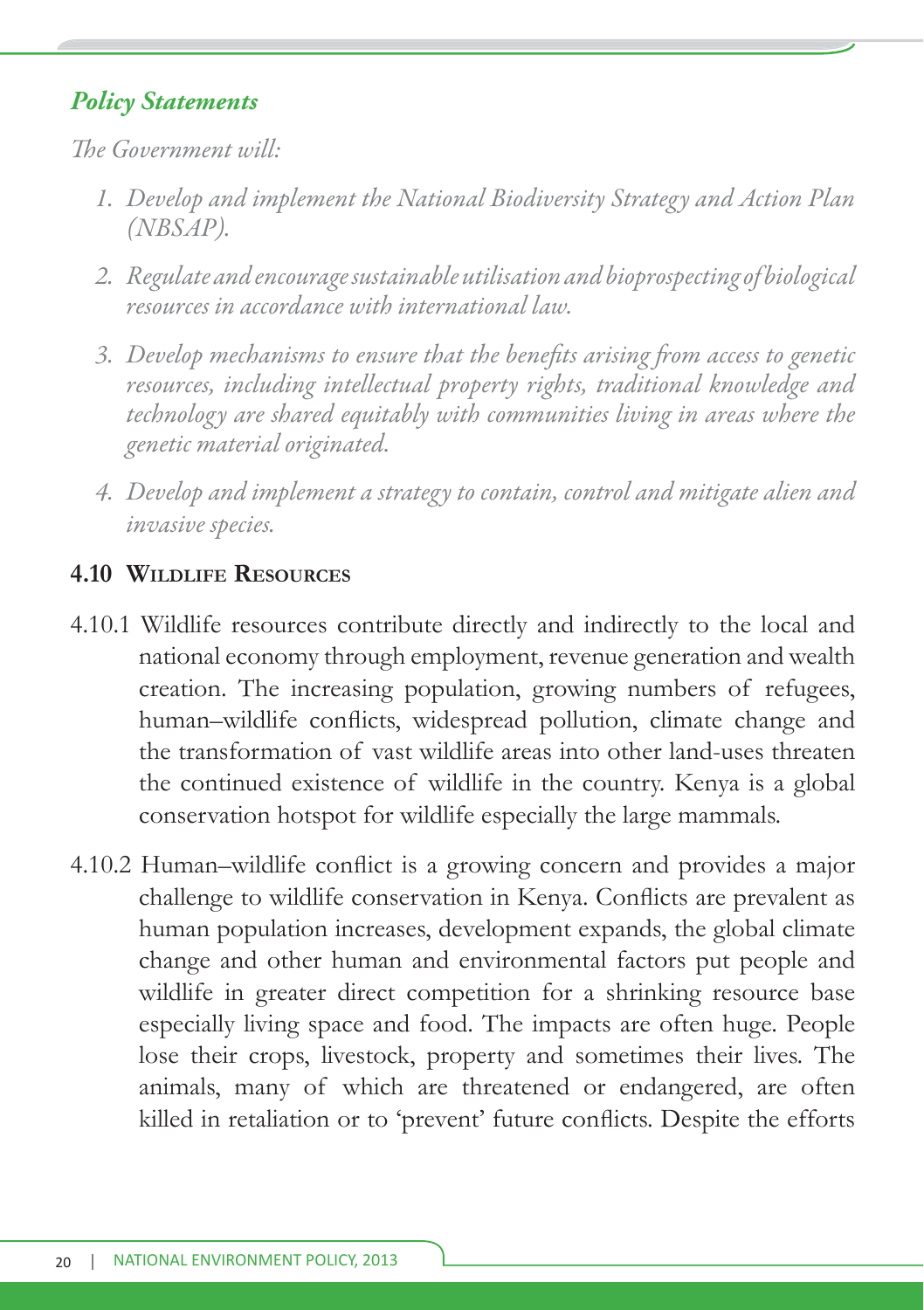made to reduce conflicts the losses remain high and some of the conflict mitigation measures that are in place for instance fencing and compensation for losses, demand for increased financial resources.

#### *Policy Statements*

*The Government will:* 

- *1. Protect, conserve and improve the habitats, corridors and dispersal areas of wildlife.*
- *2. Provide incentives for investment in sustainable tourism and wildlife conservation initiatives.*
- *3. Promote the establishment of transboundary wildlife conservation areas as a basis for enhancing the conservation of shared wildlife resources and their ecosystems through relevant regional instruments.*
- *4. Encourage and support the establishment of private and community based conservation areas in order to win more space for wildlife.*
- *5. Maintain all gazetted protected areas and reclaim and restore the encroached parks and reserves for enhanced wildlife conservation.*
- *6. Strengthen and support wildlife research and monitoring to generate adequate information for decision making.*
- *7. Protect endangered wildlife species.*
- *8. Involve community participation in conservation activities.*

#### **4.11 LIVESTOCK**

4.11.1 Livestock production is the major activity in Arid and Semi Arid Lands (ASALs) and contributes a considerable proportion of the Gross Domestic Product (GDP) and agricultural labour force. Overstocking in ASALs leads to land degradation. In high potential areas, especially where zero grazing is practiced, the main issue in livestock production is waste management resulting in water pollution. In urban areas, disposal of effluents from abattoirs, butcheries and tanneries is a major concern.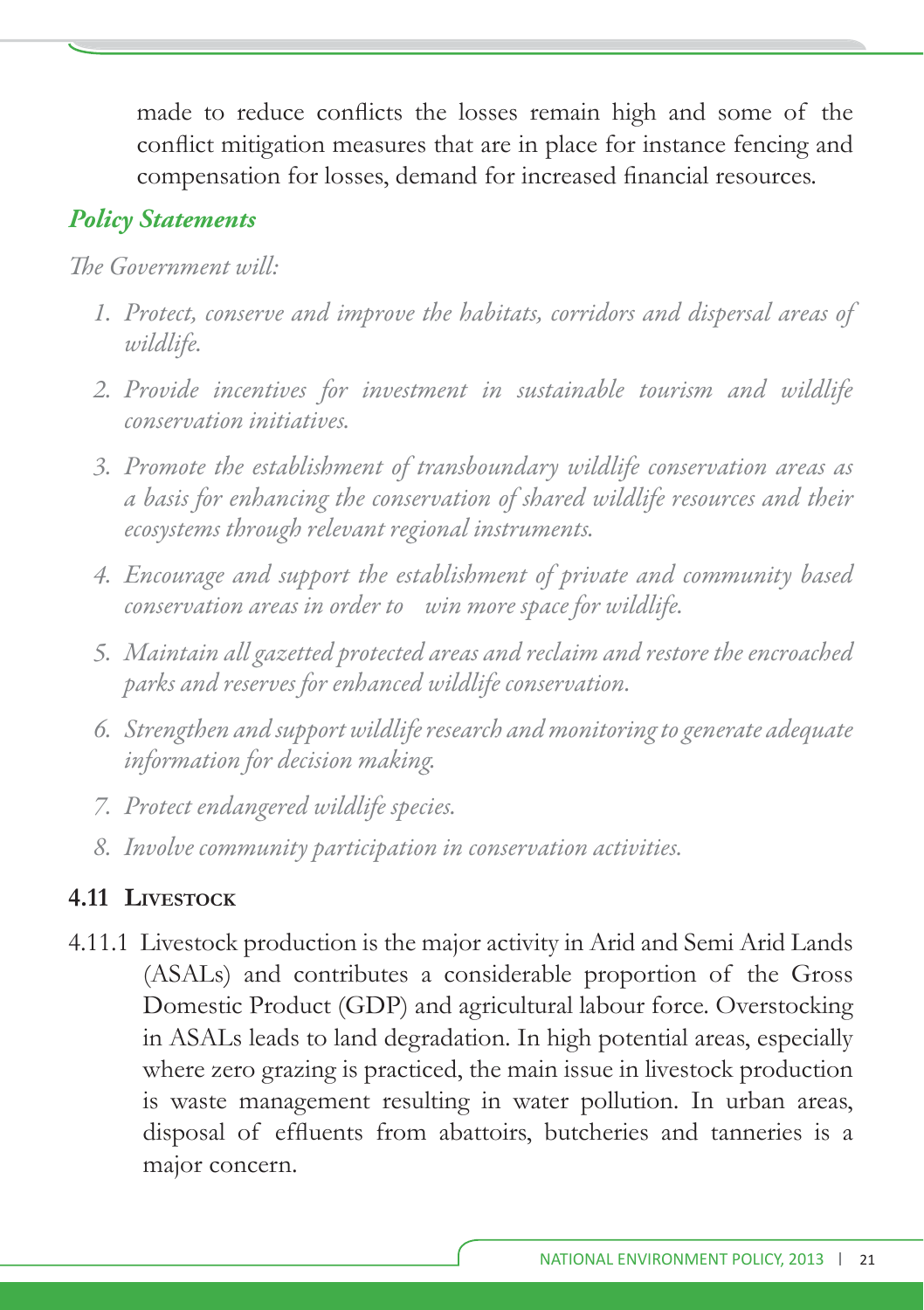*The Government will:* 

- 1. Develop and implement an environment-friendly livestock production policy *that takes cognizance of livestock mobility and communal management of natural resources.*
- *2. Enforce regulations on waste management in livestock production industry.*
- *3. Enforce regulations on livestock movement and disease control through commercially viable production systems.*

#### **4.12 FISHERIES**

- 4.12.1. Fisheries contribute a significant proportion to Kenya's GDP. It also plays an important role in ensuring food security. A large population depends on fisheries both directly and indirectly for livelihood through fishing and linkages to fish processing and trade. The fisheries sector is identified as one with great potential for value addition and provision of rural incomes in the country.
- 4.12.2. Apart from deep sea marine fishery, the overall state of Kenya's fishery resources and their ecosystems is deteriorating due to unsustainable fishing practices, habitat destruction, pollution and weak management structures. Other challenges include uncoordinated development approaches, low investment and inadequate aquaculture development, weak linkages between research and management and cross-border conflicts. To reverse this trend and achieve sustainability of fisheries, careful stewardship is required to conserve and protect all aquatic habitats for present and future generations.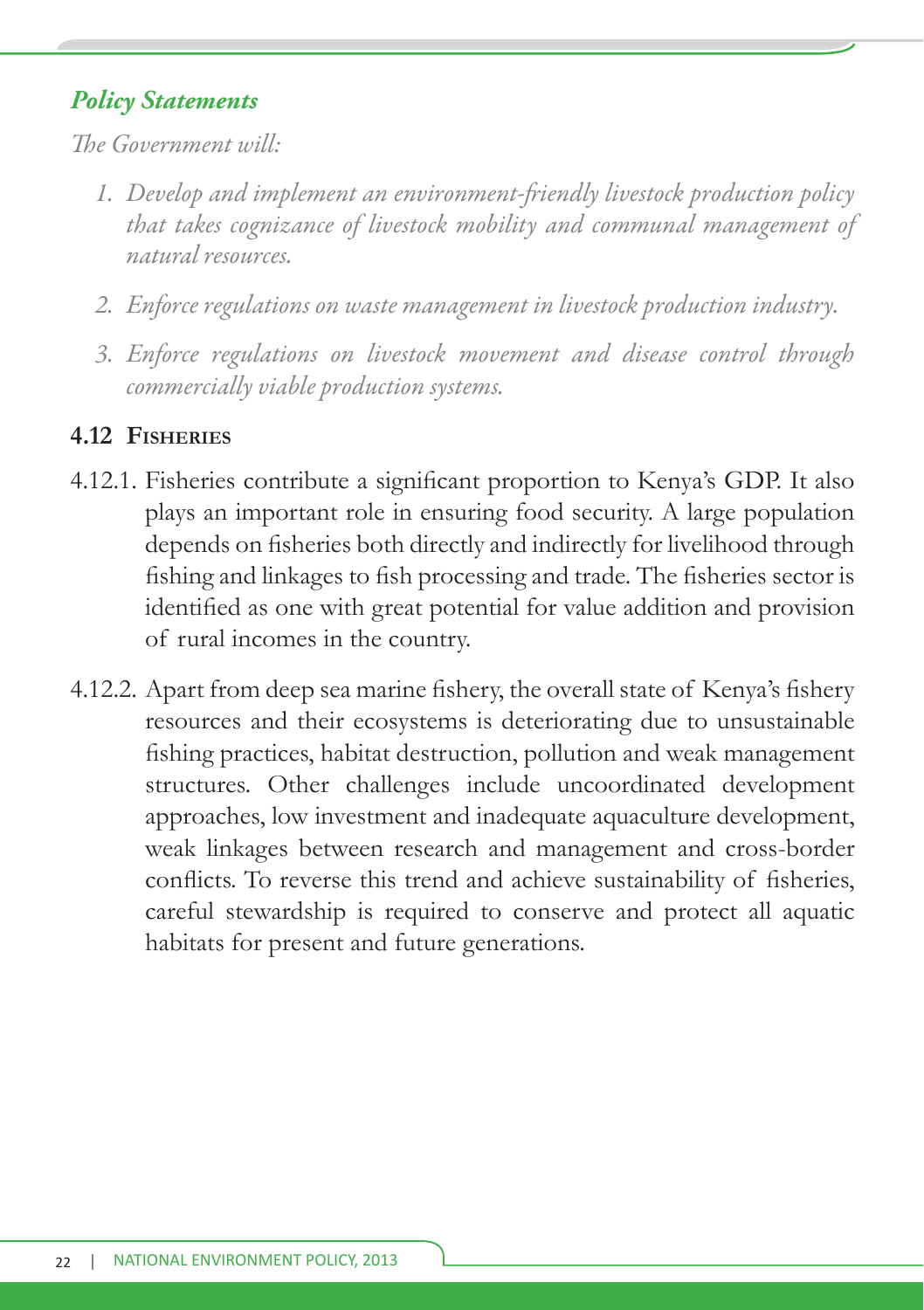- 1. Promote sustainable management and utilisation of fishery resources.
- *2. Strengthen capacity to carry out fi sheries monitoring, control and surveillance.*
- *3. Promote sustainable aquaculture development.*
- *4. Strengthen community participation in fi sheries resources management, value addition and marketing.*
- *5. Protect fi sh breeding grounds and implement closed seasons regulations where necessary.*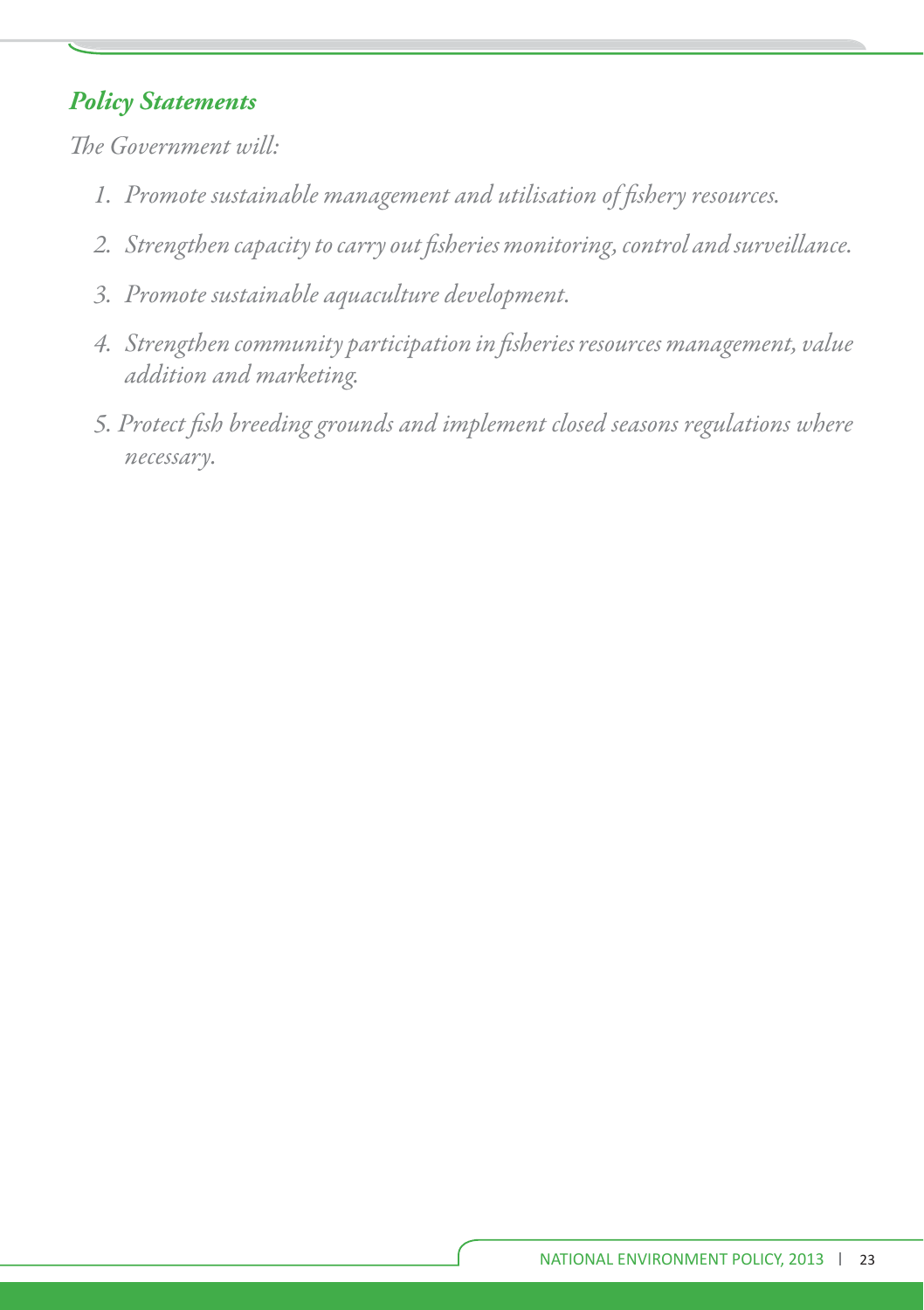## **5.0 ENVIRONMENTAL STEWARDSHIP**

Stewardship of the environment refers to a precautionary approach to environmental challenges, promoting greater environmental responsibility and development and diffusion of environmentally friendly technologies. It means taking responsibility for our choices. The responsibility for environmental quality should be shared by all those whose actions affect the environment. Sustainable development requires that at competitive prices, business and industry can supply goods and services that meet societal and individual needs, contribute to improved quality of life and ensure management and efficient use of renewable and non-renewable resources.

#### 5.1 **NATURAL CAPITAL AND VALUATION**

- 5.1.1 Natural capital is the extension of the economic notion of capital (manufactured means of production) to goods and services relating to the natural environment. Natural capital is thus the stock of natural ecosystems that yields a flow of valuable ecosystem goods or services into the future. Since the flow of services from ecosystems requires that they function as whole systems, the structure and diversity of the system are important components of natural capital.
- 5.1.2 The challenge is a reliable way to assess the true value of the services that ecosystems provide, that is, what is their worth, what their loss would cost and what can be done about the loss.
- 5.1.3 The policy implication is that their future competitiveness and well-being depend heavily on improving the efficiency of natural resource use. It involves undertaking total economic valuation of national capital which include the review of what is known about the environmental services generated by natural capital, the ways in which humans benefit from those services and the ways in which human activities impact natural capital and change the future flow of services derived from it. This will lead to the green economy.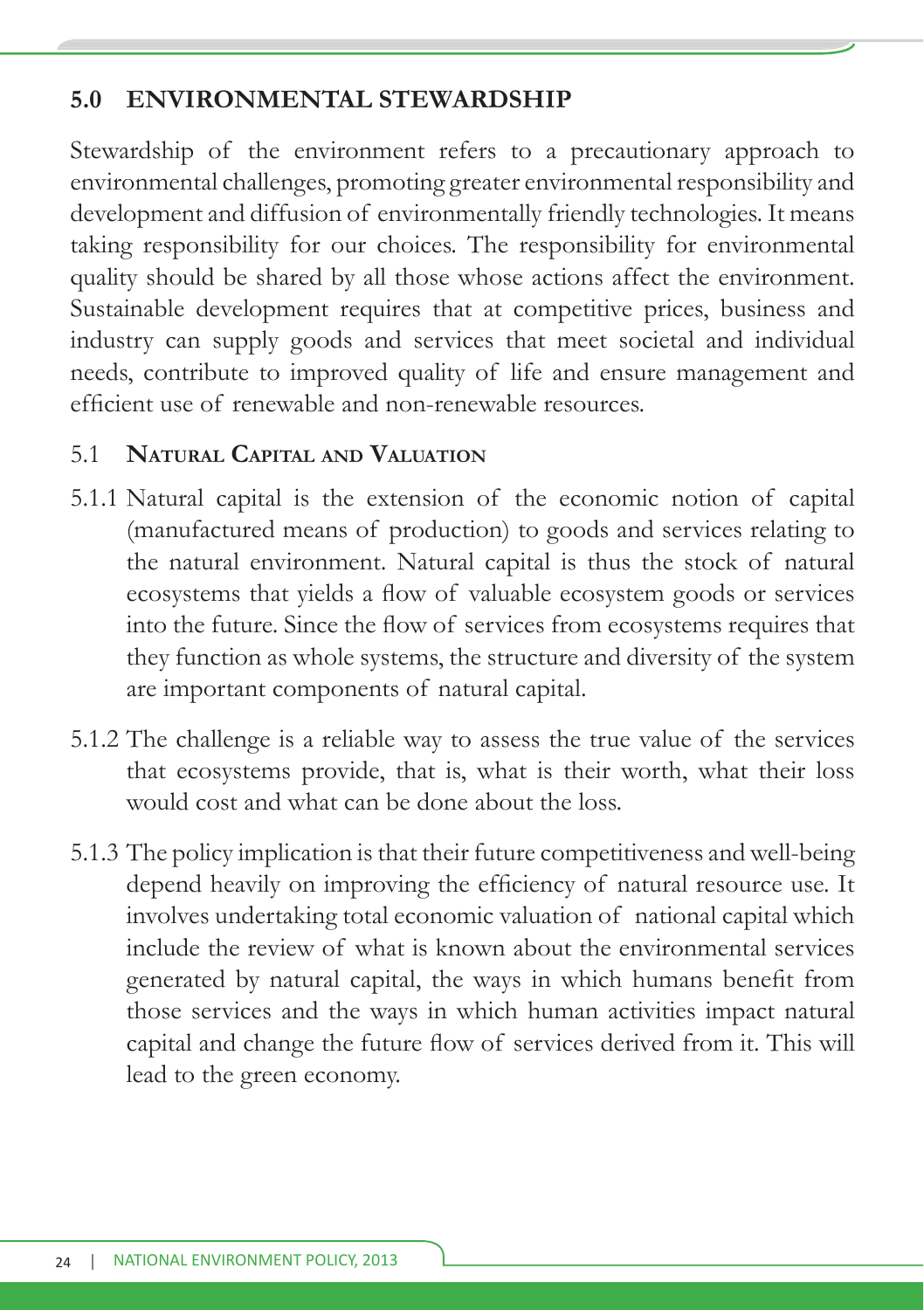*The Government will:* 

- *1. Document and value natural capital and provide periodic assessments to support national accounting and planning.*
- *2. Develop and apply instruments and methodologies for environmental accounting into the national accounting and planning processes.*
- *3. Promote rational and sustainable use of natural capital to ensure intergenerational equity.*
- *4. Promote existing and develop new incentives for the payment of the ecosystem services as a measure to secure and invest in the natural capital.*
- 5. Develop a monitoring and reporting framework for a range of stakeholders to *monitor their use of natural capital, periodically assess and cost degradation.*
- *6. Enhance Natural Capital Value through enhanced conservation activities and capacity building.*
- *7. Involve and empower communities in periodic assessments of natural capital.*

#### 5.2 **TRADE AND ENVIRONMENT**

- 5.2.1 Trade is an important driver of economic growth. Kenya is committed to local, regional and international trade. The trend towards globalisation has in part reduced barriers to international trade and investment flows. But it has also brought new environmental challenges to Kenya including dumping of obsolete technologies and e-waste.
- 5.2.2 Trade has both direct and indirect effects on the environment and society. Trade-offs between economic gains, environmental impacts and social effects must be made taking into consideration the multilateral trading systems. Trade liberalisation within the framework of sustainable development and its contribution to poverty reduction remains a priority concern for the Government.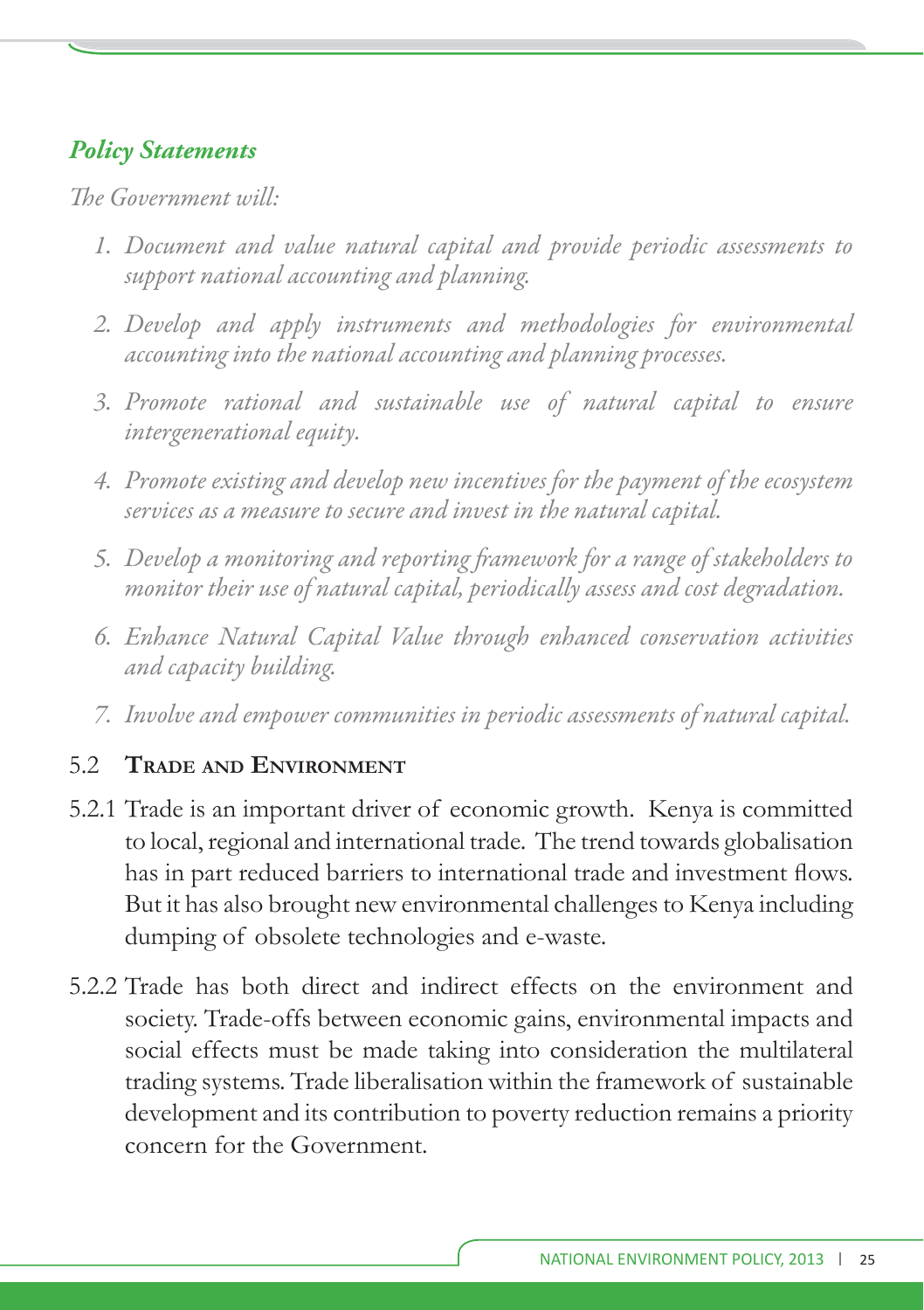*The Government will* 

- *1. Mainstream environmental considerations into the National Trade Policy.*
- *2. Ensure that issues on environment are integrated into international and regional trade negotiations and domesticate resulting agreements.*
- 3. Promote and support capacity building in the field of trade and environment.
- *4. Promote and encourage the adaption, uptake and implementation of international environmental and natural resources stewardship standards.*
- *5. Promote reduction of negative environmental footprints in production and trade practices.*

## 5.3 **TOURISM**

5.3.1 Tourism is a major source of foreign exchange earnings in Kenya. However, since the 1990s the industry has suffered from decline in per capita spending, average length of stay and hotel occupancy rates. This is as a result of environmental degradation and deterioration in the quality of tourism products. Whereas there is growing recognition that tourism does have some negative impacts on the environment, there is need to gather more empirical evidence on the subject. There is also need to have a clear policy direction for mitigating the adverse and enhancing the positive environmental impacts of tourism.

The main concerns are that:

- (a) Despite the country's policy advocating spatial distribution of tourists in the country, tourism marketing has continued to focus on the traditional attractions, thereby perpetuating concentration.
- (b) Impacts are more severe in crowded attractions for example beaches have been polluted and coral reefs destroyed, marine species adversely affected and vegetation degraded.
- (c) Environmental regulations are either ignored or not effectively enforced.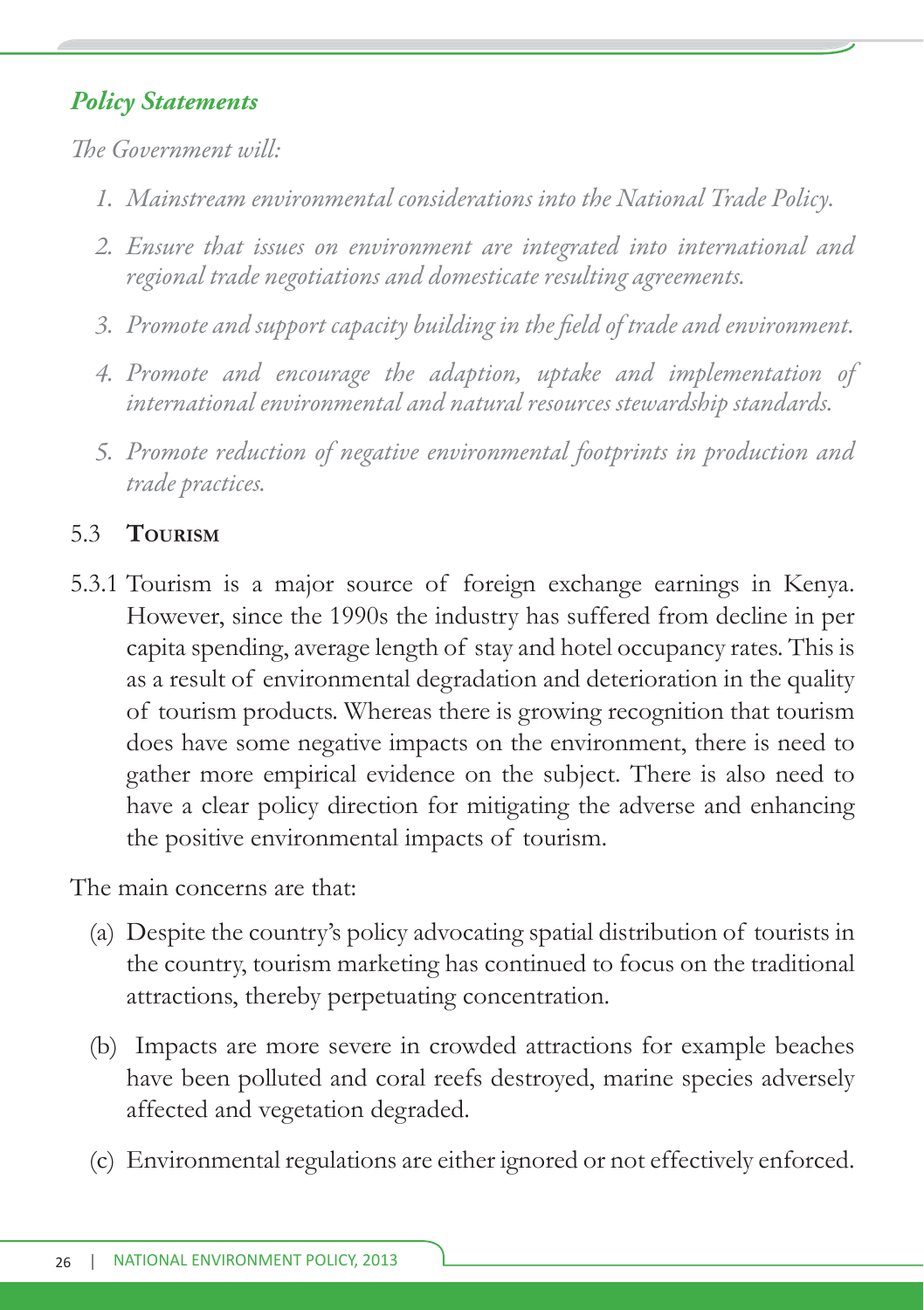*The Government will*.

- *1. Provide incentives to encourage eco-tourism industry initiatives aimed at protecting the environment.*
- *2. Improve policy implementation and strictly enforce environmental regulation.*
- 3. Set up a framework for information exchange and for environmental *awareness creation of all stakeholders in the tourism industry.*
- *4. Market "green" tourism products.*
- *5. Encourage the promotion of investment in sustainable tourism, including ecotourism and cultural tourism.*
- *6. Encourage community participation in tourism industry.*

#### 5.4 **CONSUMPTION AND PRODUCTION PATTERNS**

- 5.4.1 Changing patterns of consumption and production through integration of environmental considerations in all sectors is a pre-requisite for sustainable development. Most production and consumption practices do not take into account the associated environmental costs. As a result, the benefits provided and accounted for by natural resources appear to be much smaller than actual.
- 5.4.2 An integrated accounting system will ensure that environmental costs in production systems are considered. Unsustainable consumption and production practices have been growing, resulting in many of today's environmental challenges. Environment-friendly technologies can yield enormous environmental benefits and lay the foundation for a green economy. There is a need to develop and apply methods and tools that serve to promote resource efficiency in consumption and production patterns across sectors.
- 5.4.3 To achieve a clean and healthy environment, unsustainable patterns of production and consumption should be discouraged and intensified awareness instituted.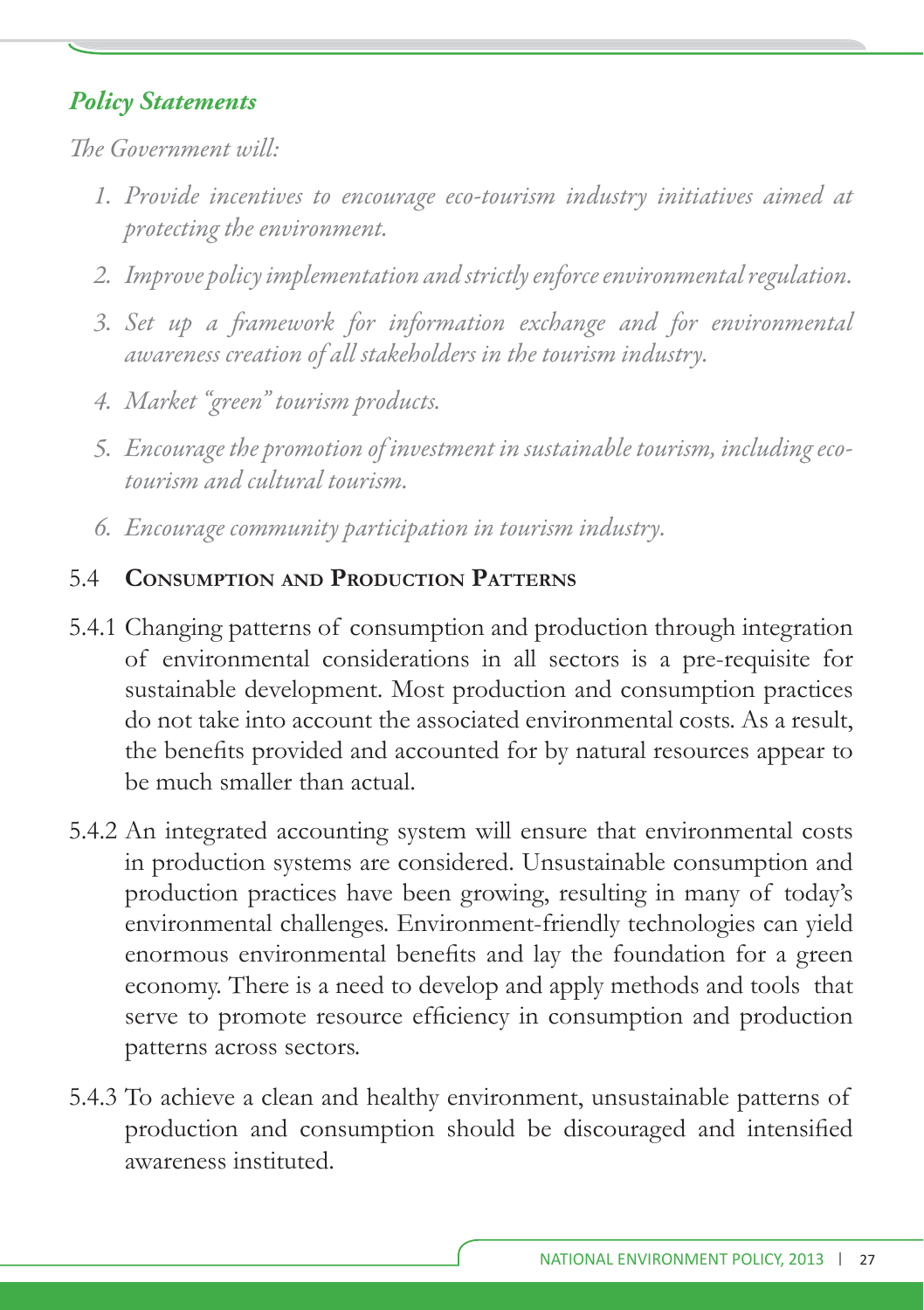*The Government will* 

- 1. Provide economic incentives for investment in more efficient, clean and environment-friendly production technologies and associated capacity *building.*
- *2. Promote sound environmental management tools.*
- *3. Promote corporate and social responsibility and accountability.*
- *4. Promote public procurement policies that encourage development and diff usion of environmentally sound goods and services.*
- *5. Promote, strengthen, support consumer organisations and create awareness.*
- *6. Create awareness on environmental impact of using non-biodegradable materials such as plastics.*

#### 5.5 **INDUSTRIALISATION AND ENVIRONMENT**

 The structural changes implicit in attaining the growth rates demanded by the economic recovery strategy, Millennium Development Goals (MDGs) and Vision 2030 means that ways must be found to achieve sustainable industrial development. This calls for an environmentallyfriendly industrial development strategy that integrates and promotes cohesion of development and environmental policies and enhances transfer of environmentally sound technologies.

- 5.5.1 Kenya's Vision 2030 envisages the transformation of the country into a newly industrialised middle income economy by 2030. Industrial development is identified as key driving force that puts pressure on the environment. Industrialisation involves transformation of raw materials into value-added products using technology. These development activities are accompanied by generation of various forms of waste into the environment.
- 5.5.2 The Small and Medium Enterprises (SMEs) have been recognised as the engine to drive industrialisation. Besides contributing to economic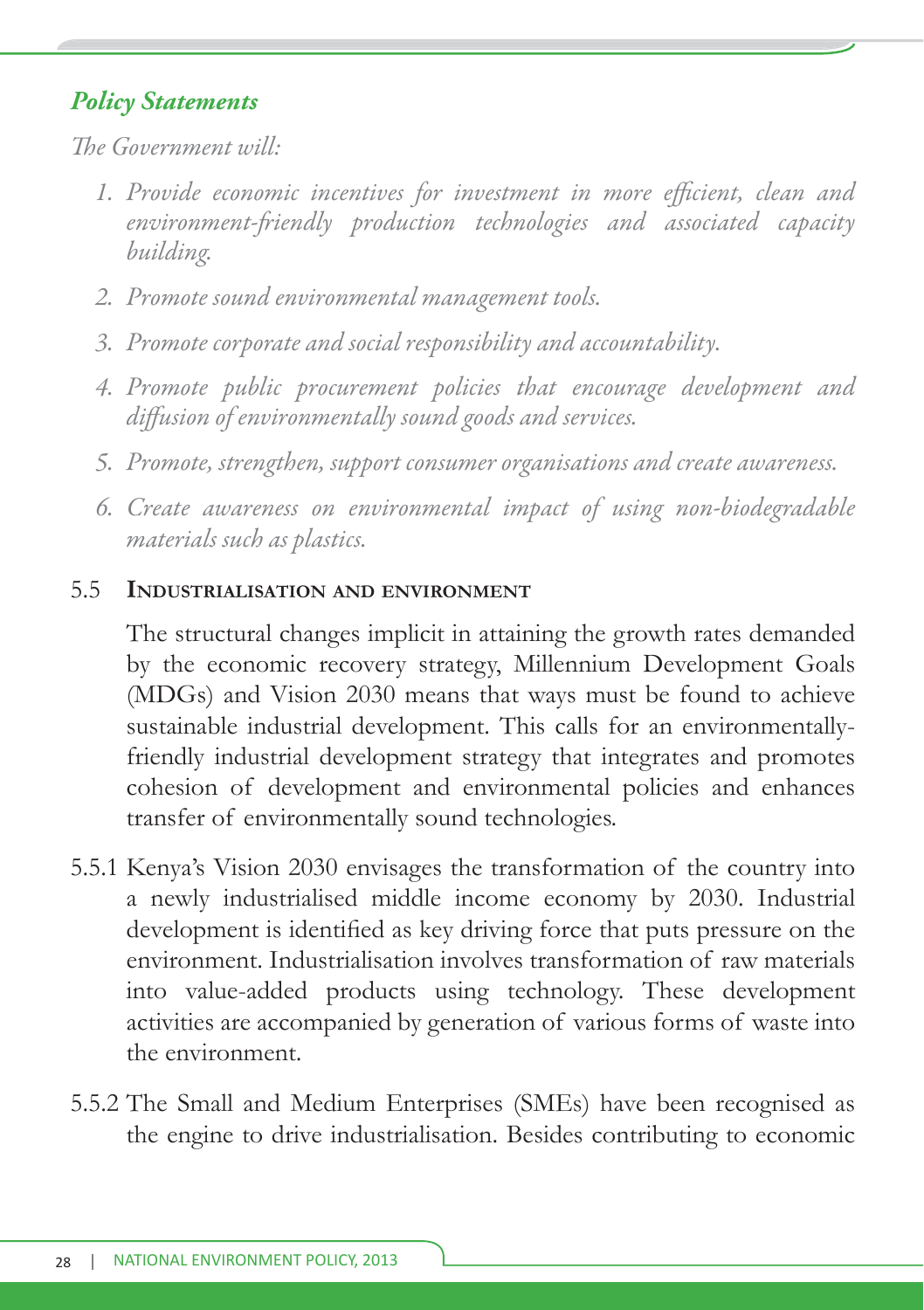growth and job opportunities, SMEs and industries also contribute significantly to environmental degradation and pollution due to factors such as the type and age of the technologies in use, shop-floor practices and other specific industry characteristics.

5.5.3 SMEs are the fastest growing part of the Kenyan economy. The manufacturing SMEs consume substantial resources and also produce a significant share of industrial waste. They are prevalent in industrial sectors with relatively high resource and emission intensity thus causing pollution and resource depletion.

## *Policy Statements*

*The Government will:*

- *1. Develop and implement environmentally-fr iendly industrialisation policy.*
- *2. Promote and support SMEs and other industries to adopt appropriate environmentally sound technologies through provision of appropriate incentives and disincentives.*
- *3. Develop and promote use of strategic environmental assessment in the industrial development plans, policies and programmes.*
- *4. Develop capacity and promote environmental education and awareness among SMEs.*
- 5. Promote Resource Efficient and Cleaner Production (RECP) technologies, *including best available techniques and applications.*

#### 5.6 **INFRASTRUCTURAL DEVELOPMENT AND ENVIRONMENT**

5.6.1 Infrastructural development includes among others buildings, roads, ports, railways, ICT, pipelines, irrigation systems, airports and electricity transmission. The environment aspects of such infrastructural development are distinct and unique such as effects on flora and fauna, social and psychological disruption, vegetation clearance, excavation works and spillages during construction.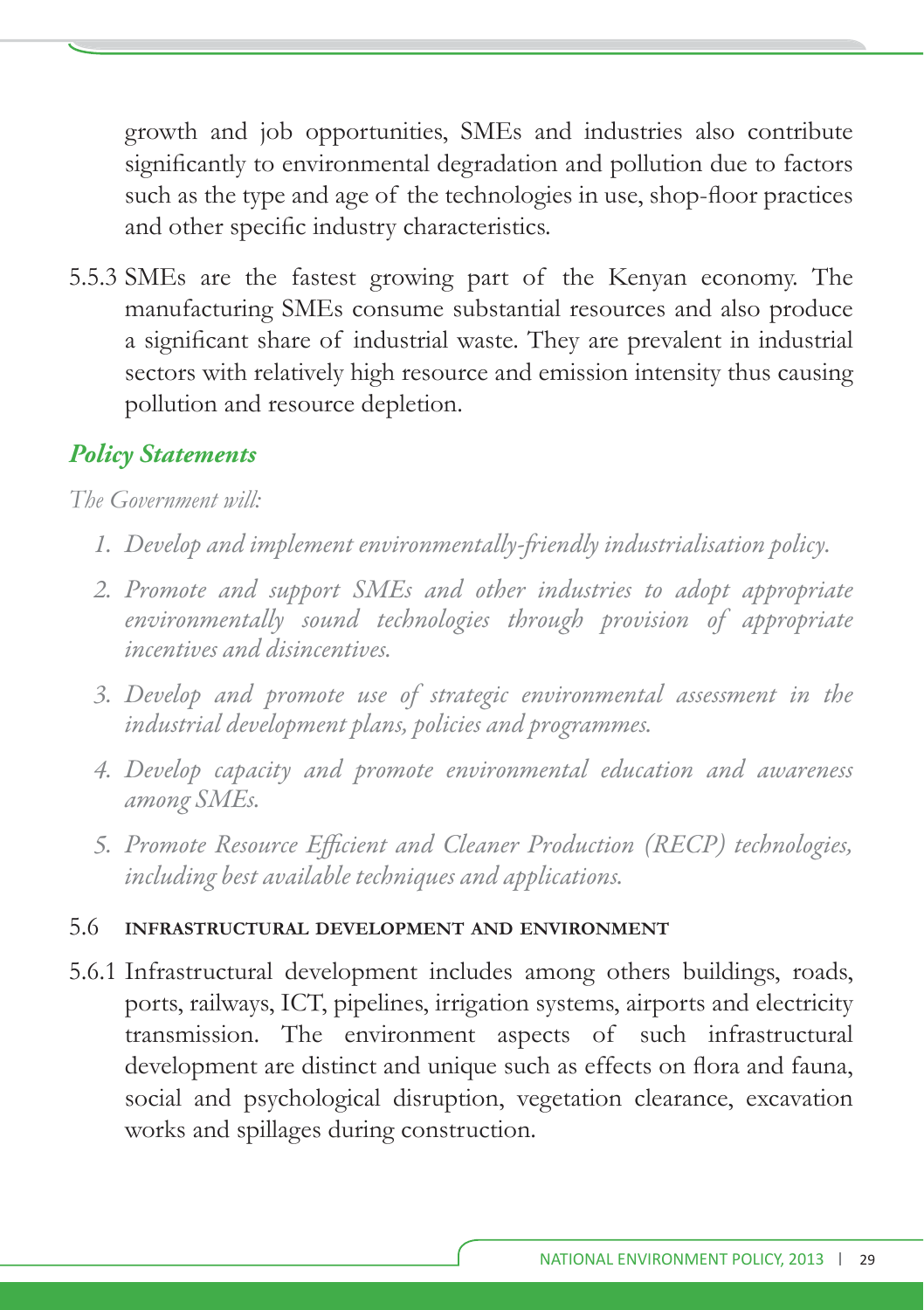*The Government will* 

- *1. Ensure Strategic Environmental Assessment (SEA), Environmental Impact Assessment, Social Impact Assessment and Public participation in the planning and approval of infrastructural projects.*
- 2. Develop and implement environmentally-friendly national infrastructural *development strategy and action plan.*
- *3. Ensure that periodic Environmental Audits are carried out for all infr astructural projects.*

#### 5.7 **MANAGEMENT OF CHEMICALS**

5.7.1 The first conference on chemicals management held in 2006 in Dubai approved the implementation of the Strategic Approach to International Chemicals Management (SAICM). This is a universally acclaimed systematic and coherent framework for managing chemicals for all levels of society. For its implementation, the system requires governments to develop strong governance structures. In Kenya, management of chemicals has been without a guiding policy. In its absence, Kenya is vulnerable to risks and hazards associated with chemicals.

## *Policy Statements*

*Government will:*

- *1. Integrate chemicals management programme into development plans.*
- *2. Implement the international process of the Strategic Approach to International Chemicals Management (SAICM).*
- *3. Develop and implement a chemicals management policy.*

#### 5.8 **HUMAN SETTLEMENTS**

5.8.1 The pattern of human settlements in the country is influenced by natural resource endowments, which include availability, accessibility and control. Kenya is still largely a rural society with a high population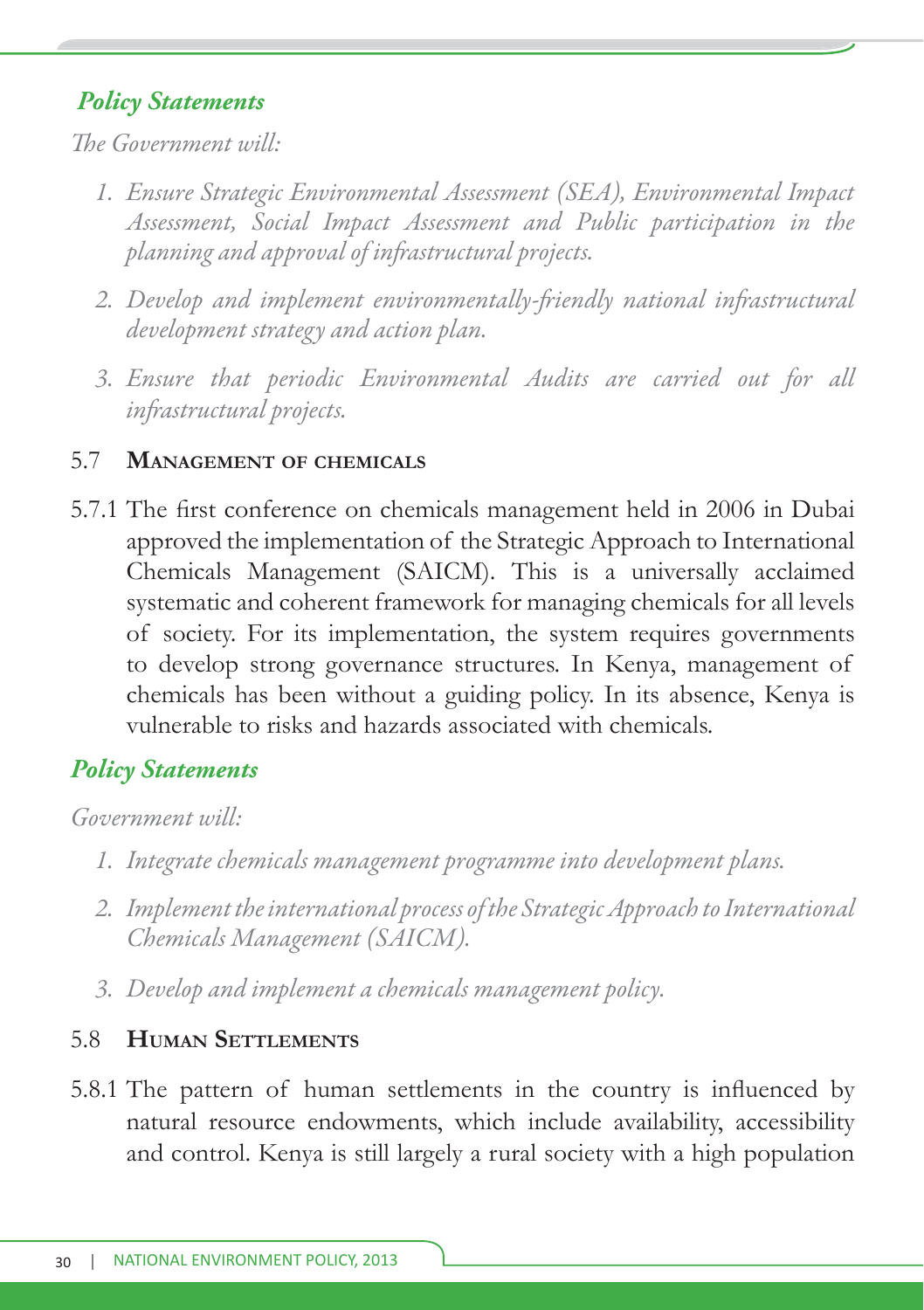growth rate that constrains the country's resource base. Rural settlements have environmental problems which are influenced by many factors including population growth, socio-economic status, topography and climate variability. The huge numbers of refugees has major impacts on the environment and natural resources.

5.8.2 Sustainable human settlement involves creating the conditions under which people in both rural and urban settings can enjoy healthy, productive and well integrated lifestyles. This should ensure that people live in safe, healthy and dignified conditions with relatively easy access to amenities. However, rapid urbanisation caused by population growth and rural-urban migration have hindered the capacity of urban centres to provide housing, infrastructure, services and job opportunities.

## *Policy Statements*

#### *The Government will:*

- *1. Integrate demographic issues into environmental management and natural resources conservation.*
- *2. Develop and implement an Integrated Housing Policy and Housing Master Plan that takes into account environmental considerations.*
- *3. Develop and enforce integrated land use planning at all levels.*
- *4. Develop and promote a policy on eco-settlement centres including informal settlements.*
- *5. Mainstream environmental considerations in the refugee policy and legislation.*

#### 5.9 **ENERGY USE, EFFICIENCY AND CONSERVATION**

5.9.1 Energy is essential for socio-economic development. Deliberate efforts have been made by the Government to provide power to remote areas in Kenya in order to spur development and improve livelihoods. The main sources for the country's power production are hydropower, petroleum and geothermal. It is projected that the country's energy requirements will substantially increase. The country's energy policies must ensure a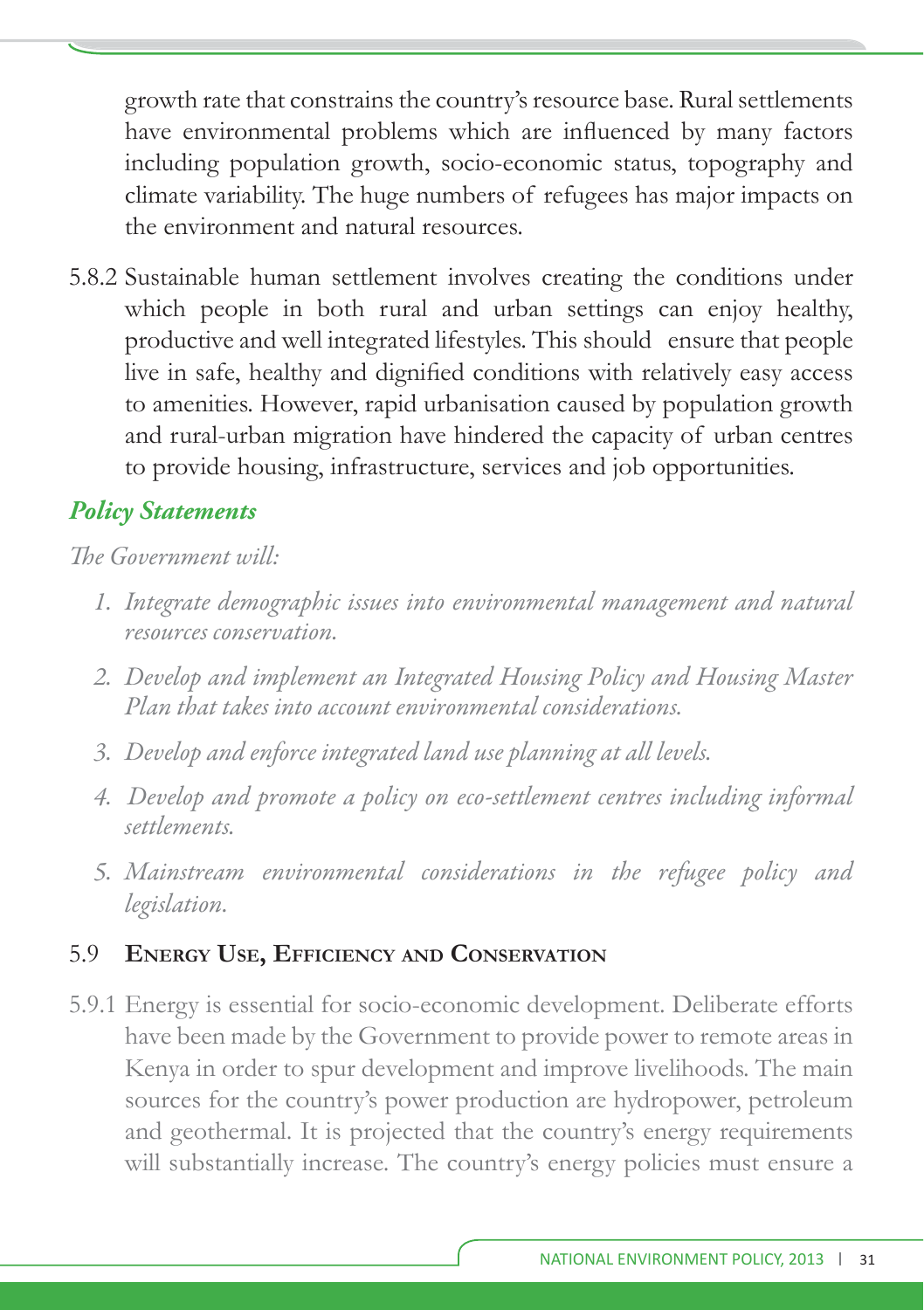robust and efficient energy system that is secure and sufficient. In order to facilitate industrial competitiveness and economic growth, the energy system should focus more on diversifying energy development.

5.9.2 Considering the huge impact that has resulted from nuclear accidents in Russia, India and Japan including economic loss and death and bearing in mind the fact that Kenya does not have the safety facilities and economic ability like those other countries, it is of utmost importance that thorough research on nuclear energy be undertaken before this form of energy is introduced.

## *Policy Statements*

## *The Government will:*

- *1. Develop and promote an integrated national strategy for generation and sustainable utilisation of renewable energy.*
- *2. Promote adaptation of the cleaner production concept in all energy production and consumption activities.*
- *3. Develop comprehensive nuclear, petroleum and coal energy policies guided by research and the precautionary principle.*

## 5.10 **CLIMATE CHANGE**

- 5.10.1 Kenya is susceptible to climate-related events such as droughts and floods which pose a serious threat to the socio-economic development of the country. Kenya's existing vulnerability to climate impacts results from a wide range of factors including high natural resources, livelihood dependency and limited adaptive capacity.
- 5.10.2 Scientists across the globe have stated that warming of the climate system is unequivocal and that it is largely spurred by human activities releasing greenhouse gases (GHG) into the atmosphere. For Kenya, climate change poses many serious and potentially damaging effects on human and the environment in the coming decades. Increased vulnerability in climate and projected incremental changes associated with air and sea temperature, precipitation and sea level, together with changes in the frequency and severity of extreme events will have profound social, economic and ecological implications. The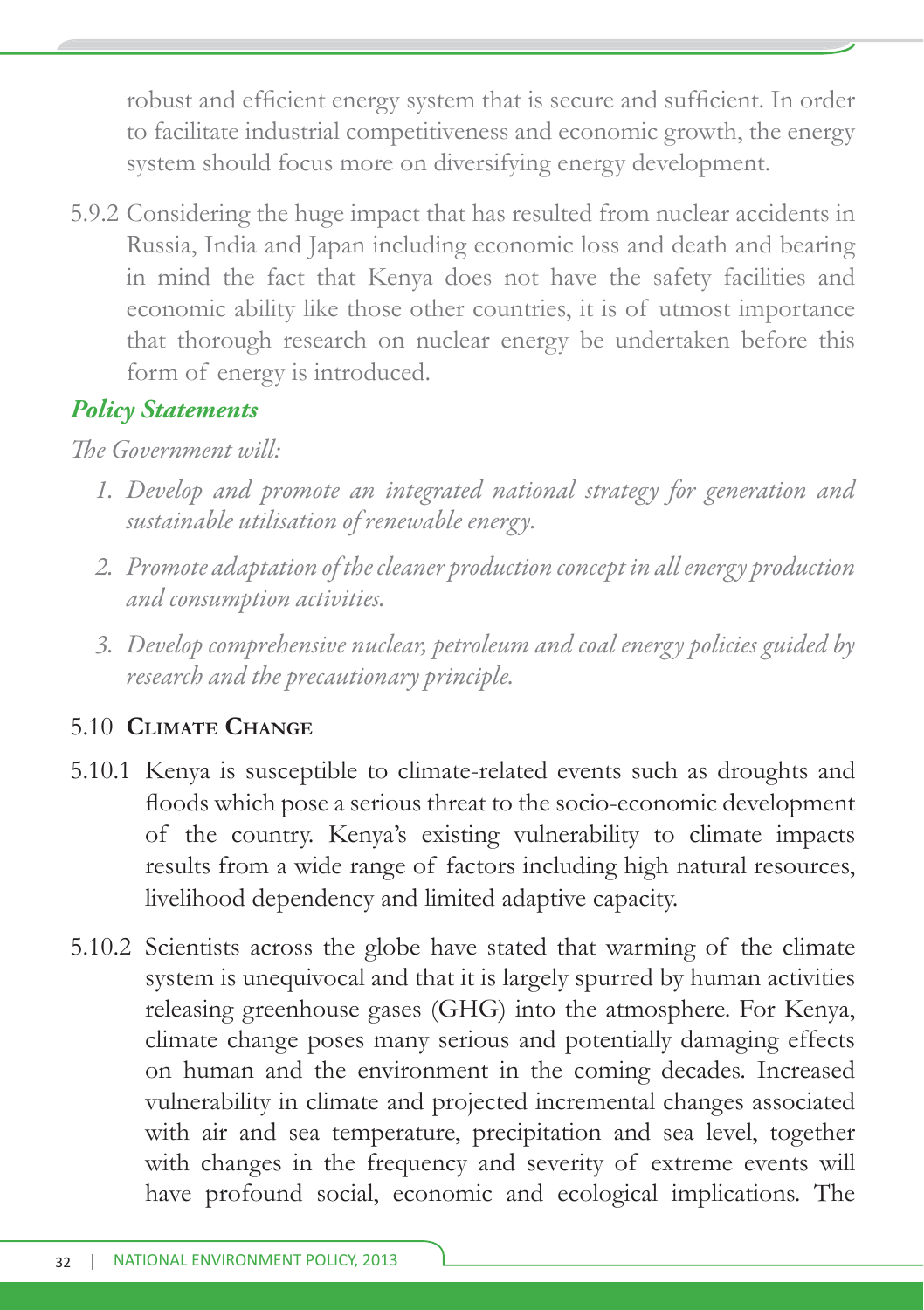effects of climate change have the potential to disrupt Kenya's strides in agricultural production, forests, water supply, health systems and overall human development.

- 5.10.3 Climate-resilient, low carbon development is a national priority for Kenya because it will support Kenya to absorb disturbances and build capacity to adapt to additional stress and change. By pursuing a green economy path and minimising carbon footprints, the country will better deliver constitutional right to a clean and healthy environment while minimising the country's contribution to global climate change.
- 5.10.4 Measures to address existing climate variability and achieve national development goals should not be at the expense of preparing for future climate change. Measures to address climate change through mitigation and adaptation actions should not compromise the ability of today's generation to achieve people-centred sustainable development.

## *Policy Statement*

- *1. Develop and implement a comprehensive National Climate Change Policy.*
- *2. Strengthen capacity for national and county level institutions to support national climate resilience, low carbon development through integrating climate change into implementation strategies.*
- *3. Develop and implement awareness raising strategies and capacity development on the opportunities for adaptation and mitigation measures as per the climate change action plan.*
- *4. Strengthen and enhance early warning and response systems for climate and disaster risk reduction.*
- *5. Build and strengthen research capacity on climate change and related environmental issues.*
- *6. Put in place a climate fi nancing mechanism that will help the country take advantage of new and emerging climate change funds and also include innovative ways to fund climate change actions domestically through committing a percentage of the GDP.*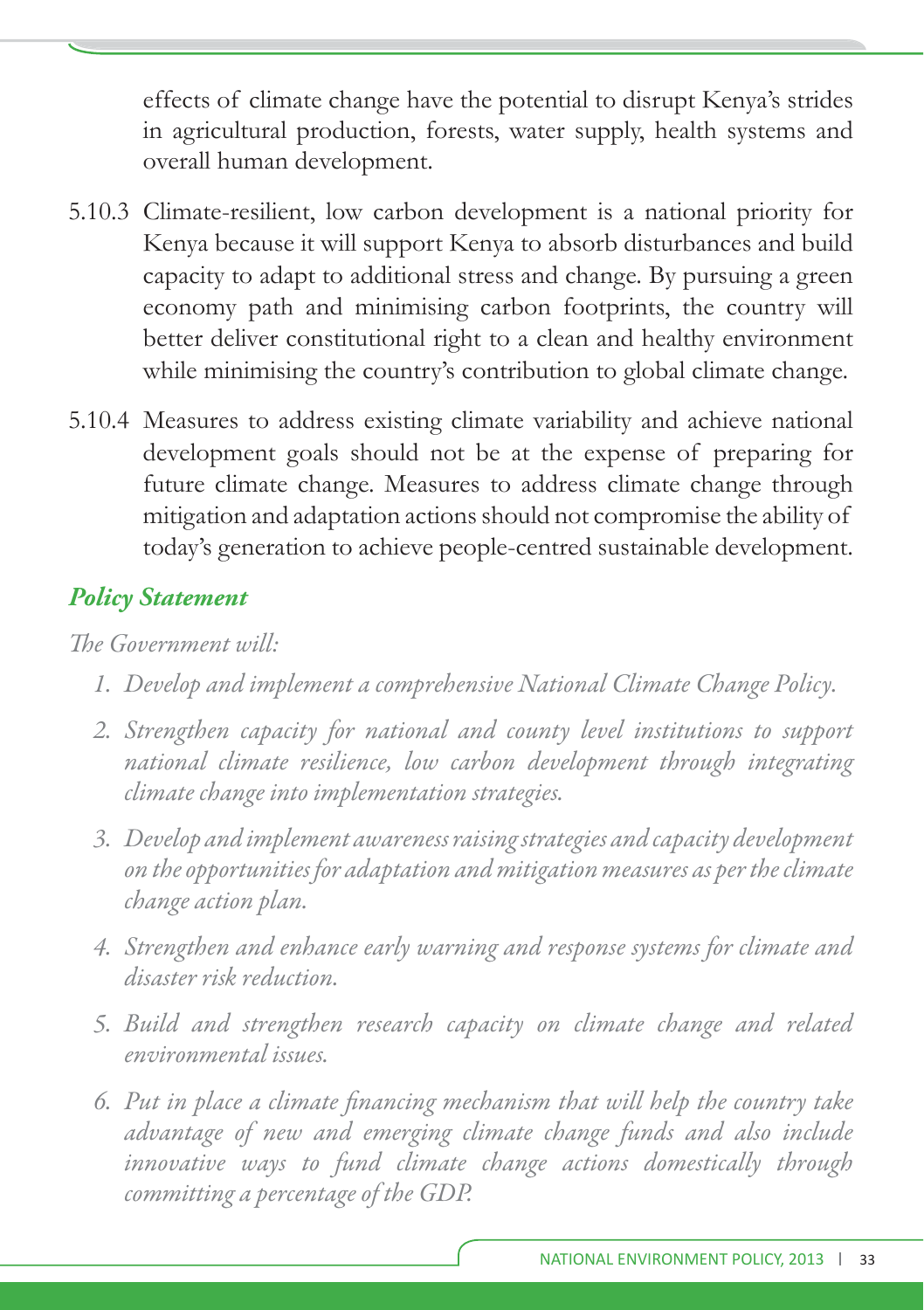- *7. Establish a national carbon trading platform and renewable energy trading certifi cate system.*
- *8. Involve and empower communities in mitigating and adapting to climate change.*

#### 5.11 **EMERGENCY PREPAREDNESS AND DISASTER MANAGEMENT**

- 5.11.1 Kenya has continued to face a rising degree of vulnerability to disaster risk. A risk is the probability of a hazard turning into a disaster with households or communities being affected in such a manner that their lives and livelihoods are seriously disrupted beyond their capacity to cope or withstand using their own resources, with the result that the affected populations suffer serious widespread human, material, economic or environmental losses. Communities are predisposed to disasters by a combination of factors such as poverty, aridity, settlement in areas prone to perennial flooding or areas with poor infrastructure and services such as the informal urban settlements or even living in poorly constructed buildings.
- 5.11.2 Kenya's capacity to respond to emergencies and incidences is inadequate. This is despite recurrent occurrences of incidences such as chemical fire in industries, trading centres, informal settlements, factories and accidents during storage and transportation of chemical products. The Kenyan public is increasingly concerned about inadequacies in national and local capacity for disaster management for chemical emergencies and resultant risks and hazards. There is therefore need to build capacity for emergency preparedness, response and mitigation of impacts to human health and the environment.
- 5.11.3 These factors, coupled with naturally occurring hazards such as droughts, floods, landslides and epidemic outbreaks as well as those propelled by climatic change phenomena, pose extremely high and increasing disaster risks to the Kenyan society.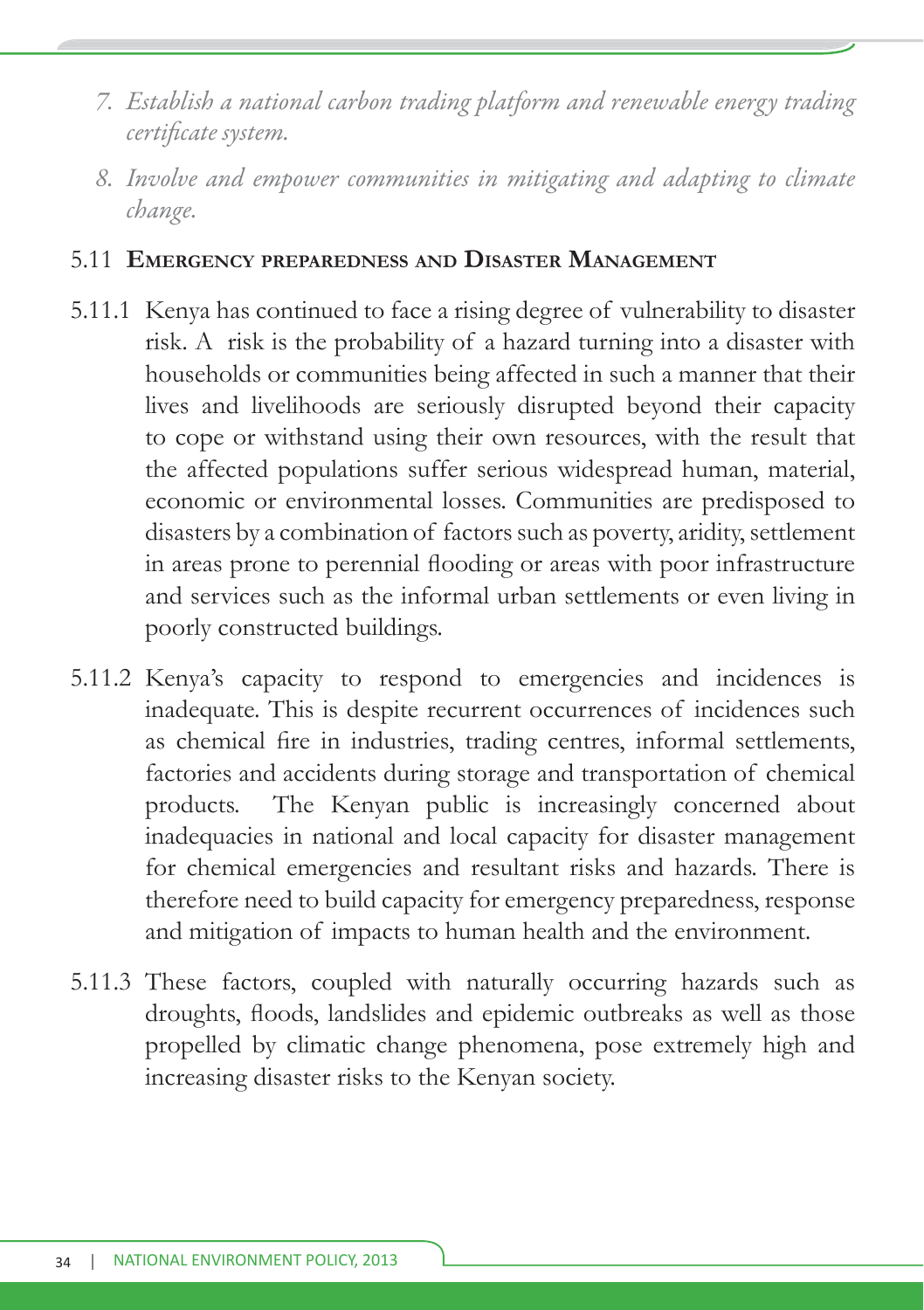5.11.4 Although Kenya's economy and by extension its population could be classified as highly vulnerable to natural and man-made disaster risks, the country does not have a comprehensive disaster management framework and strategies guided by appropriate policy and legislative provisions.

## *Policy Statement*

## *The Government will:*

- 1. Establish an institutional, policy and legal framework to effectively manage *disaster risk and disasters in general.*
- *2. Ensure strategies for early warning and awareness on disasters are in place.*
- *3. Collaborate with international institutions on emergency and disaster response in controlling, responding and mitigation of emergencies occurring in the country.*
- *4. Involve and empower communities in disaster risk reduction.*

#### 5.12 **GENDER, VULNERABILITY AND ENVIRONMENT**

5.12.1 Gender plays an important role in the management of the environment. Different social groups and demographics are impacted differently by environmental challenges. They also play unique roles in managing the environment given their unique capabilities, experiences and knowledge relating to the environment. Access to and ownership of natural resources should be enhanced for all gender, people living with disabilities, marginalised and minority groups.

## *Policy Statements*

- *1. Provide incentives to attract the under-represented gender and other vulnerable groups into environmental management careers, occupations and programmes.*
- *2. Mainstream gender and equity in all sustainable development policies.*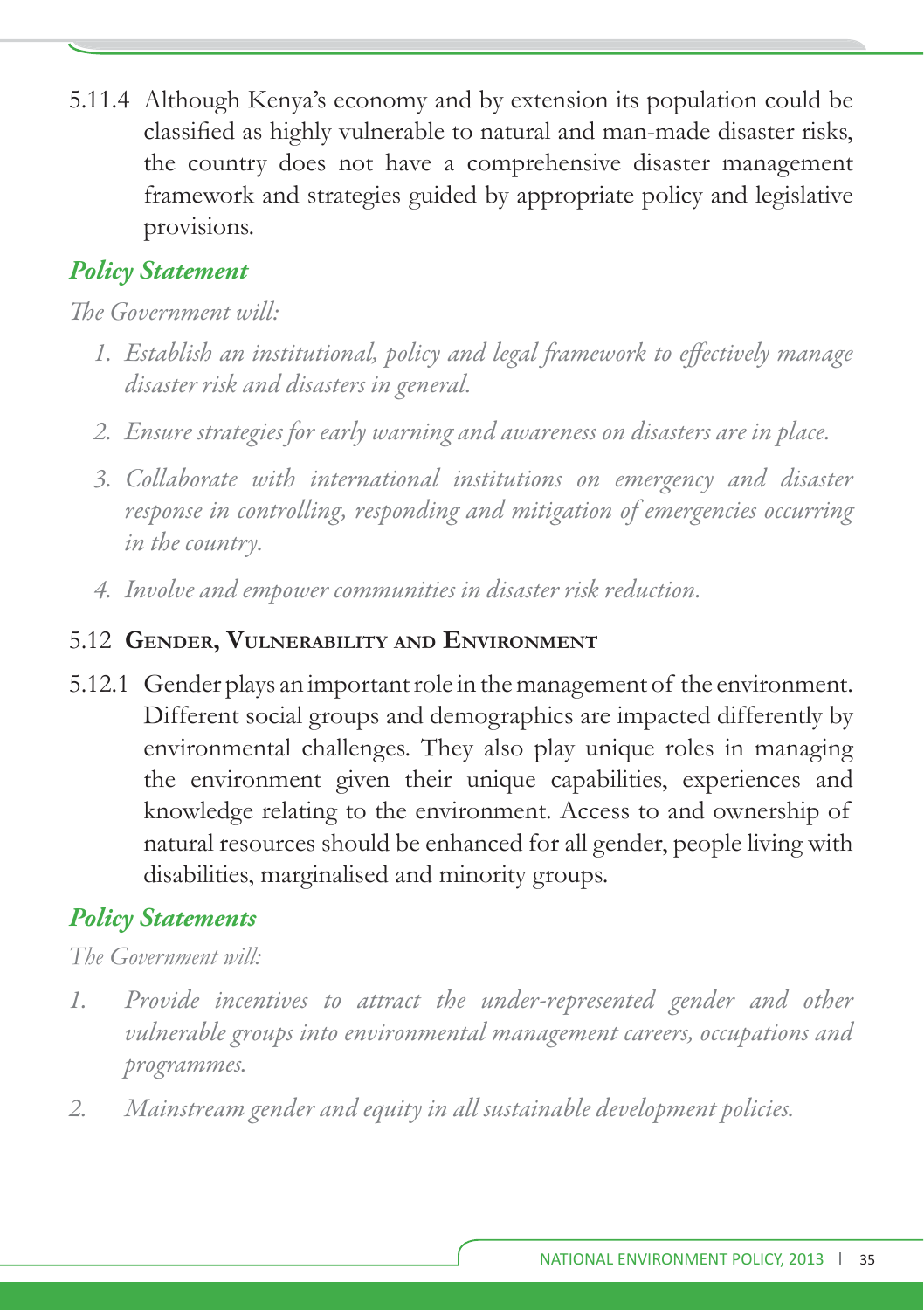#### 5.13 **INVASIVE ALIEN SPECIES (IAS)**

- 5.13.1 Globalisation has resulted in greater trade, transport, travel and tourism, all of which can facilitate the introduction and spread of species that are not indigenous to an area. Such invasive species may be either plants or animals non-natives that successfully out-compete local organisms for food and habitat. They then spread through their new environment, increasing in population and harm ecosystems in their new ecosystem.
- 5.13.2 Invasive Alien species have serious impacts on landscapes and are a threat to hydrology of water catchment areas, significantly reducing their water retention capacity and also impact on biodiversity and ecosystem processes and services. Within the landscape, invasive alien species render large areas unsuitable for crop growing or grazing and therefore slow down economic development and human quality of life. They reduce yields of agricultural crops, forestry and fisheries. In rivers and lakes, they block transport, clog irrigation canals, water pipelines and are an impediment to hydro-electric energy development. The spread of invasive species and their associated problems are likely to be further exacerbated by climate change. Many countries are grappling with complex and costly problems associated with invasive alien species.

#### *Policy Statement:*

- *1. Develop a national strategy and action plan for mapping and management of invasive alien species.*
- 2. Set up a framework for research, information exchange and environmental *awareness on invasive alien species.*
- *3. Involve and empower communities in instituting measures for prevention, eradication and control of invasive species that have major environmental and economic impacts.*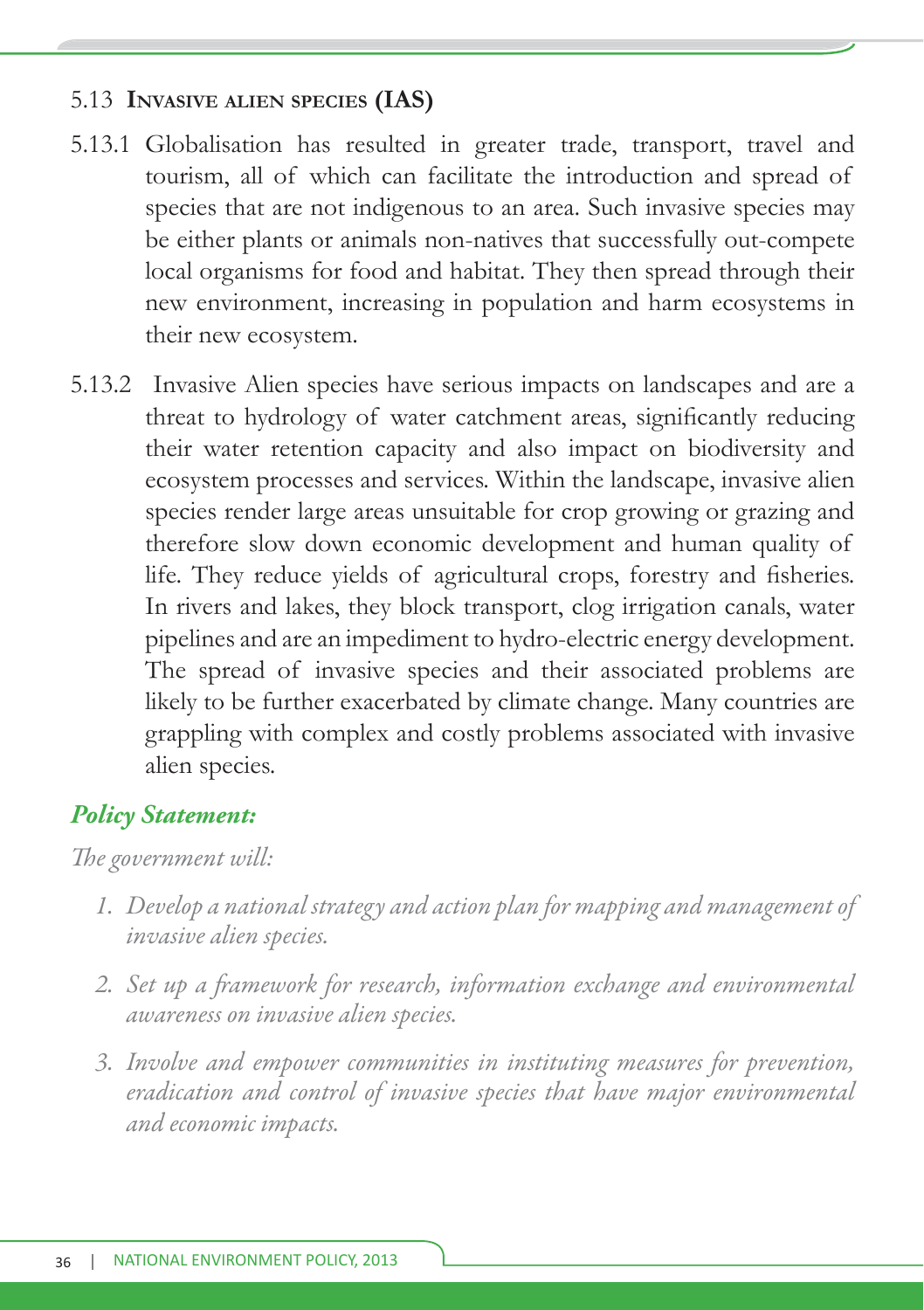## **6.0. ENVIRONMENTAL QUALITY AND HEALTH**

Life depends on a clean and healthy environment. This vast web of interwoven life systems is often threatened by the atmospheric presence of harmful substances as well as ionizing agents. Air pollution, waste, radiation and noise require special attention. In terms of environmental health, the most pressing problems are those associated with air and water pollution, water supply and sanitation, waste management, chemical and food safety. These directly cause diseases such as malaria, cholera, typhoid and host of other diseases. The illhealth effects of harmful environmental exposures may be acute. Often a long time may elapse between the initial exposure and the appearance of an adverse health effect.

## *Policy Statements*

The Government will:

- *1. Promote Environmental Health Impact Analysis (EHIA) as a component of EIA for all development projects.*
- *2. Enhance the provision of occupational health and safety services.*
- *3. Promote capacity building in the fi eld of health impact analysis.*

## **6.1 AIR QUALITY**

6.1.1 Air pollution is a leading cause of respiratory diseases such as chronic obstructive pulmonary disease (COPD), lung cancer, pulmonary heart disease and bronchitis. The effects of outdoor air pollution are compounded by those of indoor air pollution. Most households use charcoal and firewood for domestic cooking. Indoor air pollution affects both urban and rural populations.

## *Policy Statements*

- *1. Ensure compliance with air quality standards and strengthen enforcement capacity.*
- 2. Promote efficient non-motorised, non-polluting and efficient infrastructure for *mass transport system.*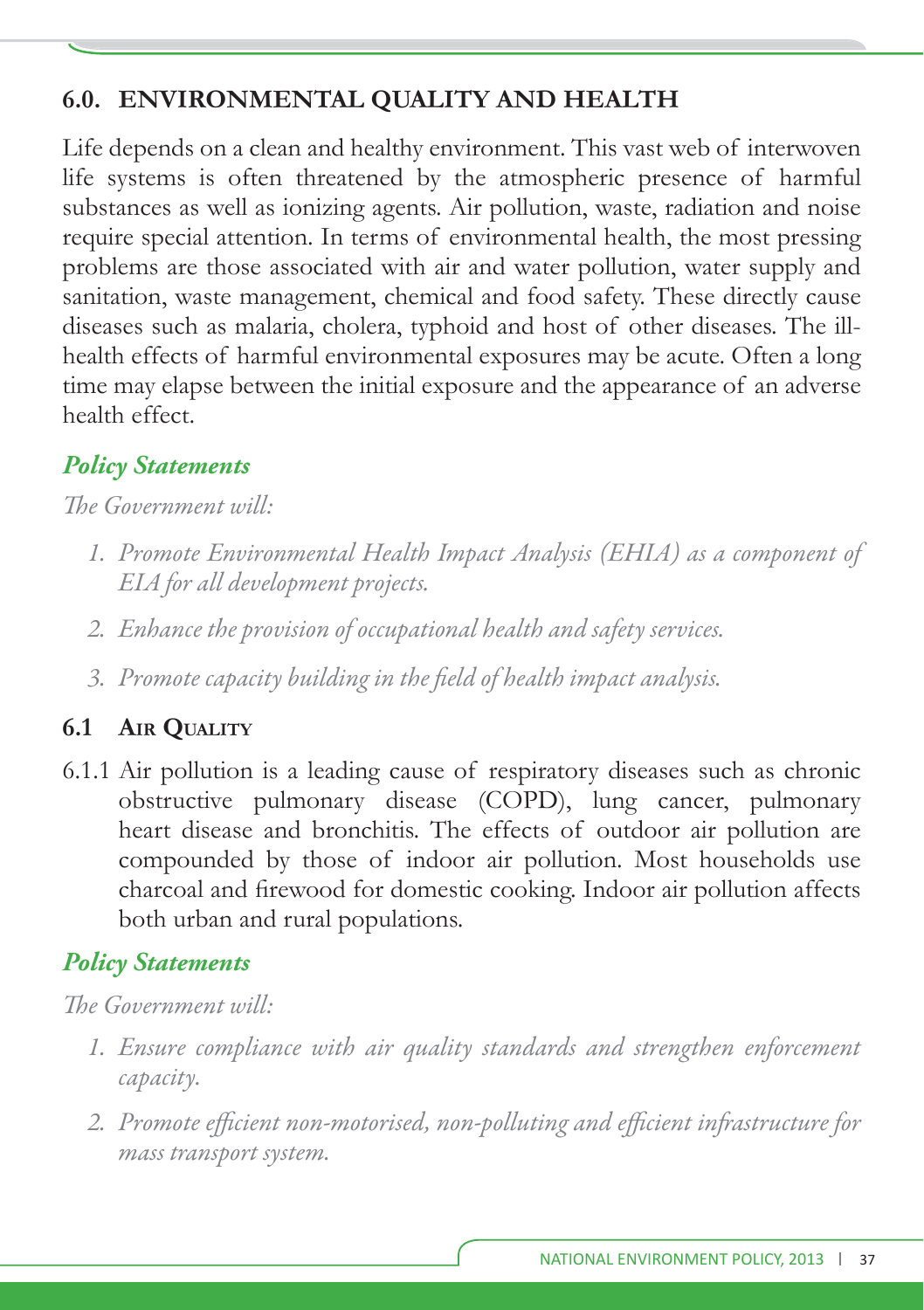- *3. Promote non-polluting modes of transport.*
- *4. Promote alternative cooking stoves and technologies that are none polluting and construction of well ventilated houses.*

## **6.2 WATER AND SANITATION**

- 6.2.1 Water supply and sanitation in Kenya is characterised by low levels of access, particularly in urban informal settlements and in rural areas, as well as poor service quality in the form of intermittent water supply. Wastewater and lack of basic sanitation facilities continue to undermine efforts to reduce extreme poverty and disease in the country. Seasonal and regional water scarcity exacerbates the difficulty to improve water supply. These challenges persist despite the water sector undergoing considerable reforms over the years.
- 6.2.2 In addition, sewerage systems and wastewater treatment plants experience inadequate operation and maintenance and low connection rate to sewers. Mixing industrial effluent and domestic sewage in mixed sewer system often causes poor performance in pond treatment systems. Cases of pollution by wastewater emptying into storm sewers, soak-ways and cesspits designed for kitchen waste are common. Access to clean drinking water and basic sanitation facilities could transform the lives of millions of citizens, prevent thousands of deaths and free up hours each day for women and children to go to work or school.

## *Policy Statements*

- *1. Improve the management and conservation of water supply sources.*
- 2. Promote technologies for efficient and safe water use, especially in respect to *wastewater use and recycling.*
- *3. Provide incentives for private sector investment and development of appropriate water and sanitation technologies and infrastructure for waste management.*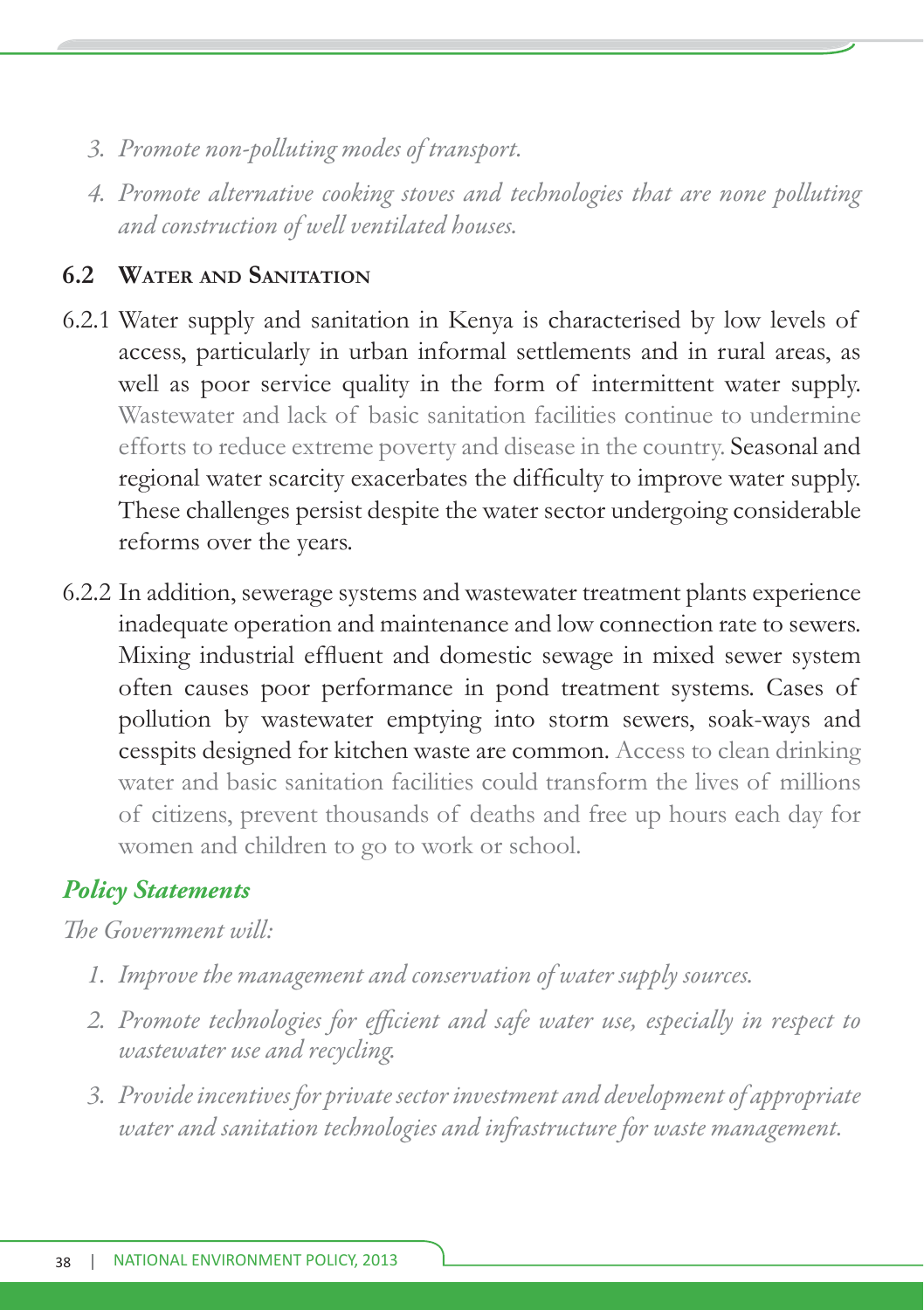#### **6.3 WASTE MANAGEMENT**

6.3.1 Inefficient production processes, low durability of goods and unsustainable consumption and production patterns lead to excessive waste generation. Despite efforts to encourage reuse, recycling and recovery, the amount of solid waste generated remains high and appears to be on the increase. In addition to solid wastes, wastewater effluents represent one of the largest threats to the quality of Kenya's water resources. Wastewater often results in increased nutrient levels leading to algal blooms and depleted dissolved oxygen resulting in destruction of aquatic habitats. Other categories of wastes that require special consideration is electronic waste, military wastes and clinical wastes. Spills from oil tankers can devastate coastal and marine ecosystems.

## *Policy Statements*

*The Government will:* 

- *1. Develop an integrated national waste management strategy.*
- *2. Promote the use of economic incentives to manage waste.*
- *3. Promote establishment of facilities and incentives for cleaner production, waste recovery, recycling and re-use.*

## **6.4 RADIATION**

6.4.1 Nuclear energy, X-rays, radioactive wastes, mining and use of equipment with ionizing agents can release harmful radiation into the environment. Different types of radiation vary in their ability to affect health. Ionizing radiation can cause cancer and other negative health effects such as teratogenic and genetic mutations.

## *Policy Statements*

- *1. Maintain an inventory of sources, types and quantities of radioactive materials, periodically monitor status and trends and enhance protection measures.*
- *2. Strengthen capacities for handling and management of radio-active waste and ionizing agents.*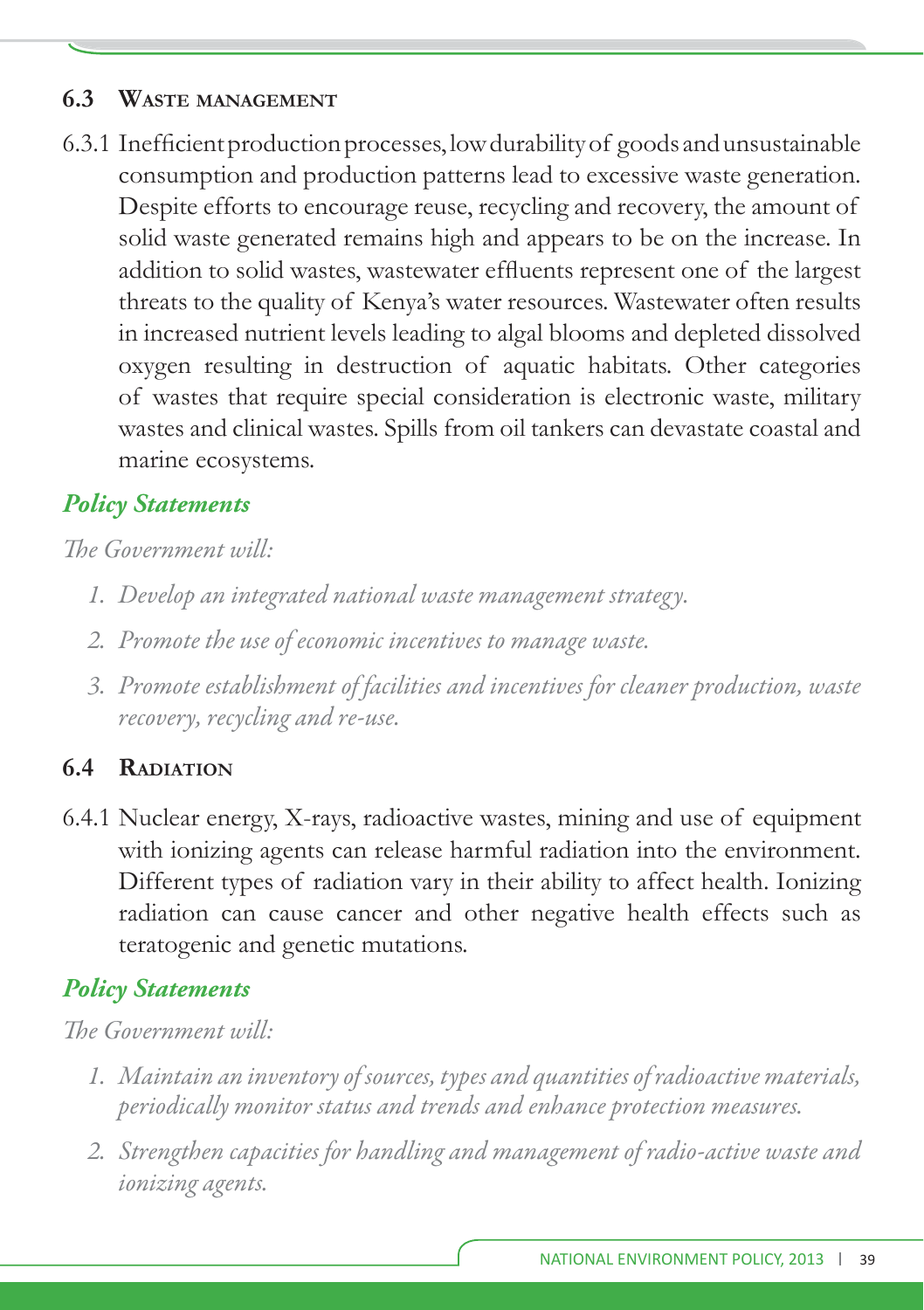*3. Ensure that telecommunication equipment and structures conform to the international radiation standards.*

## **6.5 TOXIC AND HAZARDOUS SUBSTANCES**

6.5.1 Toxic and hazardous substances are widely used in Kenya particularly in the agricultural and industrial sectors. Exposure to these substances is likely to produce chronic rather than acute effects. Like many other countries in Africa, Kenya is vulnerable to illegal dumping of obsolete and banned toxic and hazardous substances and is implementing various international chemicals instruments through existing laws and policies.

## *Policy Statements*

*The Government will*.

- *1. Develop a national policy on toxic and hazardous substances.*
- *2. Establish appropriate toxic and hazardous substances and disposal facilities.*
- *3. Collaborate with international community in curbing dumping of obsolete or banned toxic and hazardous substances and enforce the relevant MEAs.*

## **6.6 NOISE**

6.6.1 Exposure to high levels of noise can result in significant adverse health impacts. The most important is loss of hearing acuity caused by repeated exposure to high noise levels. Noise levels can result in hearing impairment and quite loud noise significantly interfere with communication. Commercial transportation and social activities within or close to residential areas also form an important category that include both noise from the activities themselves such as discos and that of associated machinery.

## *Policy Statements*

- *1. Develop a national strategy on noise pollution.*
- 2. Strengthen capacity and infrastructure to monitor, enforce and regulate noise *pollution.*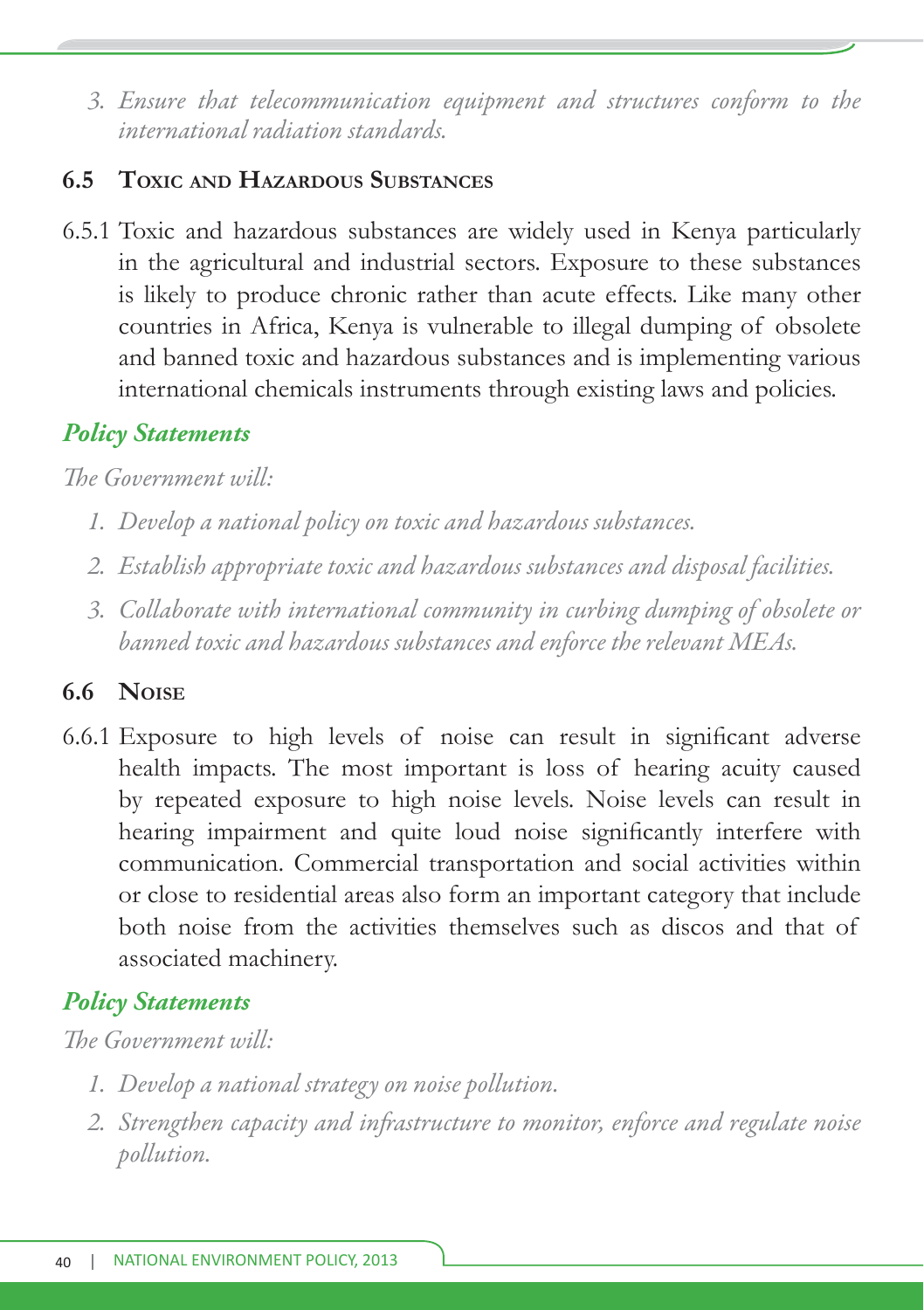#### **6.7 HIV AND AIDS AND THE ENVIRONMENT**

 Despite gains in life expectancy, the HIV&AIDS pandemic has had far reaching impacts on all sectors of the economy due to loss of lives or absence from work due to prolonged ailment periods. The pandemic has therefore, caused a shortage of both skilled and unskilled labour thereby undermining environmental protection activities. The increased burden due to the cost of treatment results in reduced investment in the sector as more resources are devoted to healthcare.

## *Policy Statements*

*The Government will*.

*Ensure the fi ght against HIV&AIDS is integrated in environmental protection programmes, projects and activities.*

#### **6.8 ENVIRONMENTAL DISEASES**

- 6.8.1. Illnesses and conditions caused by factors in the environment are collectively referred to as environmental diseases. Pesticides, chemicals, radiation, air pollution and water pollution are some of the manmade hazards that contribute to human illnesses. The likelihood of an individual developing a specific disease depends on the hazards present in their particular environment and their genetic susceptibility to a specific hazard. For example, x-ray technicians are at risk of radiation-induced illnesses whereas stone and coal miners are prone to lung diseases caused by inhalation of dust. Proper use of safeguards can prevent these and other environmental diseases.
- 6.8.2. Environmental diseases can be divided into three kinds; *Vector-borne diseases are* usually transmitted through insects and include malaria, human trypanosomiasis and schistosomiasis (bilharzia). *Vessel-borne diseases* are transmitted through some kind of vessel, e.g. a cup, water, food, milk, blood etc. Examples are diarrhoea, dysentery and cholera. The HIV virus is transmitted through body fluids and although it is not an environmental disease as such, people who are poorly nourished and have compromised immune systems are more vulnerable to it. *Airborne diseases* are transmitted through the air and include flu, Tuberculosis (TB) and Measles. Providing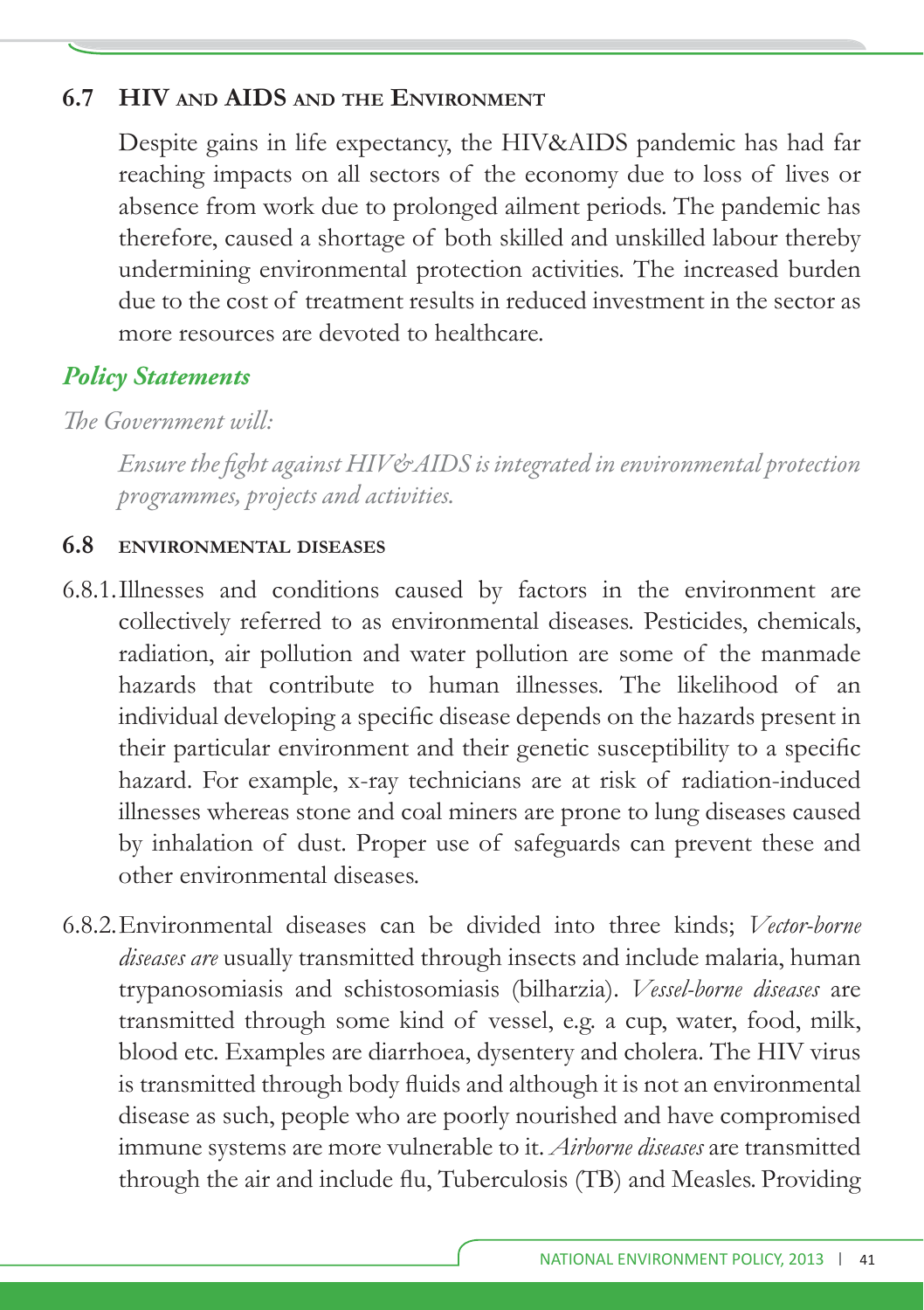public health services to deal with environmental hazards require a broad and fully integrated approach using tools ranging from regulation to health promotion, including strong public awareness and educational activities.

#### *Policy Statement*

- *1. Protect the public against hazards from the natural environment, including climate-related health impacts and controlling vectors and organisms that can carry or transmit diseases to humans.*
- *2. Ensure safe water for all through prevention and minimisation of health risks related to water source, drinking water, recreational water, wastewater and water reuse.*
- 3. Maintain and build crucial environmental public health infrastructure and *capacity to prepare for, respond to, and mitigate the effects of intentional, accidental and natural events.*
- 4. Promote continued research into evolving scientific methods such as bio*monitoring and genetic screening and their interplay with the environment and human health.*
- *5. Implement strategy for tsetse and trypanosomiasis eradication in Kenya.*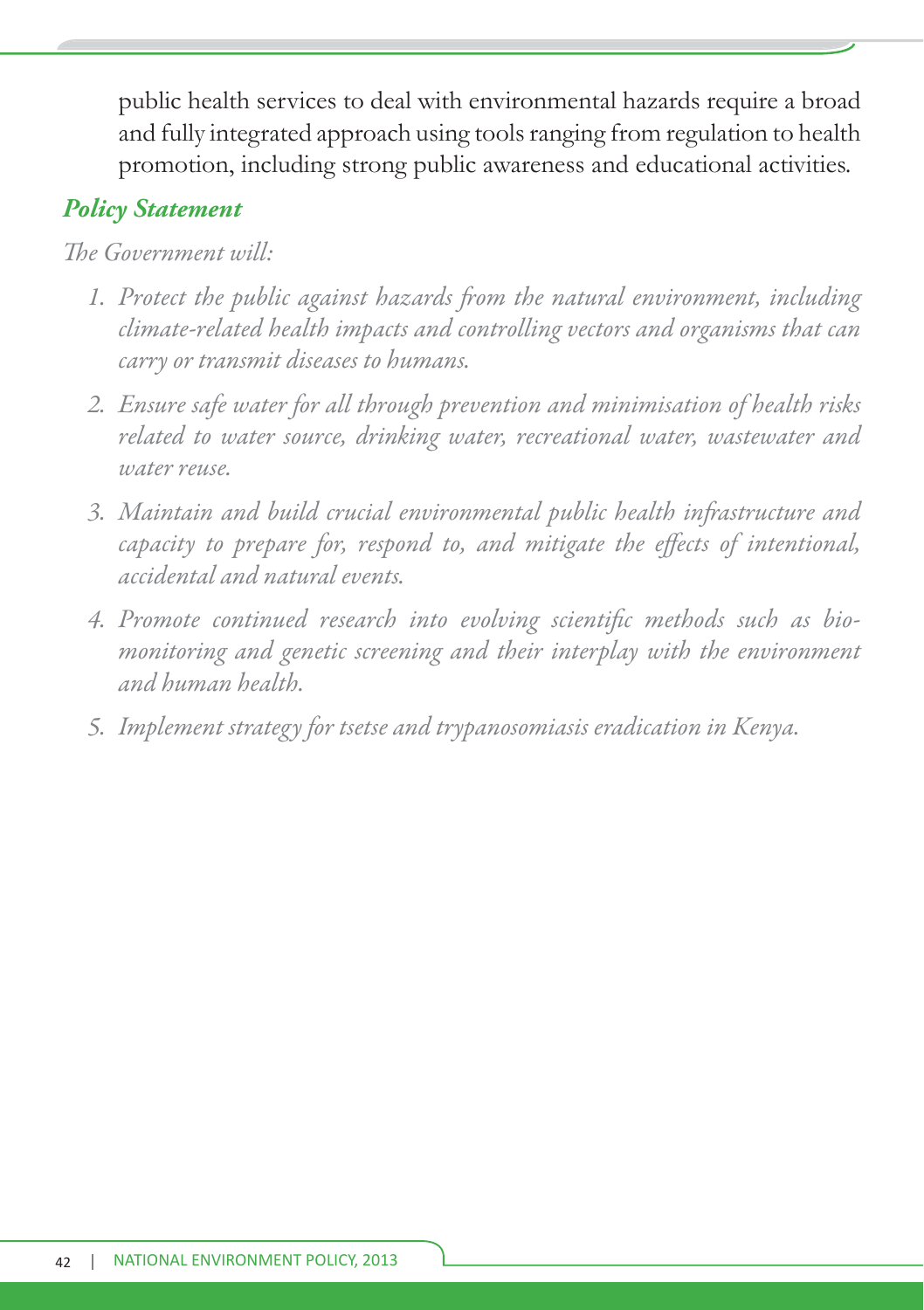## **7.0 RESEARCH, EDUCATION AND MONITORING**

Scientific research technology and innovation are central to sound environmental management. High quality data generated from environmental research and monitoring improves the country's information base for decision making on environmental issues.

#### **7.1. SCIENTIFIC RESEARCH AND INFORMATION MANAGEMENT**

7.1.1 Information is the foundation of sustainable development and is fundamental to successful planning and decision making. Satellite and other remote sensing technologies can improve capabilities of capturing environmental status and trends. In addition, satellite imagery, geographic information systems (GIS) and aerial photography have greatly expanded opportunities for data integration and analysis, modelling and map production. There is need for enhanced environmental research, training and dissemination of environmental management tools in Kenya.

## *Policy Statements*

*The Government will:* 

- *1. Develop a national data and information management policy on environmental and biological resources.*
- *2. Enhance integration of traditional knowledge in environmental planning and management.*
- *3. Strengthen the National Environmental Information Management System (NEIMS).*
- *4. Support research and development programmes and projects that transfer knowledge and technologies for environmental management and sustainable development.*

#### **7.2. EDUCATION, COMMUNICATION AND AWARENESS**

7.2.1 Environmental education, both formal and informal, is vital to changing people's attitude to appreciate environmental concerns. Formal education is important to increase awareness, improve extension services, sensitise people on environmental issues and build institutional capacities. Nonformal environmental education benefits people outside the formal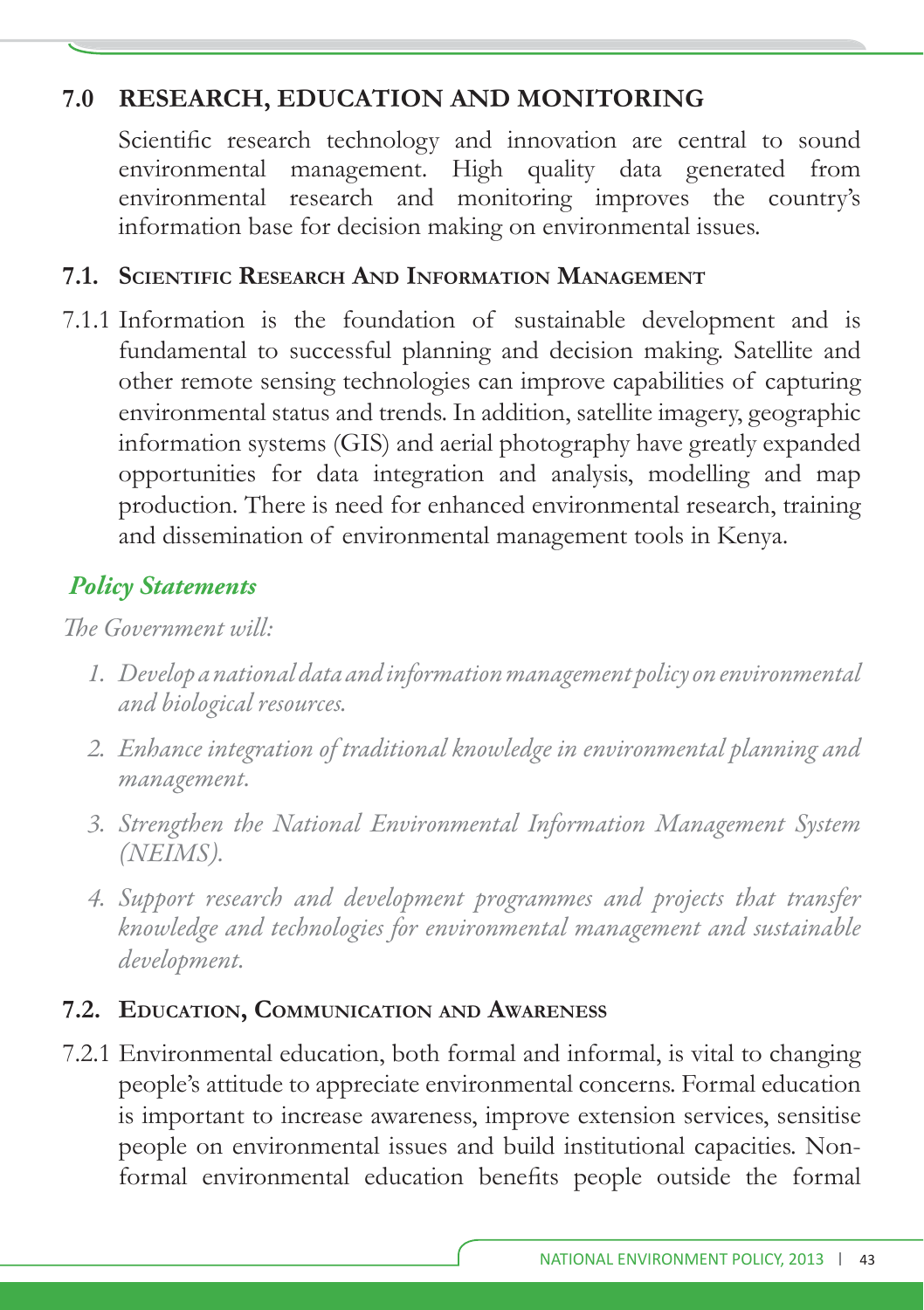education system. Communication of environmental information to all stakeholders is still a challenge. Public awareness empowers the public to develop a strong sense of responsibility on environmental issues.

## *Policy Statements*

*The Government will:* 

- *1. Develop a National Strategy on Environmental Education and Public Awareness.*
- *2. Develop a National Environmental Education Curriculum examinable at the primary, secondary and tertiary levels.*
- *3. Document, disseminate and encourage the use of indigenous knowledge in environmental protection and conservation.*
- *4. Strengthen capacities for acquisition, packaging and dissemination of environmental information.*
- *5. Establish and strengthen environmental resource centres at all levels.*
- *6. Develop and implement Education for Sustainable Development (ESD) Policy.*

## **7.3 ENVIRONMENTAL MONITORING AND ASSESSMENT**

7.3.1 Environmental monitoring is important for determining environmental status and trends and for updating environmental action plans and enhancing enforcement and compliance. It analyses many circumstances in which human activities carry a risk of harmful effects on the natural environment.

## *Policy Statements*

- *1. Develop and implement standardised indicators that will form the basis of monitoring the status of the environment.*
- *2. Develop and implement a National Environmental Monitoring and Assessment Programme to monitor the state of the environment.*
- *3. Encourage reporting environmental status on a balance sheet.*
- *4. Ensure periodic reporting on county and national status of environment.*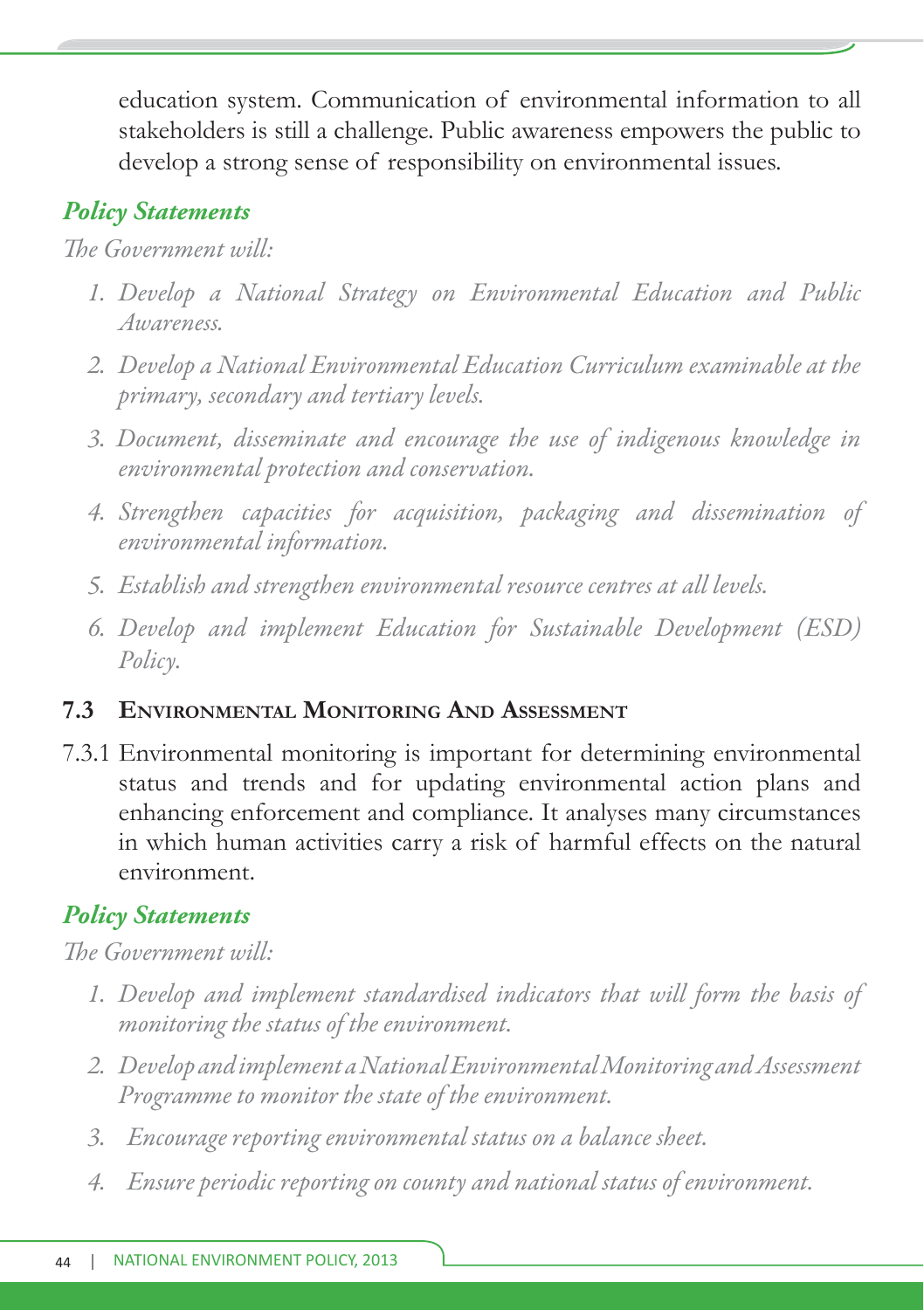## **8.0 ENVIRONMENTAL GOVERNANCE**

Functioning governance structures, legal and policy instruments as well as institutional capacity for judicious implementation and enforcement are prerequisite for effective environmental governance.

## **8.1 ENVIRONMENTAL LEGAL REFORMS**

8.1.1 The Environmental Management and Coordination Act (EMCA) of 1999 provides for sound management of the environment. But some of its provisions have proved inadequate and should be reviewed. In addition, many of the sectoral and cross sectoral laws and policies are inadequate and some are in conflict with EMCA. There is need to review and harmonise EMCA and the sectoral laws and policies with the Constitution to clarify institutional mandates.

## *Policy Statements*

*The Government will:* 

- *1. Ensure review of EMCA to streamline it with the provisions of the Constitution and facilitate implementation of the environment policy.*
- *2. Ensure harmonisation of sectoral laws with the EMCA and their implementation.*

## **8.2 INSTITUTIONAL ARRANGEMENTS**

- 8.2.1 The multi-faceted nature of the environment and the need to integrate environmental considerations in all development planning and activities calls for cooperation and consultation among responsible government agencies and stakeholders at all levels. It is particularly important to recognise the existing institutional mechanisms and consider ways and means by which coordination and cooperation can be enhanced between the many institutions whose mandates relate to the environment.
- 8.2.2 National Environment Management Authority (NEMA) is the national regulatory agency coordinating with the decentralised entities. There are various committees on standards enforcement and action plans to support NEMA's performance in matters of environment quality standards and planning. The multi-sectoral National Environment Council (NEC) is the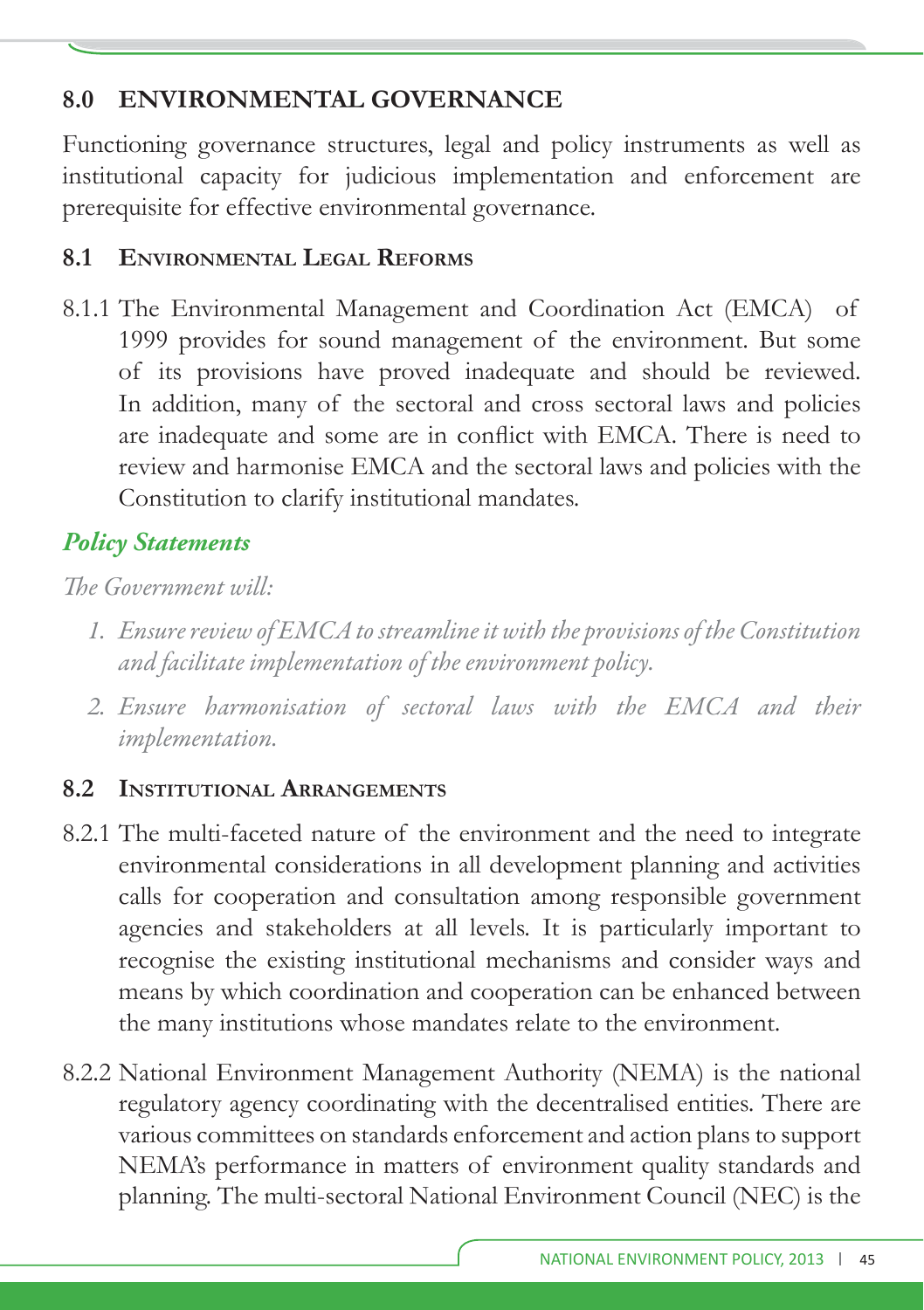apex national environment policy making organ while the Directorate of Environment in the Ministry plays an oversight role in policy formulation as well as monitoring the implementation in relation to other sectorial policies.

## *Policy Statements*

#### *The Government will:*

- *1. Strengthen the Directorate of Environment in the State Department responsible for environment to support the Cabinet Secretary in his oversight role in environmental policy formulation, coordination of intervention activities and to monitor the implementation in relation to other sectoral policies.*
- *2. Strengthen the capacity of NEMA as the designated national institution responsible for the general supervision and coordination in all matters relating to the environment.*
- *3. Streamline and strengthen the capacity of environmental institutions at the national and county levels so as to make them more eff ective and participatory.*

#### **8.3 HUMAN RESOURCES DEVELOPMENT AND CAPACITY BUILDING**

8.3.1 Weak enforcement of environmental compliance is attributed to inadequate technical capacities, monitoring infrastructure and inadequate trained staff in enforcement institutions. Building a cadre of professionals in environment and natural resource management is an investment for the future that requires immediate and long term approach. Whereas short term training and targeted courses are important for skills and managerial development, the long term training in specific areas enhances specialisation.

## *Policy Statements*

- *1. Support and promote the development of expertise in government agencies, the private sector and civil society organisations in various areas of environmental management through targeted short and long term courses and awareness creation.*
- 2. Develop a wide range of training opportunities and modules in the field of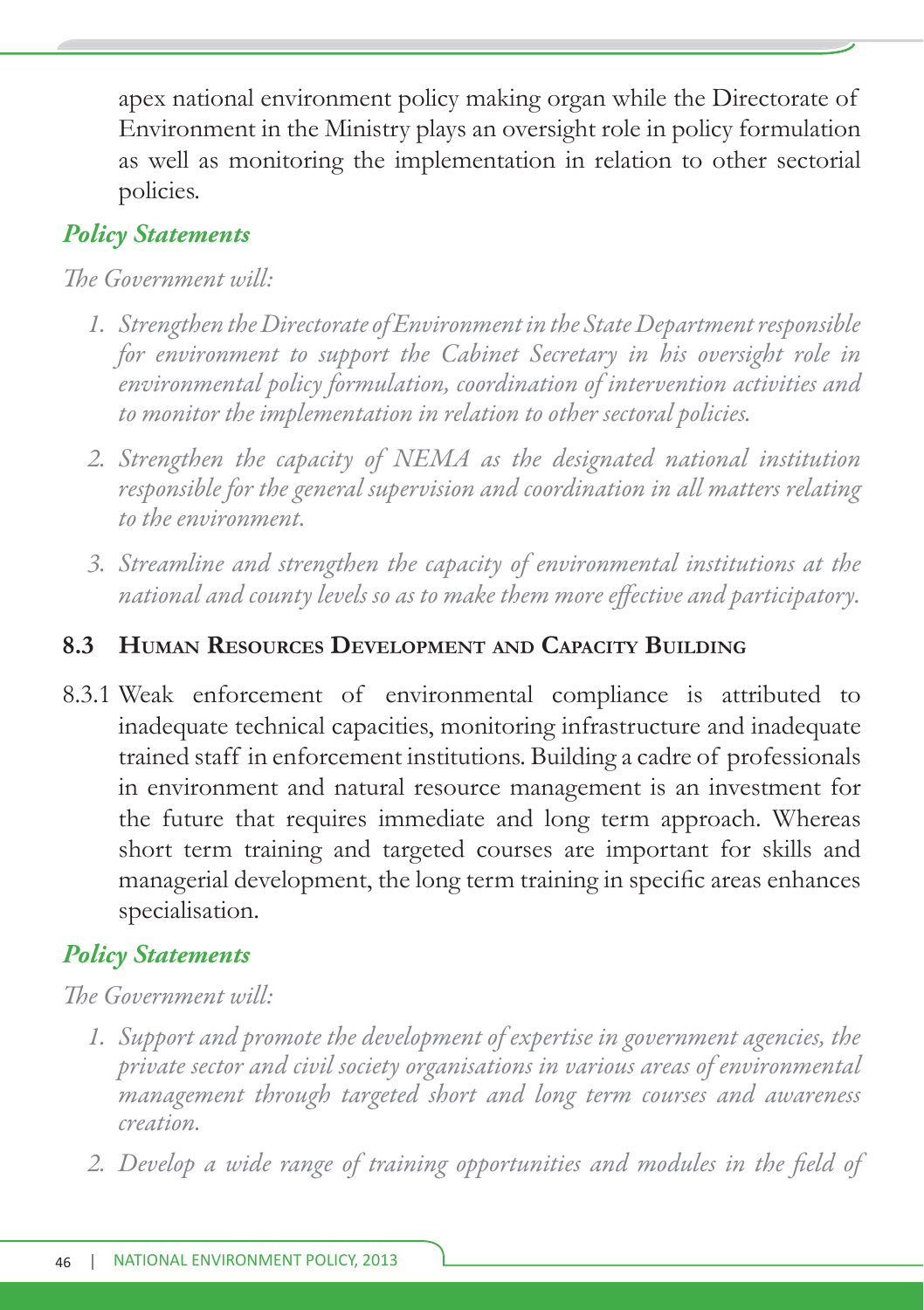environment for different levels taking into account gender equity, emerging *environmental issues and devolved institutions.*

*3. Enhance and promote networking between centres of excellence in environmental management at the national, regional and international levels.*

#### **8.4 PARTNERSHIPS AND STAKEHOLDER INVOLVEMENT**

- 8.4.1 Partnerships, by their very nature, represent a sustained commitment to move forward together to reach a higher common objective. To ensure an inclusive partnership and stakeholder involvement in decision making, ways must be found to (a) ensure wide representation from across the private sector and civil society organisations and (b) ensure that community voices are brought forward. This is because private sector, civil society actors and communities play a central role in environmental conservation and management.
- 8.4.2 These non-state actors have the advantage of being more independent of political pressures than governmental formal management agencies. Thus they are well positioned to play an important leading role in agenda setting and policy development processes. For example, NGOs can mediate in the resolution of resource conflicts at the local level by bringing considerable expertise and resources. At the national level, they can inform and shape the public debate on environmental protection issues and challenges.
- 8.4.3 Participation of these non-state actors can be encouraged through provision of incentives to enhance investment in the sector as well as through mechanisms that provide a framework for building partnerships between these entities and the Government.

## *Policy Statements*

- *1. Develop and implement a Strategy on Partnerships and Stakeholder Involvement to enhance environmental management.*
- 2. Promote investments in environmental efforts and programmes by providing *appropriate fi scal and economic incentives.*
- 3. Develop and implement mechanisms for conflict resolution and management *in the conservation of environment and natural resources.*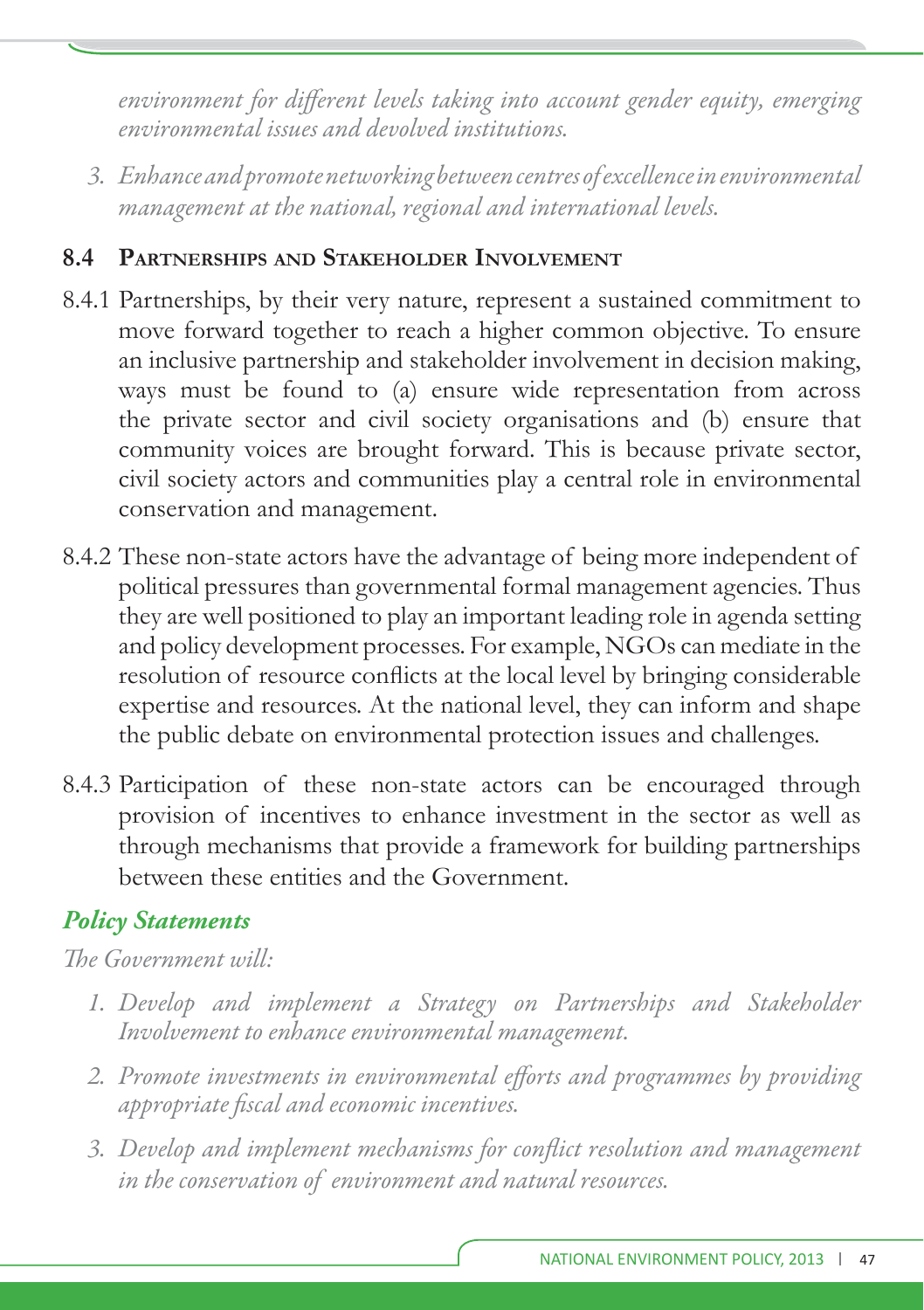#### **8.5 FUNDING MECHANISMS**

8.5.1 Sound environmental protection and management require sustainable financing mechanism. The government's budget is the single largest source of funding for protection and conservation of the environment and natural resources. However, the current allocation to environment and natural resources is inadequate. As such, there is an urgent need to complement government funding by harnessing additional funding from multilateral funding mechanisms, development partners, private sector and civil society organisations.

## *Policy Statements*

## *The Government will*:

- *1. Provide adequate resources for environmental protection and management through annual budgetary allocation.*
- *2. Promote participation of individuals, public and private partnership*  through fiscal incentives and voluntary agreements pegged on environmental *performance indicators.*
- *3. Broaden the revenue and funding base to ensure fi nancial sustainability of environmental management institutions.*

#### **8.6 REGIONAL AND INTERNATIONAL COOPERATION**

8.6.1 Effective management of shared environmental resources requires regional and international cooperation. Significant benefits can be realised and effectiveness increased through regional and international cooperation. Kenya is a party to a number of multilateral and regional environmental agreements. These agreements are important in providing a framework for conservation of shared resources between partner states.

## *Policy Statements*

#### *The Government will*.

*1. Establish and strengthen coordination mechanisms to ensure consistent negotiations, implementation and reporting of the MEAs and regional agreements.*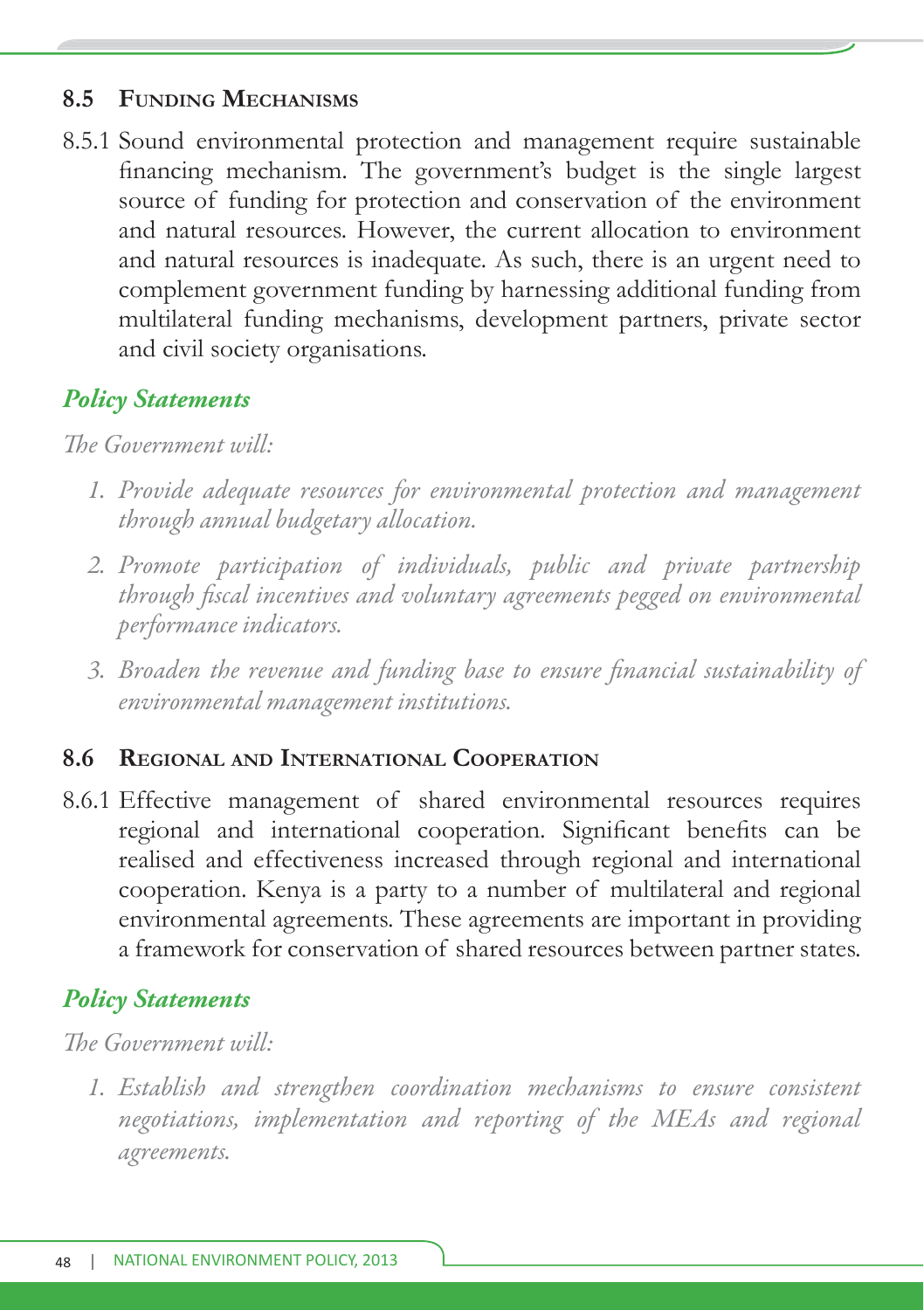- *2. Harmonise national policies and legislation with regional policies and international environmental instruments.*
- *3. Promote and support the establishment of transboundary environmental protection, conservation and management initiatives as a basis for enhancing the conservation of shared resources and their ecosystems through relevant MEAs and regional instruments.*
- *4. Keep a register of all MEAs and regional instruments to which Kenya is a party*  to and ensure their domestication, effective implementation and reporting.
- 5. Mobilise resources from MEAs financing mechanisms such as the Global *Environment Facility (GEF) to support sound environmental management and sustainable development.*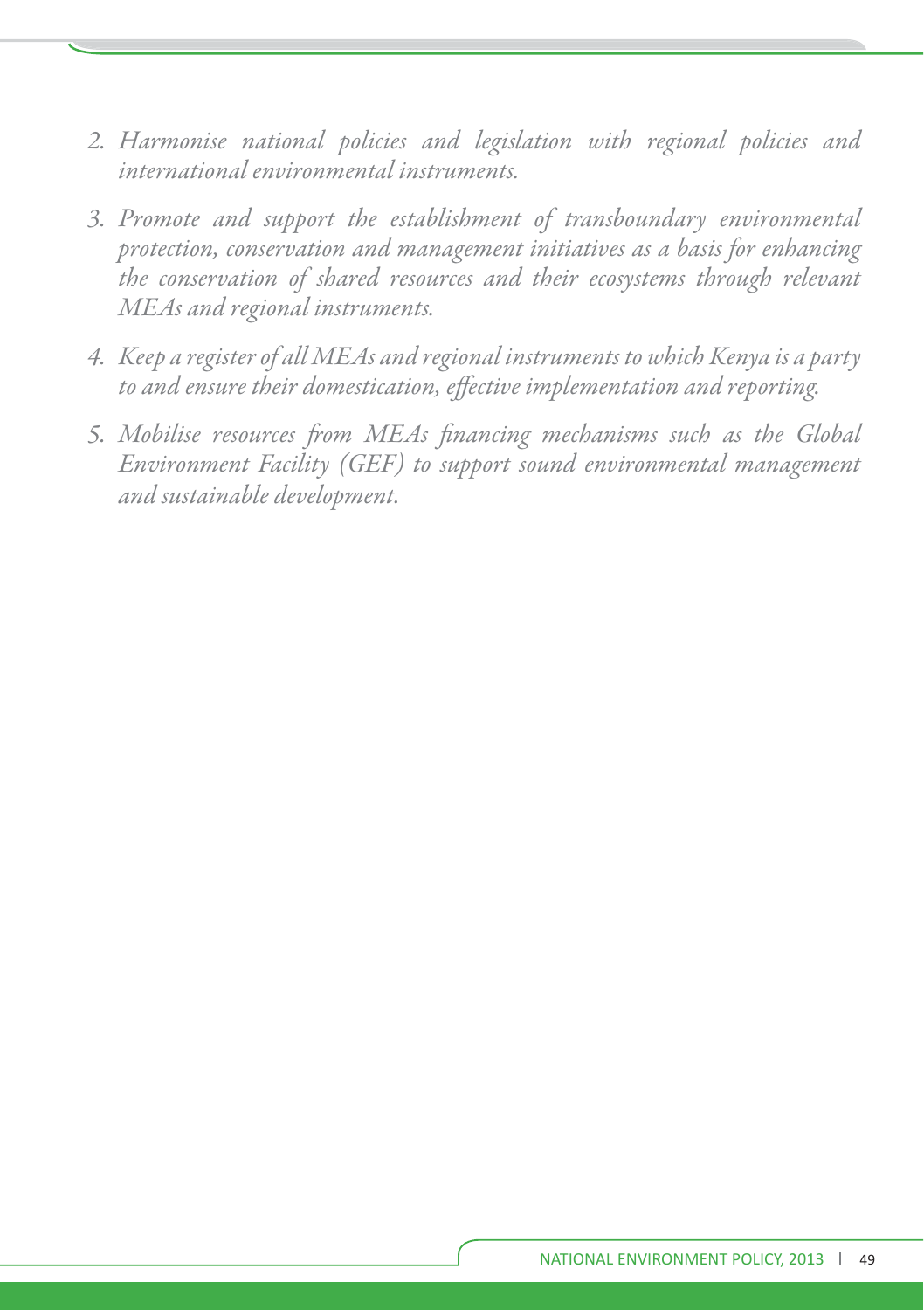## **9.0 IMPLEMENTATION STRATEGIES AND ACTIONS**

The main responsibility for following up the National Environment Policy goal and objectives and ensuring their realisation rests with the Government. The proposed implementation strategies and actions presuppose active participation of stakeholders at all levels. In this regard, a number of strategic actions will guide the implementation of this Policy.

## **9.1 INTEGRATION OF ENVIRONMENTAL CONCERNS IN ALL POLICY, PLANNING AND DEVELOPMENT PROCESSES**

9.1.1 Integration of environmental considerations in all national, county and relevant sectoral policies, planning and development processes is critical if this Policy is to achieve its goal and objectives. In order to operationalise these, the State Department responsible for the environment has to take the leadership role in ensuring that all national, county and all sectoral policy planning and development processes mainstream environmental considerations.

## *Policy Statements*

- *1. Institutionalise cooperative governance and integrated approach to the management of the environment and natural resources by explicitly identifying and integrating environmental considerations in relevant sectoral and crosssectoral policies, laws, planning and development process.*
- *2. Ensure synergies between National and County Development planning processes.*
- *3. Institutionalise strategic environmental assessments approaches to all policies, programmes and plans.*
- 4. Ensure that all significant development projects are subjected to EIA and *regular environmental audits.*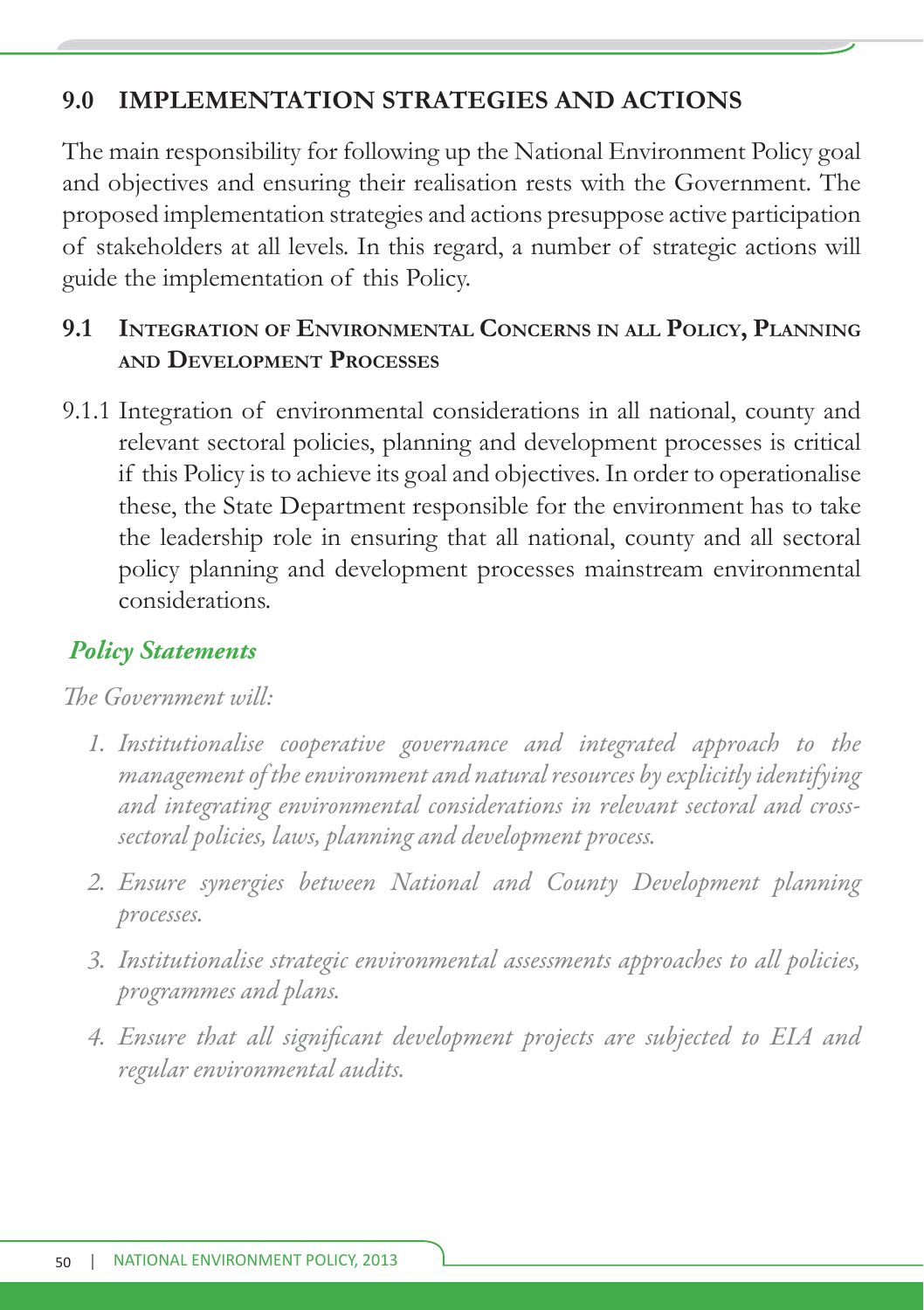#### **9.2 CLARIFYING ROLES AND RESPONSIBILITIES**

9.2.1 Implementation of this Policy involves many different groups including Government agencies at local, national and regional levels, private sector, civil society organisations, local communities and the public. A key element is defining the roles and responsibilities of the various groups.

## *Policy Statements*

*The Government will:* 

- *1. Strengthen the capacity of the Directorate of Environment under the State Department responsible for environment to play the oversight role of monitoring the implementation of the National Environment Policy.*
- 2. Develop and implement delegation instruments to provide a framework for *cooperative and collaborative management between NEMA and the lead agencies.*
- *3. Strengthen the capacity of environmental institutions at the county and national levels so as to make them more effective in ensuring compliance and enforcement.*
- *4. Strengthen government capacity to assess, negotiate and monitor investments, contracts, leases and concessions used for sustainable resources management.*
- *5. Strengthening capacity in the area of environmental economics that includes natural resources accounting, development of incentives and disincentives, indicators for sustainable development and valuation of environmental goods and services.*
- *6. Strengthen the capacity on SEA process and subject all sector policies, plans and programmes to SEA.*

## **9.3 ENVIRONMENTAL COMPLIANCE**

9.3.1 Compliance is critical to achieving sustainable development. Voluntary compliance with environmental requirements reduces costs of enforcement and monitoring. Compliance strategies involve both actions to promote and enforce legal requirements. Enforcement is important in order to create a climate in which the stakeholders will have clear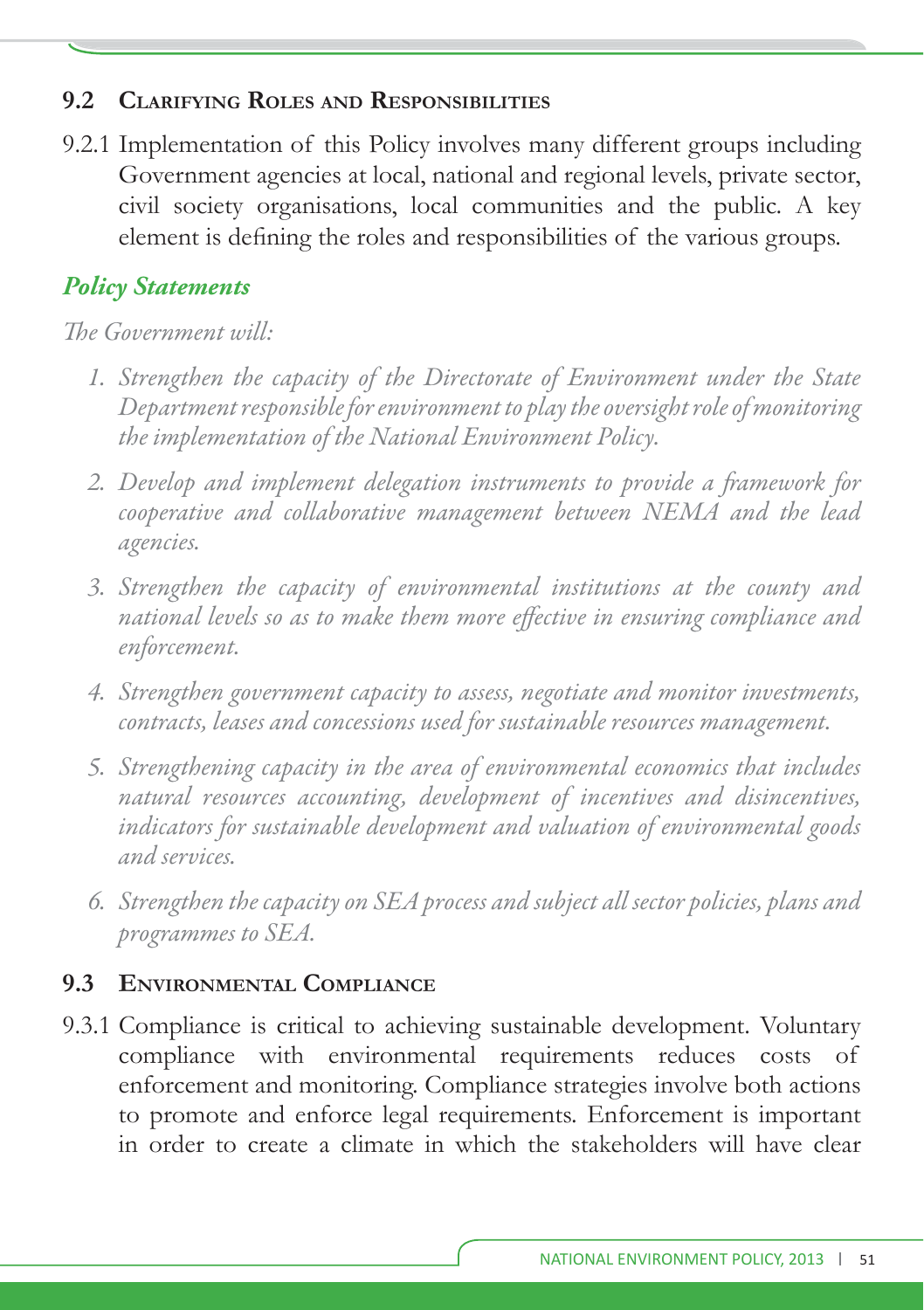incentives to make use of the opportunities and resources provided. It is however very important that the enforcement and the compliance so required must be timely.

#### *Policy Statements*

- *1. Design and implement a National Environmental Compliance and Enforcement Programme.*
- *2. Enhance public private partnerships in environmental management.*
- *3. Provide economic incentives for establishments that adopt environmentalfriendly technologies.*
- *4. Establish Indigenous confl ict resolution mechanisms.*
- *5. Strengthen the Public Complaints Committee and devolve its functions to the counties.*
- *6. Strengthen the environmental courts.*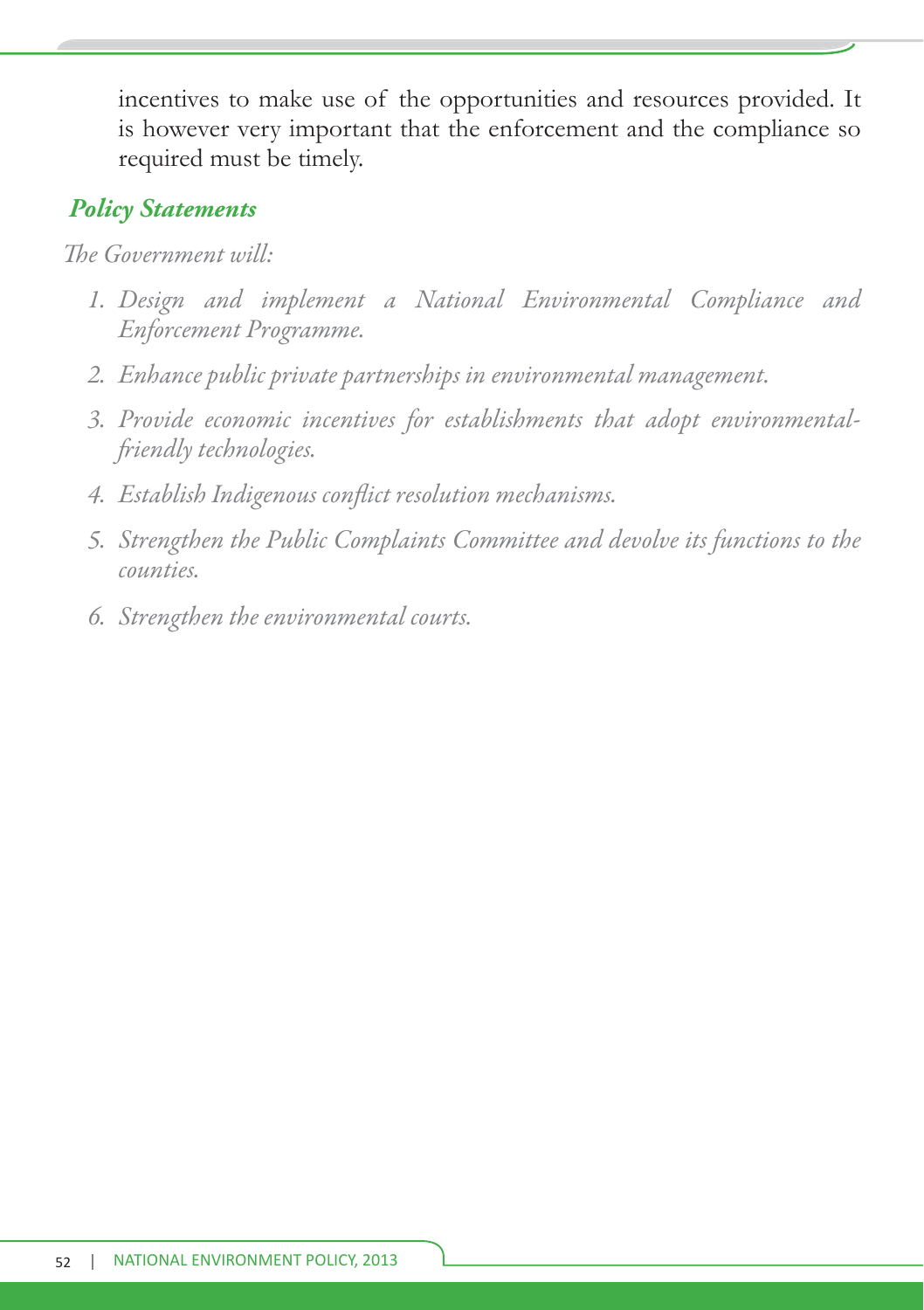## **GLOSSARY OF TERMS**

"Biodiversity" means the variability among living organisms from all sources including ecosystems and the ecological complexes of which they are a part. It encompasses the ecosystem, species and genetic diversity.

"Biopiracy" refers to the expropriation of biological resources without fair compensation or sharing of benefits.

"Bioprospecting" refers to the exploration of biodiversity for commercially valuable genetic and biochemical resources and research.

"Catchment area" refers to the area drained by a river or body of water.

"Community" refers to a clearly defined group of users, which may, but need not be, a clan or ethnic community. These groups of users hold a set of clearly defined rights and obligations.

"Conservation" means the protection, maintenance, rehabilitation, restoration and enhancement of the environment for sustainable use.

*"*Ecosystem" means a dynamic complex of plant, animal, micro-organism communities and their non-living environment interacting as a functional unit.

*"*Environmental Impact Assessment" means a systematic examination conducted to determine whether or not a programme, activity or project will have any adverse impacts on the environment.

*"*Genetic resources" means genetic material of actual or potential value.

"Land use" means activities carried out on a given piece of land.

*"*Invasive and alien species" means a species that is not an indigenous species or an indigenous species translocated to a place outside its natural distribution range in nature.

"Multilateral Environmental Agreements (MEAs)" means international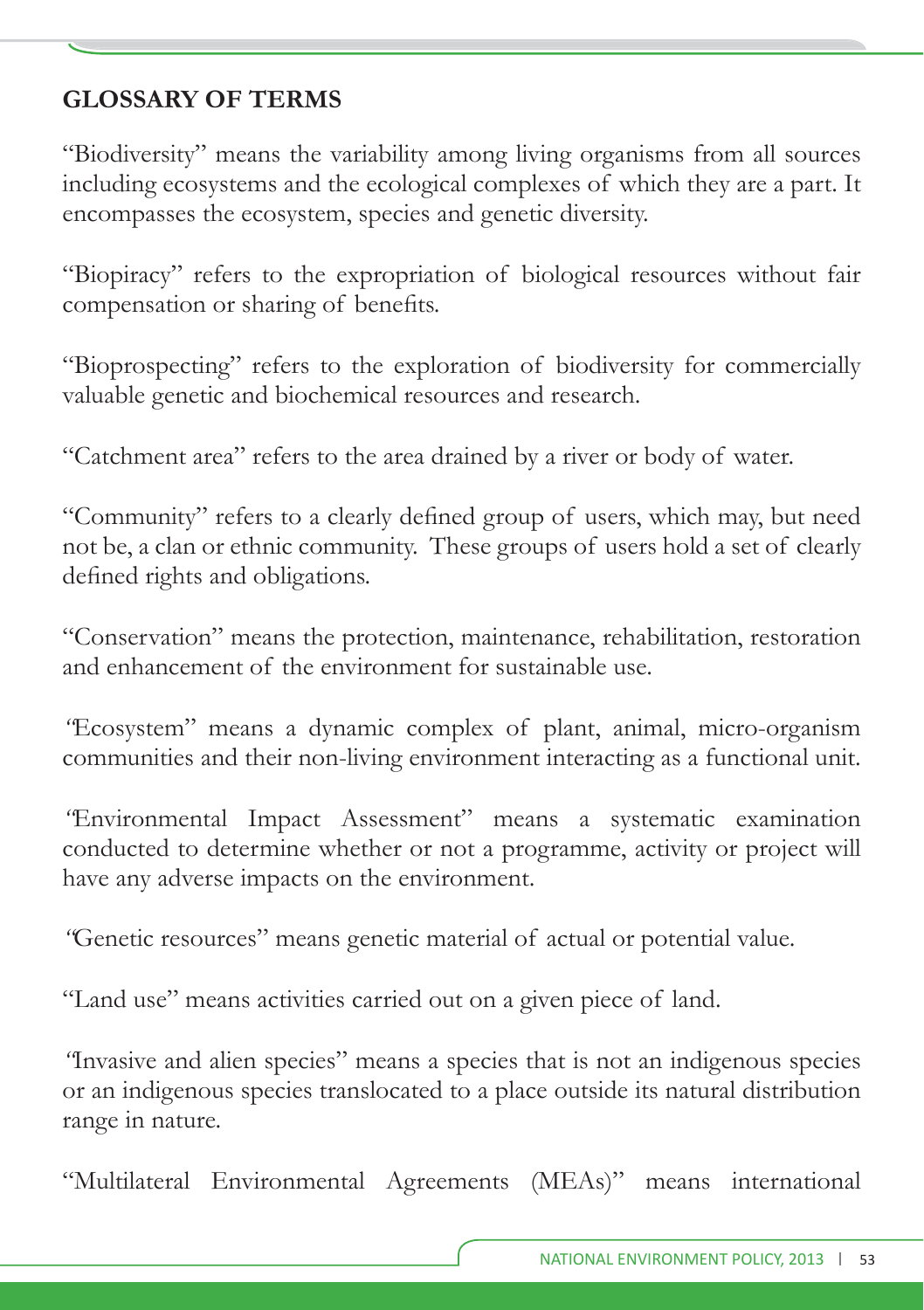legal instruments for the regulation of activities affecting the environment particularly wildlife resources to which Kenya is a Party.

"Payment for Environmental Services (PES)" means market-based approach to conservation based on the twin principles that those who benefit from environmental services (such as users of clean water) should pay for them and those who generate these services should be compensated for providing them.

*"*Protected area" means an area declared to be a protected area under the applicable law.

"Species" means a population of individual organisms capable of mating with one another and producing fertile offspring in a natural setting and that share common and specialised characteristics from others.

"Stakeholder" refers to an individual or group having a vested interest in environment and natural resources.

"Strategic Environmental Assessment" refers to a range of analytical and participatory approaches that aim to integrate environmental considerations into policies, plans and programmes and evaluate the inter linkages with economic and social considerations.

"Sustainable use" means present use of natural resources, which does not compromise the ability to use the same by future generations or degrade the carrying capacity of ecosystems and habitats.

"Wetlands" means areas of marsh, fen, peat land, or water, whether natural or artificial, permanent or temporary, static or flowing, fresh, brackish, salt, including areas of marine water the depth of which at low tide does not exceed six meters. It also incorporates riparian and costal zones adjacent to the wetlands.

"Wildlife" any wild and indigenous animal plant micro-organism or parts thereof within their constituent habitat or ecosystem on land or in water as well as species that have been introduced into or established in Kenya.